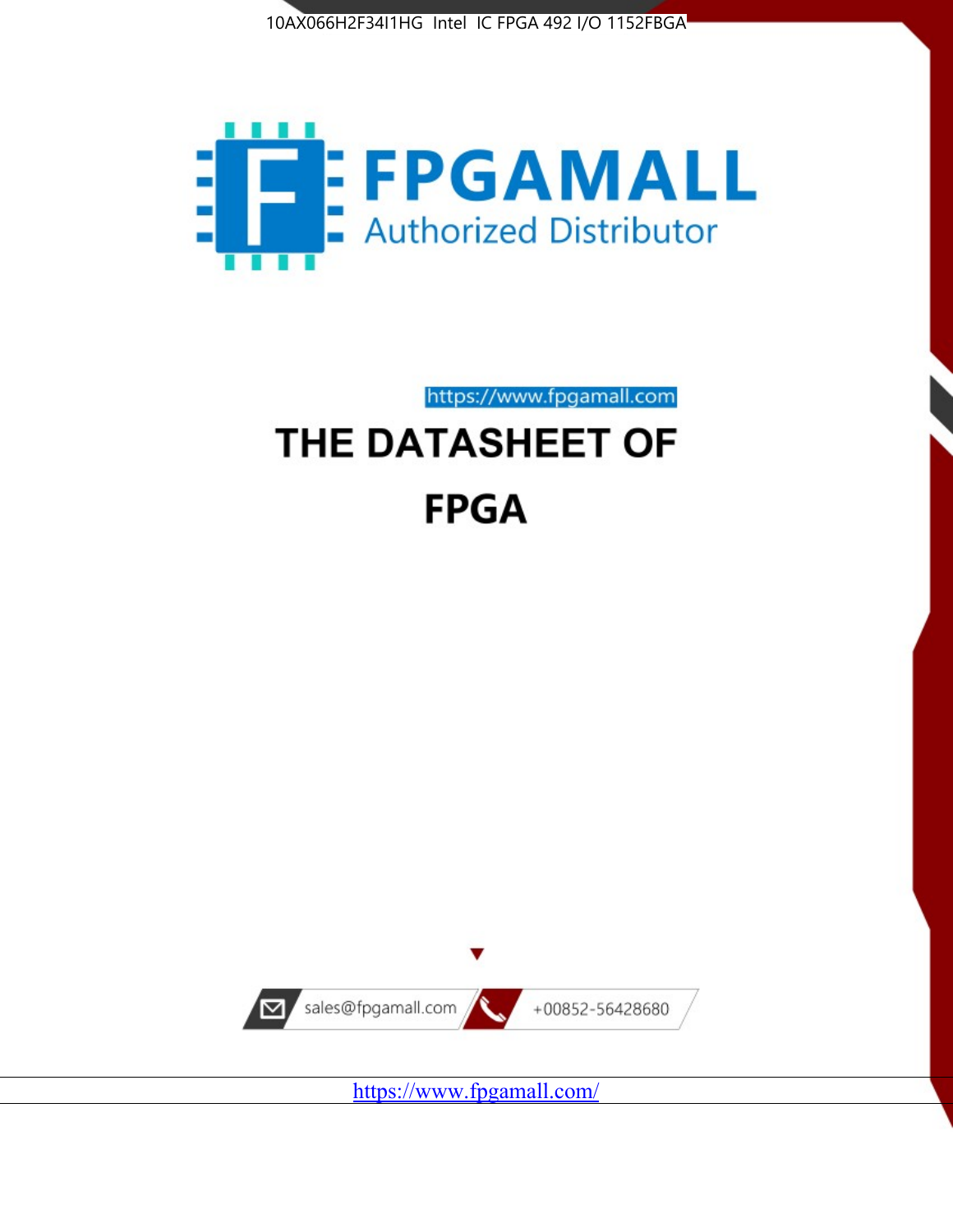10AX066H2F34I1HG Intel IC FPGA 492 I/O 1152FBGA



# **Intel® Arria® 10 Device Overview**



**A10-OVERVIEW | 2018.12.06** Latest document on the web: **[PDF](https://www.intel.com/content/dam/www/programmable/us/en/pdfs/literature/hb/arria-10/a10_overview.pdf)** | **[HTML](https://www.intel.com/content/www/us/en/programmable/documentation/sam1403480274650.html)**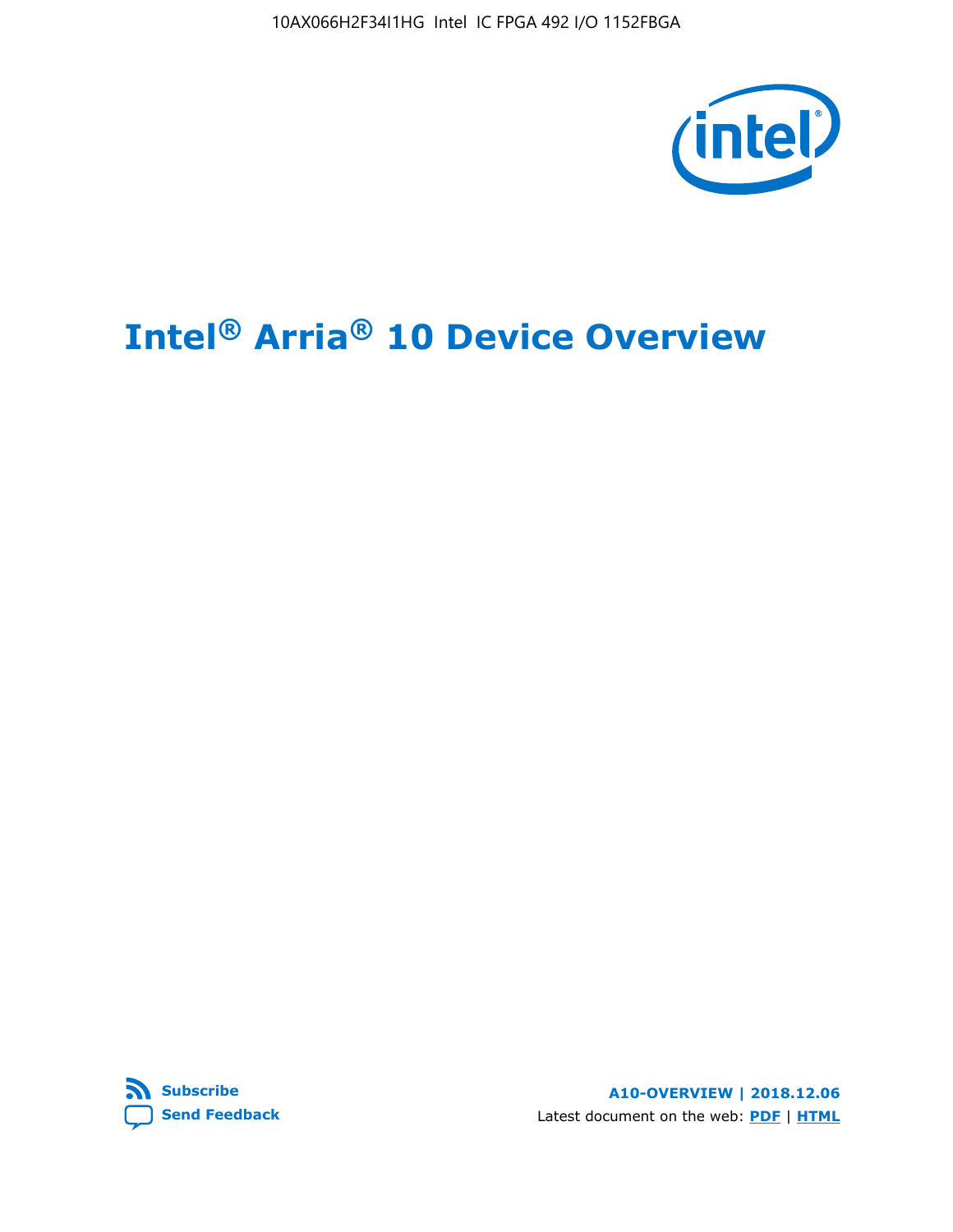

**Contents** 

# **Contents**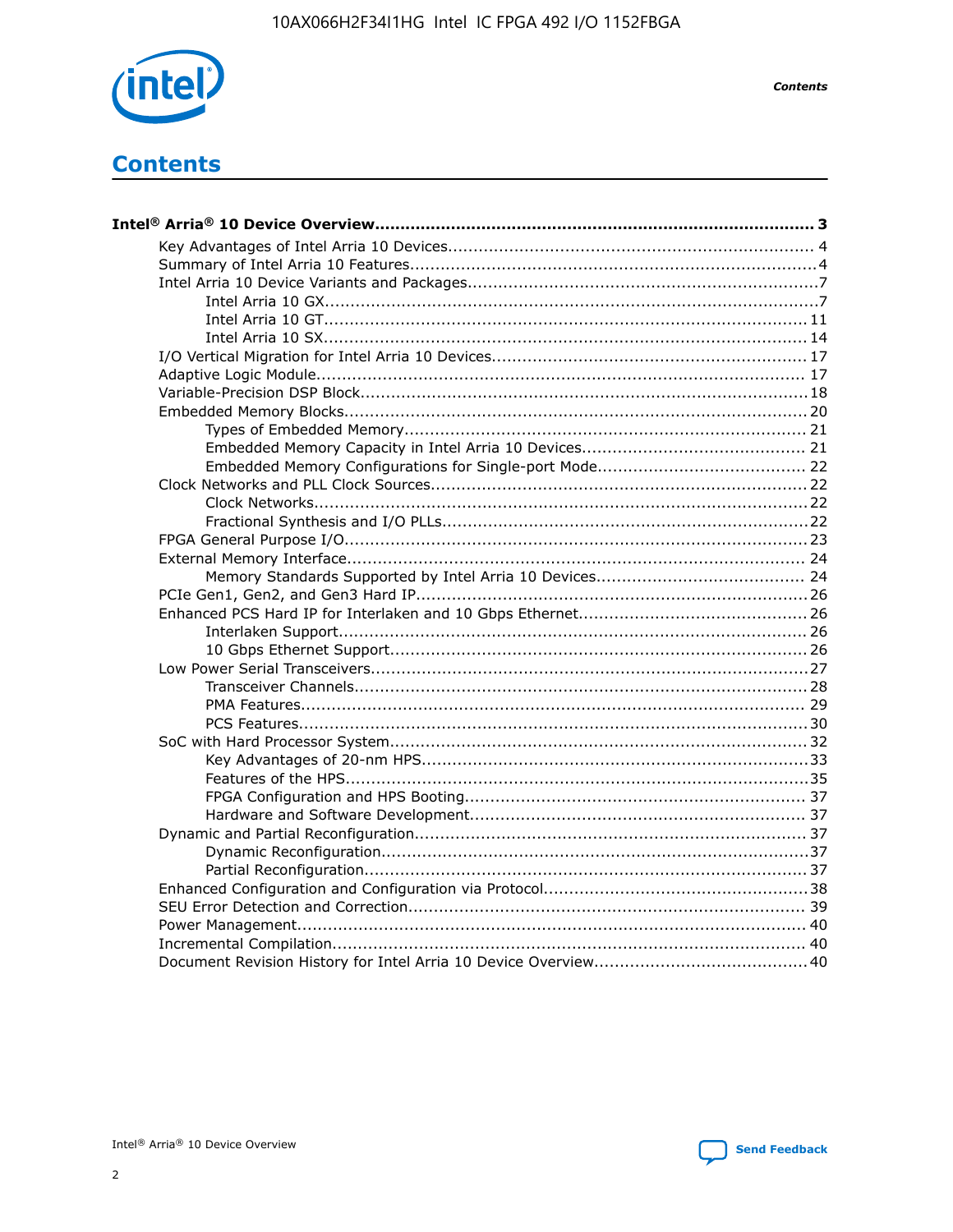**A10-OVERVIEW | 2018.12.06**

**[Send Feedback](mailto:FPGAtechdocfeedback@intel.com?subject=Feedback%20on%20Intel%20Arria%2010%20Device%20Overview%20(A10-OVERVIEW%202018.12.06)&body=We%20appreciate%20your%20feedback.%20In%20your%20comments,%20also%20specify%20the%20page%20number%20or%20paragraph.%20Thank%20you.)**



# **Intel® Arria® 10 Device Overview**

The Intel<sup>®</sup> Arria<sup>®</sup> 10 device family consists of high-performance and power-efficient 20 nm mid-range FPGAs and SoCs.

Intel Arria 10 device family delivers:

- Higher performance than the previous generation of mid-range and high-end FPGAs.
- Power efficiency attained through a comprehensive set of power-saving technologies.

The Intel Arria 10 devices are ideal for high performance, power-sensitive, midrange applications in diverse markets.

| <b>Market</b>         | <b>Applications</b>                                                                                               |
|-----------------------|-------------------------------------------------------------------------------------------------------------------|
| Wireless              | Channel and switch cards in remote radio heads<br>٠<br>Mobile backhaul<br>٠                                       |
| Wireline              | 40G/100G muxponders and transponders<br>٠<br>100G line cards<br>٠<br><b>Bridging</b><br>٠<br>Aggregation<br>٠     |
| <b>Broadcast</b>      | Studio switches<br>٠<br>Servers and transport<br>٠<br>Videoconferencing<br>٠<br>Professional audio and video<br>٠ |
| Computing and Storage | Flash cache<br>٠<br>Cloud computing servers<br>٠<br>Server acceleration<br>٠                                      |
| Medical               | Diagnostic scanners<br>٠<br>Diagnostic imaging<br>٠                                                               |
| Military              | Missile guidance and control<br>٠<br>Radar<br>٠<br>Electronic warfare<br>٠<br>Secure communications<br>٠          |

#### **Table 1. Sample Markets and Ideal Applications for Intel Arria 10 Devices**

#### **Related Information**

- [Intel Arria 10 Device Handbook: Known Issues](http://www.altera.com/support/kdb/solutions/rd07302013_646.html) Lists the planned updates to the *Intel Arria 10 Device Handbook* chapters.
- [Intel Arria 10 GX/GT Device Errata and Design Recommendations](https://www.intel.com/content/www/us/en/programmable/documentation/agz1493851706374.html#yqz1494433888646)
- [Intel Arria 10 SX Device Errata and Design Recommendations](https://www.intel.com/content/www/us/en/programmable/documentation/cru1462832385668.html#cru1462832558642)

Intel Corporation. All rights reserved. Intel, the Intel logo, Altera, Arria, Cyclone, Enpirion, MAX, Nios, Quartus and Stratix words and logos are trademarks of Intel Corporation or its subsidiaries in the U.S. and/or other countries. Intel warrants performance of its FPGA and semiconductor products to current specifications in accordance with Intel's standard warranty, but reserves the right to make changes to any products and services at any time without notice. Intel assumes no responsibility or liability arising out of the application or use of any information, product, or service described herein except as expressly agreed to in writing by Intel. Intel customers are advised to obtain the latest version of device specifications before relying on any published information and before placing orders for products or services. \*Other names and brands may be claimed as the property of others.

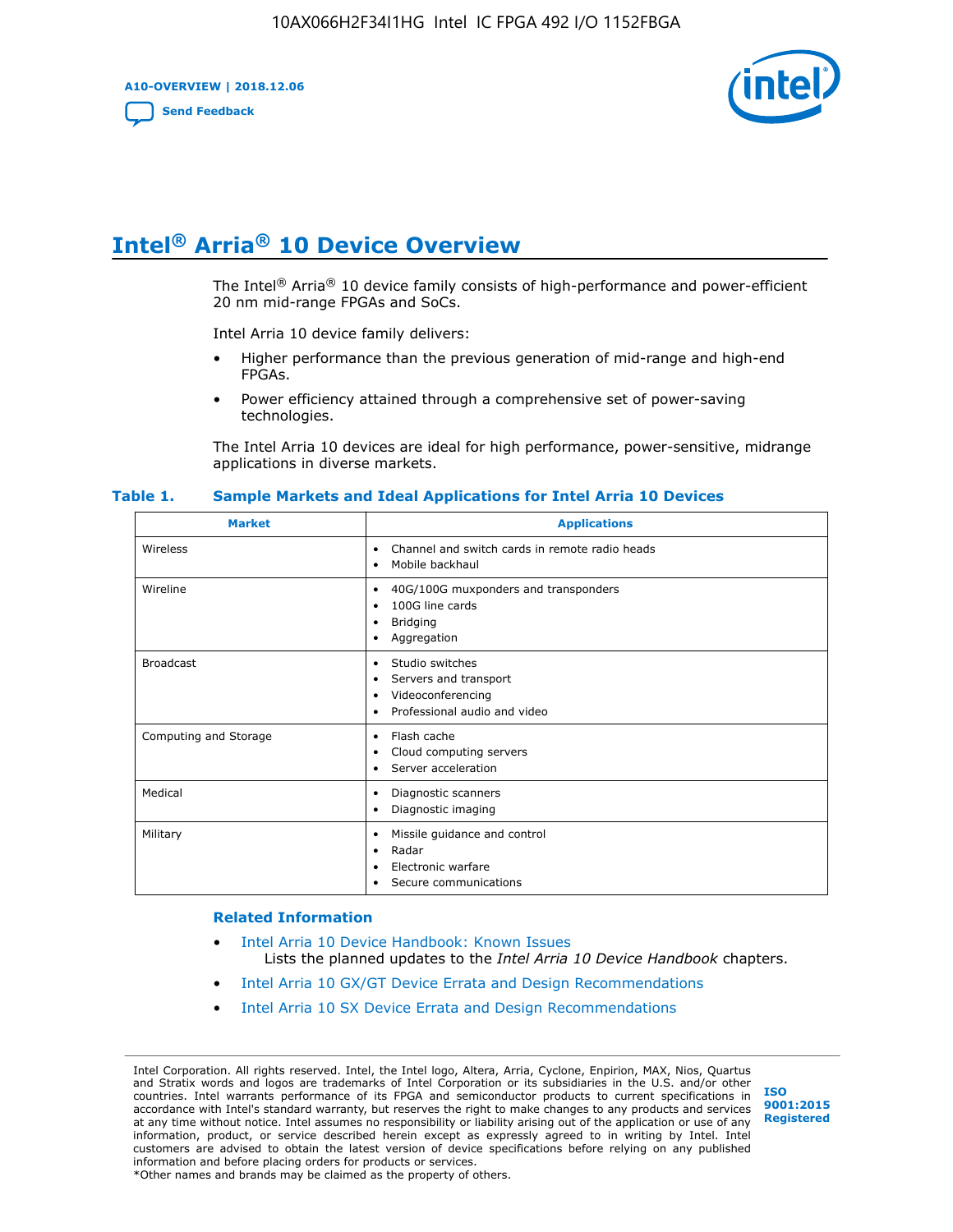

## **Key Advantages of Intel Arria 10 Devices**

## **Table 2. Key Advantages of the Intel Arria 10 Device Family**

| <b>Advantage</b>                                                                                          | <b>Supporting Feature</b>                                                                                                                                                                                                                                                                                                     |
|-----------------------------------------------------------------------------------------------------------|-------------------------------------------------------------------------------------------------------------------------------------------------------------------------------------------------------------------------------------------------------------------------------------------------------------------------------|
| Enhanced core architecture                                                                                | Built on TSMC's 20 nm process technology<br>٠<br>60% higher performance than the previous generation of mid-range FPGAs<br>٠<br>15% higher performance than the fastest previous-generation FPGA<br>٠                                                                                                                         |
| High-bandwidth integrated<br>transceivers                                                                 | Short-reach rates up to 25.8 Gigabits per second (Gbps)<br>٠<br>Backplane capability up to 12.5 Gbps<br>٠<br>Integrated 10GBASE-KR and 40GBASE-KR4 Forward Error Correction (FEC)<br>٠                                                                                                                                        |
| Improved logic integration and<br>hard IP blocks                                                          | 8-input adaptive logic module (ALM)<br>٠<br>Up to 65.6 megabits (Mb) of embedded memory<br>٠<br>Variable-precision digital signal processing (DSP) blocks<br>Fractional synthesis phase-locked loops (PLLs)<br>٠<br>Hard PCI Express Gen3 IP blocks<br>Hard memory controllers and PHY up to 2,400 Megabits per second (Mbps) |
| Second generation hard<br>processor system (HPS) with<br>integrated ARM* Cortex*-A9*<br>MPCore* processor | Tight integration of a dual-core ARM Cortex-A9 MPCore processor, hard IP, and an<br>٠<br>FPGA in a single Intel Arria 10 system-on-a-chip (SoC)<br>Supports over 128 Gbps peak bandwidth with integrated data coherency between<br>$\bullet$<br>the processor and the FPGA fabric                                             |
| Advanced power savings                                                                                    | Comprehensive set of advanced power saving features<br>٠<br>Power-optimized MultiTrack routing and core architecture<br>٠<br>Up to 40% lower power compared to previous generation of mid-range FPGAs<br>٠<br>Up to 60% lower power compared to previous generation of high-end FPGAs                                         |

## **Summary of Intel Arria 10 Features**

## **Table 3. Summary of Features for Intel Arria 10 Devices**

| <b>Feature</b>                  | <b>Description</b>                                                                                                                                                                                                                                                                                                                                                                                 |
|---------------------------------|----------------------------------------------------------------------------------------------------------------------------------------------------------------------------------------------------------------------------------------------------------------------------------------------------------------------------------------------------------------------------------------------------|
| Technology                      | TSMC's 20-nm SoC process technology<br>Allows operation at a lower $V_{\text{CC}}$ level of 0.82 V instead of the 0.9 V standard $V_{\text{CC}}$ core voltage                                                                                                                                                                                                                                      |
| Packaging                       | 1.0 mm ball-pitch Fineline BGA packaging<br>٠<br>0.8 mm ball-pitch Ultra Fineline BGA packaging<br>Multiple devices with identical package footprints for seamless migration between different<br><b>FPGA</b> densities<br>Devices with compatible package footprints allow migration to next generation high-end<br>Stratix $@10$ devices<br>RoHS, leaded $(1)$ , and lead-free (Pb-free) options |
| High-performance<br>FPGA fabric | Enhanced 8-input ALM with four registers<br>Improved multi-track routing architecture to reduce congestion and improve compilation time<br>Hierarchical core clocking architecture<br>Fine-grained partial reconfiguration                                                                                                                                                                         |
| Internal memory<br>blocks       | M20K-20-Kb memory blocks with hard error correction code (ECC)<br>Memory logic array block (MLAB)-640-bit memory                                                                                                                                                                                                                                                                                   |
|                                 | continued                                                                                                                                                                                                                                                                                                                                                                                          |



<sup>(1)</sup> Contact Intel for availability.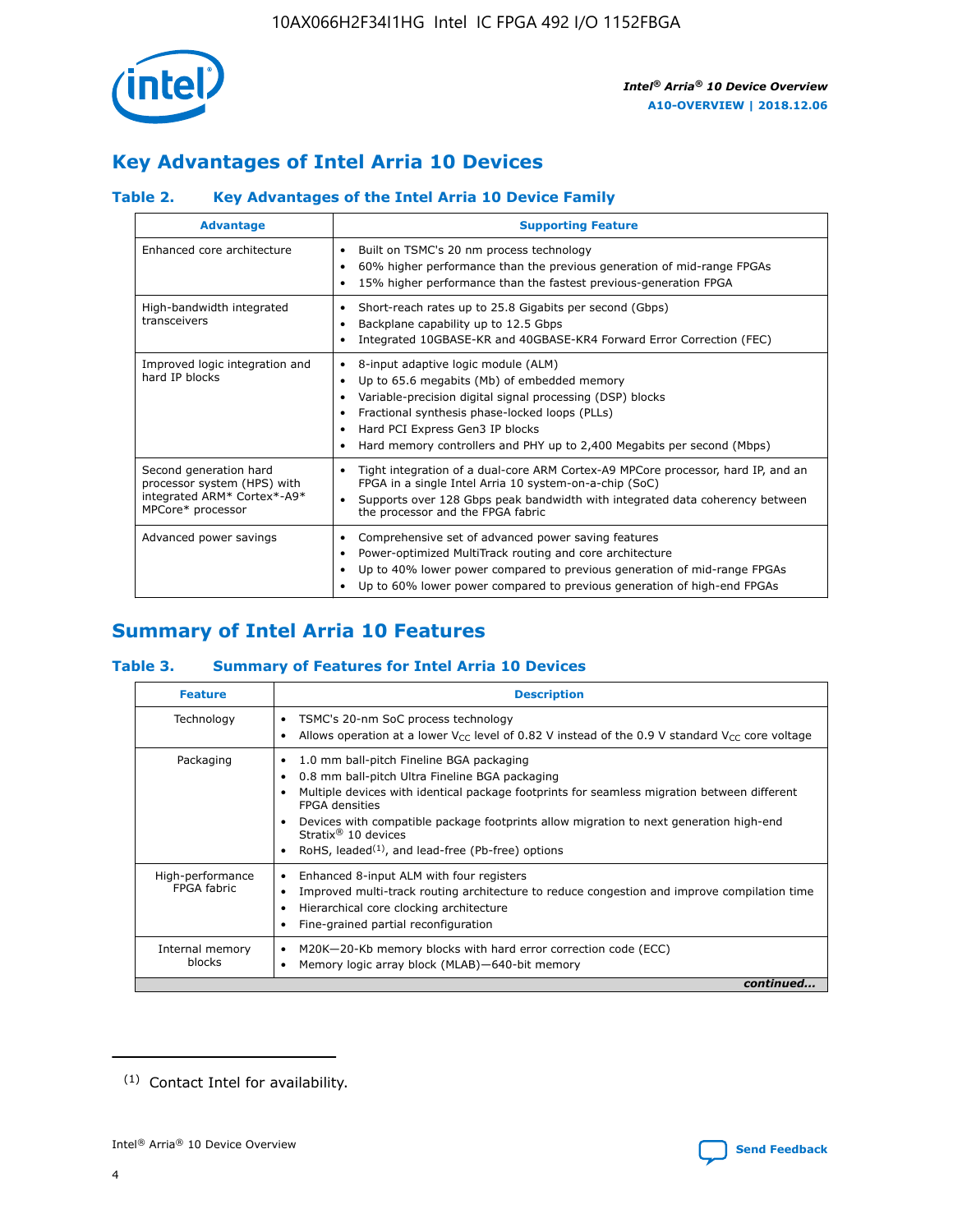r



| <b>Feature</b>                         | <b>Description</b>                                                                                             |                                                                                                                                                                                                                                                                                                                                                                                                                                                                                                                                                                                                                                                                                                                                                                                                                                        |  |  |  |  |  |
|----------------------------------------|----------------------------------------------------------------------------------------------------------------|----------------------------------------------------------------------------------------------------------------------------------------------------------------------------------------------------------------------------------------------------------------------------------------------------------------------------------------------------------------------------------------------------------------------------------------------------------------------------------------------------------------------------------------------------------------------------------------------------------------------------------------------------------------------------------------------------------------------------------------------------------------------------------------------------------------------------------------|--|--|--|--|--|
| Embedded Hard IP<br>blocks             | Variable-precision DSP                                                                                         | Native support for signal processing precision levels from $18 \times 19$ to<br>54 x 54<br>Native support for 27 x 27 multiplier mode<br>64-bit accumulator and cascade for systolic finite impulse responses<br>(FIRs)<br>Internal coefficient memory banks<br>$\bullet$<br>Preadder/subtractor for improved efficiency<br>Additional pipeline register to increase performance and reduce<br>power<br>Supports floating point arithmetic:<br>- Perform multiplication, addition, subtraction, multiply-add,<br>multiply-subtract, and complex multiplication.<br>- Supports multiplication with accumulation capability, cascade<br>summation, and cascade subtraction capability.<br>- Dynamic accumulator reset control.<br>- Support direct vector dot and complex multiplication chaining<br>multiply floating point DSP blocks. |  |  |  |  |  |
|                                        | Memory controller                                                                                              | DDR4, DDR3, and DDR3L                                                                                                                                                                                                                                                                                                                                                                                                                                                                                                                                                                                                                                                                                                                                                                                                                  |  |  |  |  |  |
|                                        | PCI Express*                                                                                                   | PCI Express (PCIe*) Gen3 (x1, x2, x4, or x8), Gen2 (x1, x2, x4, or x8)<br>and Gen1 (x1, x2, x4, or x8) hard IP with complete protocol stack,<br>endpoint, and root port                                                                                                                                                                                                                                                                                                                                                                                                                                                                                                                                                                                                                                                                |  |  |  |  |  |
|                                        | Transceiver I/O                                                                                                | 10GBASE-KR/40GBASE-KR4 Forward Error Correction (FEC)<br>PCS hard IPs that support:<br>$\bullet$<br>- 10-Gbps Ethernet (10GbE)<br>- PCIe PIPE interface<br>$-$ Interlaken<br>- Gbps Ethernet (GbE)<br>- Common Public Radio Interface (CPRI) with deterministic latency<br>support<br>- Gigabit-capable passive optical network (GPON) with fast lock-<br>time support<br>13.5G JESD204b<br>$\bullet$<br>8B/10B, 64B/66B, 64B/67B encoders and decoders<br>Custom mode support for proprietary protocols                                                                                                                                                                                                                                                                                                                               |  |  |  |  |  |
| Core clock networks                    | $\bullet$<br>$\bullet$                                                                                         | Up to 800 MHz fabric clocking, depending on the application:<br>- 667 MHz external memory interface clocking with 2,400 Mbps DDR4 interface<br>- 800 MHz LVDS interface clocking with 1,600 Mbps LVDS interface<br>Global, regional, and peripheral clock networks<br>Clock networks that are not used can be gated to reduce dynamic power                                                                                                                                                                                                                                                                                                                                                                                                                                                                                            |  |  |  |  |  |
| Phase-locked loops<br>(PLLs)           | High-resolution fractional synthesis PLLs:<br>$\bullet$<br>Integer PLLs:<br>- Adjacent to general purpose I/Os | - Precision clock synthesis, clock delay compensation, and zero delay buffering (ZDB)<br>- Support integer mode and fractional mode<br>- Fractional mode support with third-order delta-sigma modulation<br>- Support external memory and LVDS interfaces                                                                                                                                                                                                                                                                                                                                                                                                                                                                                                                                                                              |  |  |  |  |  |
| FPGA General-purpose<br>$I/Os$ (GPIOs) | On-chip termination (OCT)                                                                                      | 1.6 Gbps LVDS-every pair can be configured as receiver or transmitter<br>1.2 V to 3.0 V single-ended LVTTL/LVCMOS interfacing                                                                                                                                                                                                                                                                                                                                                                                                                                                                                                                                                                                                                                                                                                          |  |  |  |  |  |
| <b>External Memory</b><br>Interface    |                                                                                                                | Hard memory controller- DDR4, DDR3, and DDR3L support<br>$-$ DDR4 $-$ speeds up to 1,200 MHz/2,400 Mbps<br>- DDR3-speeds up to 1,067 MHz/2,133 Mbps<br>Soft memory controller—provides support for RLDRAM $3^{(2)}$ , QDR IV $^{(2)}$ , and QDR II+<br>continued                                                                                                                                                                                                                                                                                                                                                                                                                                                                                                                                                                       |  |  |  |  |  |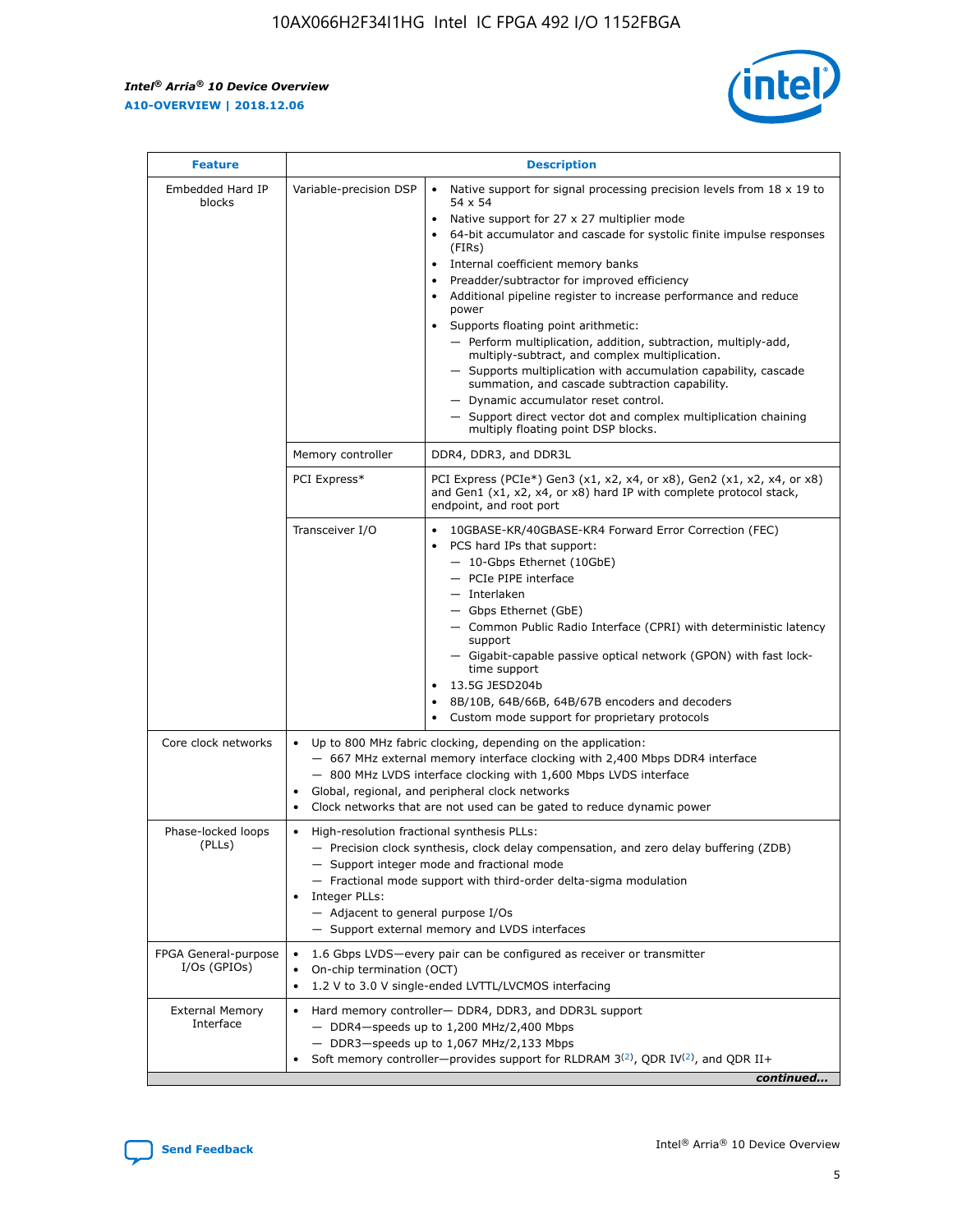

| <b>Feature</b>                                    | <b>Description</b>                                                                                                                                                                                                                                                                                                                                                                                                                                                                                                                                                                                                                                  |  |  |  |  |  |  |  |
|---------------------------------------------------|-----------------------------------------------------------------------------------------------------------------------------------------------------------------------------------------------------------------------------------------------------------------------------------------------------------------------------------------------------------------------------------------------------------------------------------------------------------------------------------------------------------------------------------------------------------------------------------------------------------------------------------------------------|--|--|--|--|--|--|--|
| Low-power serial<br>transceivers                  | • Continuous operating range:<br>- Intel Arria 10 GX-1 Gbps to 17.4 Gbps<br>- Intel Arria 10 GT-1 Gbps to 25.8 Gbps<br>Backplane support:<br>- Intel Arria 10 GX-up to 12.5<br>- Intel Arria 10 GT-up to 12.5<br>Extended range down to 125 Mbps with oversampling<br>ATX transmit PLLs with user-configurable fractional synthesis capability<br>Electronic Dispersion Compensation (EDC) support for XFP, SFP+, QSFP, and CFP optical<br>module<br>Adaptive linear and decision feedback equalization<br>$\bullet$<br>Transmitter pre-emphasis and de-emphasis<br>$\bullet$<br>Dynamic partial reconfiguration of individual transceiver channels |  |  |  |  |  |  |  |
| <b>HPS</b><br>(Intel Arria 10 SX<br>devices only) | Dual-core ARM Cortex-A9 MPCore processor-1.2 GHz CPU with<br>Processor and system<br>$\bullet$<br>1.5 GHz overdrive capability<br>256 KB on-chip RAM and 64 KB on-chip ROM<br>System peripherals—general-purpose timers, watchdog timers, direct<br>memory access (DMA) controller, FPGA configuration manager, and<br>clock and reset managers<br>Security features-anti-tamper, secure boot, Advanced Encryption<br>Standard (AES) and authentication (SHA)<br>ARM CoreSight* JTAG debug access port, trace port, and on-chip<br>trace storage                                                                                                    |  |  |  |  |  |  |  |
|                                                   | <b>External interfaces</b><br>Hard memory interface-Hard memory controller (2,400 Mbps DDR4,<br>$\bullet$<br>and 2,133 Mbps DDR3), Quad serial peripheral interface (QSPI) flash<br>controller, NAND flash controller, direct memory access (DMA)<br>controller, Secure Digital/MultiMediaCard (SD/MMC) controller<br>Communication interface-10/100/1000 Ethernet media access<br>control (MAC), USB On-The-GO (OTG) controllers, I <sup>2</sup> C controllers,<br>UART 16550, serial peripheral interface (SPI), and up to 62<br>HPS GPIO interfaces (48 direct-share I/Os)                                                                       |  |  |  |  |  |  |  |
|                                                   | High-performance ARM AMBA* AXI bus bridges that support<br>Interconnects to core<br>$\bullet$<br>simultaneous read and write<br>HPS-FPGA bridges-include the FPGA-to-HPS, HPS-to-FPGA, and<br>$\bullet$<br>lightweight HPS-to-FPGA bridges that allow the FPGA fabric to issue<br>transactions to slaves in the HPS, and vice versa<br>Configuration bridge that allows HPS configuration manager to<br>configure the core logic via dedicated 32-bit configuration port<br>FPGA-to-HPS SDRAM controller bridge-provides configuration<br>interfaces for the multiport front end (MPFE) of the HPS SDRAM<br>controller                              |  |  |  |  |  |  |  |
| Configuration                                     | Tamper protection—comprehensive design protection to protect your valuable IP investments<br>Enhanced 256-bit advanced encryption standard (AES) design security with authentication<br>٠<br>Configuration via protocol (CvP) using PCIe Gen1, Gen2, or Gen3<br>continued                                                                                                                                                                                                                                                                                                                                                                           |  |  |  |  |  |  |  |

<sup>(2)</sup> Intel Arria 10 devices support this external memory interface using hard PHY with soft memory controller.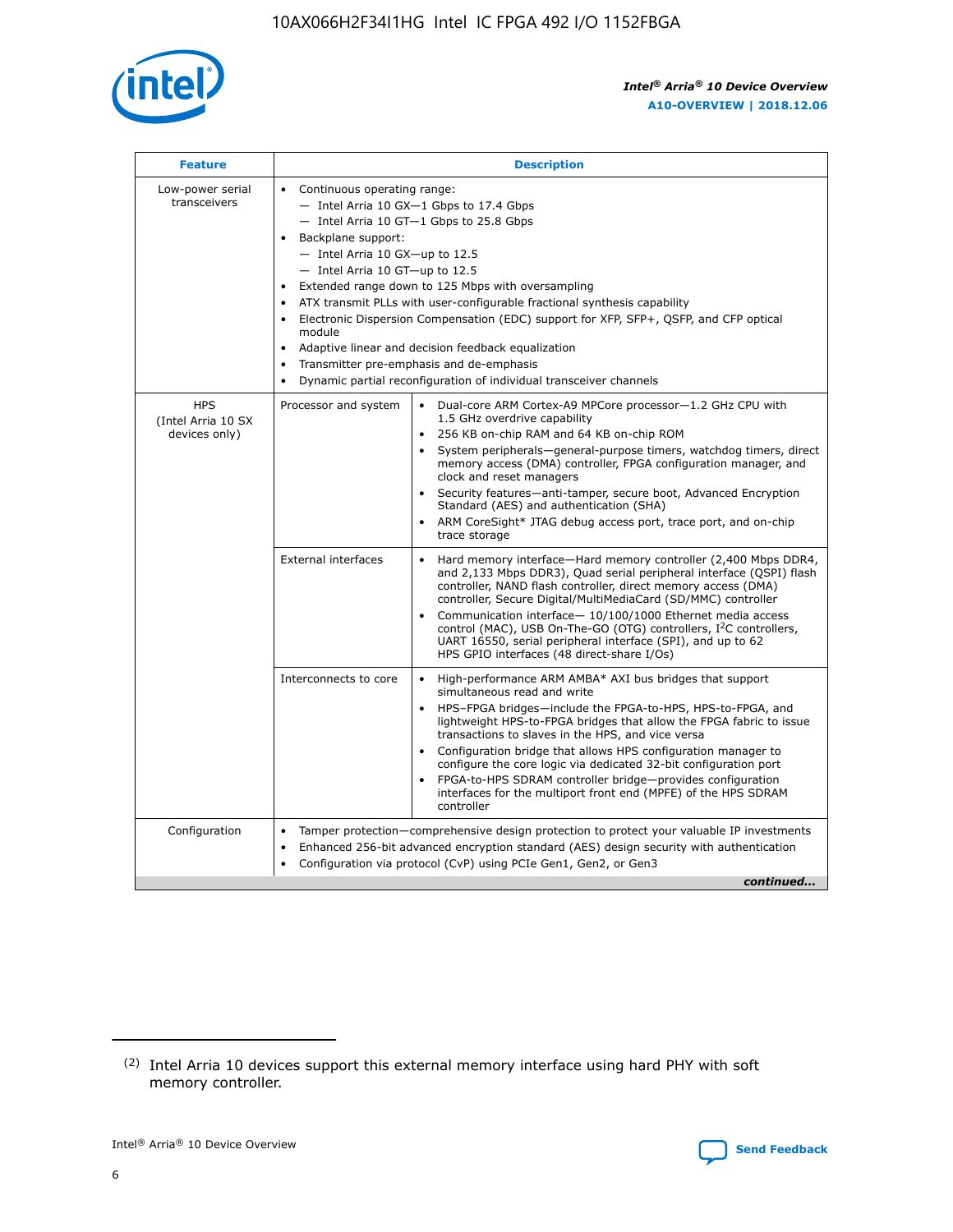

| <b>Feature</b>     | <b>Description</b>                                                                                                                                                                                               |
|--------------------|------------------------------------------------------------------------------------------------------------------------------------------------------------------------------------------------------------------|
|                    | Dynamic reconfiguration of the transceivers and PLLs<br>Fine-grained partial reconfiguration of the core fabric<br>Active Serial x4 Interface<br>$\bullet$                                                       |
| Power management   | SmartVID<br>Low static power device options<br>Programmable Power Technology<br>Intel Quartus <sup>®</sup> Prime integrated power analysis                                                                       |
| Software and tools | Intel Quartus Prime design suite<br>Transceiver toolkit<br>Platform Designer system integration tool<br>DSP Builder for Intel FPGAs<br>OpenCL <sup>™</sup> support<br>Intel SoC FPGA Embedded Design Suite (EDS) |

## **Related Information**

[Intel Arria 10 Transceiver PHY Overview](https://www.intel.com/content/www/us/en/programmable/documentation/nik1398707230472.html#nik1398706768037) Provides details on Intel Arria 10 transceivers.

## **Intel Arria 10 Device Variants and Packages**

#### **Table 4. Device Variants for the Intel Arria 10 Device Family**

| <b>Variant</b>    | <b>Description</b>                                                                                                                                                                                                     |
|-------------------|------------------------------------------------------------------------------------------------------------------------------------------------------------------------------------------------------------------------|
| Intel Arria 10 GX | FPGA featuring 17.4 Gbps transceivers for short reach applications with 12.5 backplane driving<br>capability.                                                                                                          |
| Intel Arria 10 GT | FPGA featuring:<br>17.4 Gbps transceivers for short reach applications with 12.5 backplane driving capability.<br>25.8 Gbps transceivers for supporting CAUI-4 and CEI-25G applications with CFP2 and CFP4<br>modules. |
| Intel Arria 10 SX | SoC integrating ARM-based HPS and FPGA featuring 17.4 Gbps transceivers for short reach<br>applications with 12.5 backplane driving capability.                                                                        |

## **Intel Arria 10 GX**

This section provides the available options, maximum resource counts, and package plan for the Intel Arria 10 GX devices.

The information in this section is correct at the time of publication. For the latest information and to get more details, refer to the Intel FPGA Product Selector.

## **Related Information**

#### [Intel FPGA Product Selector](http://www.altera.com/products/selector/psg-selector.html) Provides the latest information on Intel products.

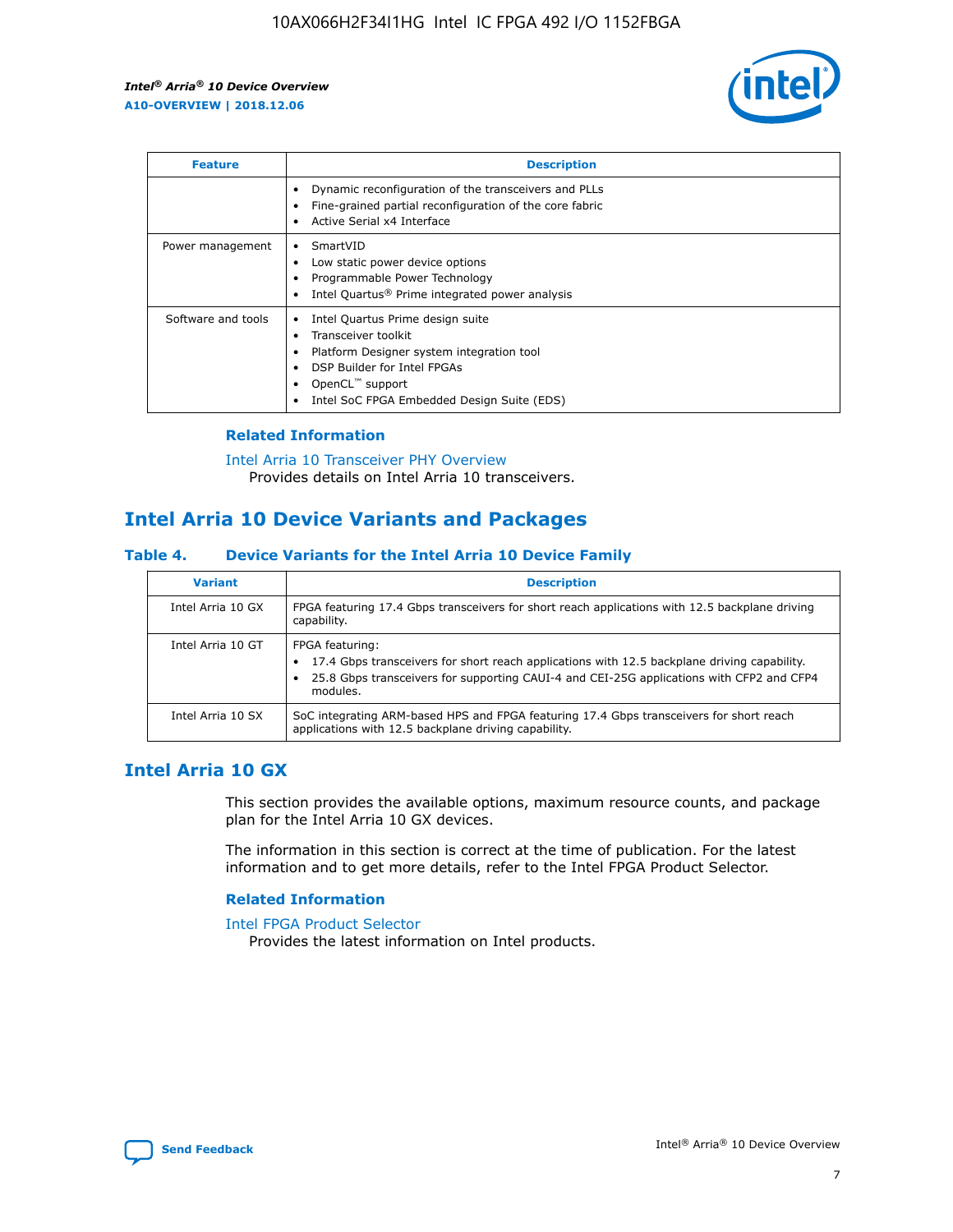

## **Available Options**





#### **Related Information**

[Transceiver Performance for Intel Arria 10 GX/SX Devices](https://www.intel.com/content/www/us/en/programmable/documentation/mcn1413182292568.html#mcn1413213965502) Provides more information about the transceiver speed grade.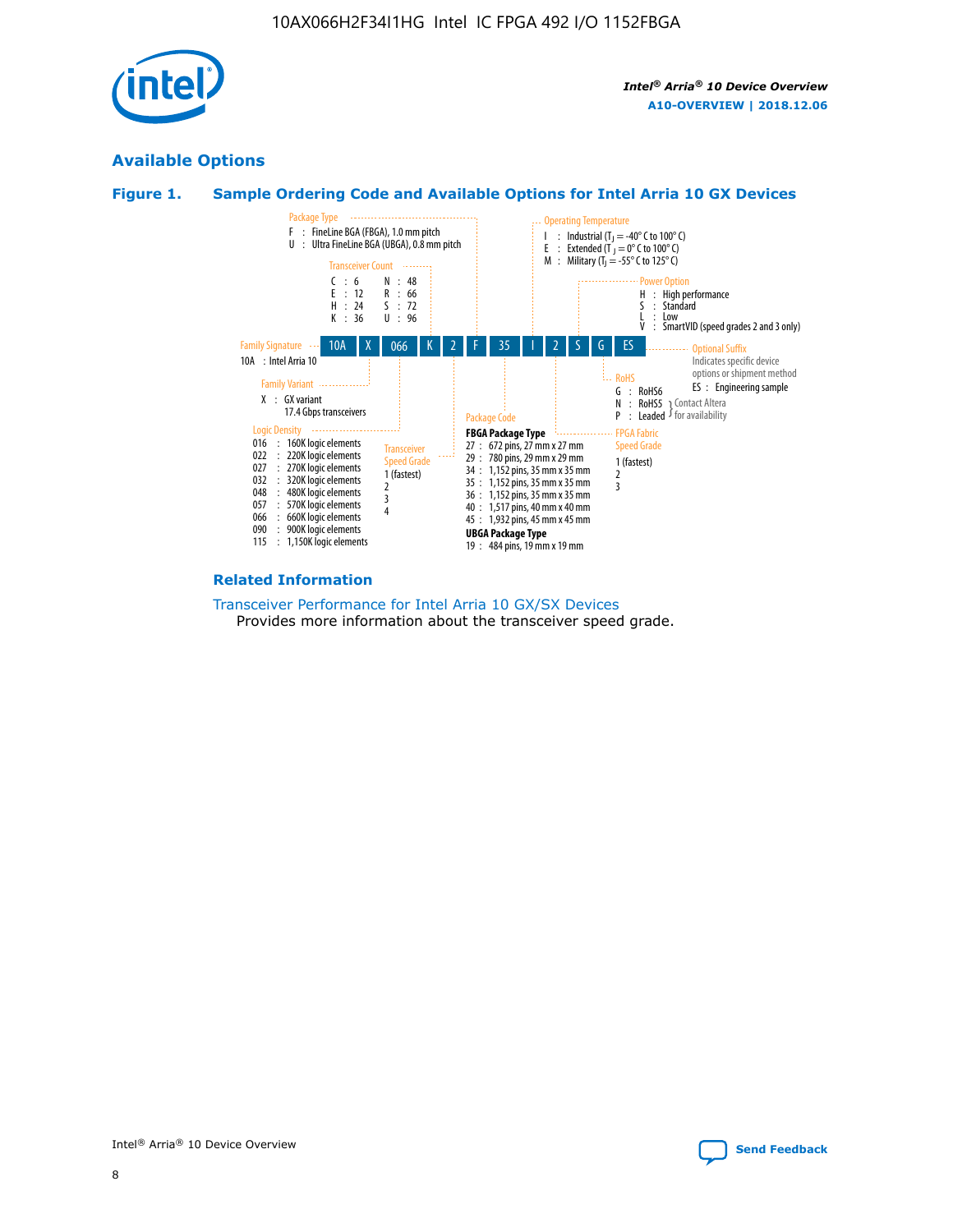

## **Maximum Resources**

#### **Table 5. Maximum Resource Counts for Intel Arria 10 GX Devices (GX 160, GX 220, GX 270, GX 320, and GX 480)**

| <b>Resource</b>              |                         | <b>Product Line</b> |                                                 |                    |                |                |  |  |  |
|------------------------------|-------------------------|---------------------|-------------------------------------------------|--------------------|----------------|----------------|--|--|--|
|                              |                         | <b>GX 160</b>       | <b>GX 220</b><br><b>GX 270</b><br><b>GX 320</b> |                    |                | <b>GX 480</b>  |  |  |  |
| Logic Elements (LE) (K)      |                         | 160                 | 220                                             | 270                | 320            | 480            |  |  |  |
| <b>ALM</b>                   |                         | 61,510              | 80,330                                          | 101,620            | 119,900        | 183,590        |  |  |  |
| Register                     |                         | 246,040             | 321,320                                         | 406,480<br>479,600 |                | 734,360        |  |  |  |
| Memory (Kb)                  | M <sub>20</sub> K       | 8,800               | 11,740                                          | 15,000             | 17,820         | 28,620         |  |  |  |
|                              | <b>MLAB</b>             | 1,050               | 1,690                                           | 2,452<br>2,727     |                | 4,164          |  |  |  |
| Variable-precision DSP Block |                         | 156                 | 192                                             | 830                | 985            |                |  |  |  |
| 18 x 19 Multiplier           |                         | 312                 | 384                                             | 1,660<br>1,970     |                | 2,736          |  |  |  |
| PLL                          | Fractional<br>Synthesis | 6                   | 6                                               | 8                  | 8              | 12             |  |  |  |
|                              | I/O                     | 6                   | 6                                               | 8                  | 8              | 12             |  |  |  |
| 17.4 Gbps Transceiver        |                         | 12                  | 12                                              | 24                 | 24             | 36             |  |  |  |
| GPIO <sup>(3)</sup>          |                         | 288                 | 288                                             | 384                | 384            | 492            |  |  |  |
| LVDS Pair $(4)$              |                         | 120                 | 120                                             | 168                | 168            | 222            |  |  |  |
| PCIe Hard IP Block           |                         | $\mathbf{1}$        | 1                                               | $\overline{2}$     | $\overline{2}$ | $\overline{2}$ |  |  |  |
| Hard Memory Controller       |                         | 6                   | 6                                               | 8                  | 8              |                |  |  |  |

<sup>(4)</sup> Each LVDS I/O pair can be used as differential input or output.



<sup>(3)</sup> The number of GPIOs does not include transceiver I/Os. In the Intel Quartus Prime software, the number of user I/Os includes transceiver I/Os.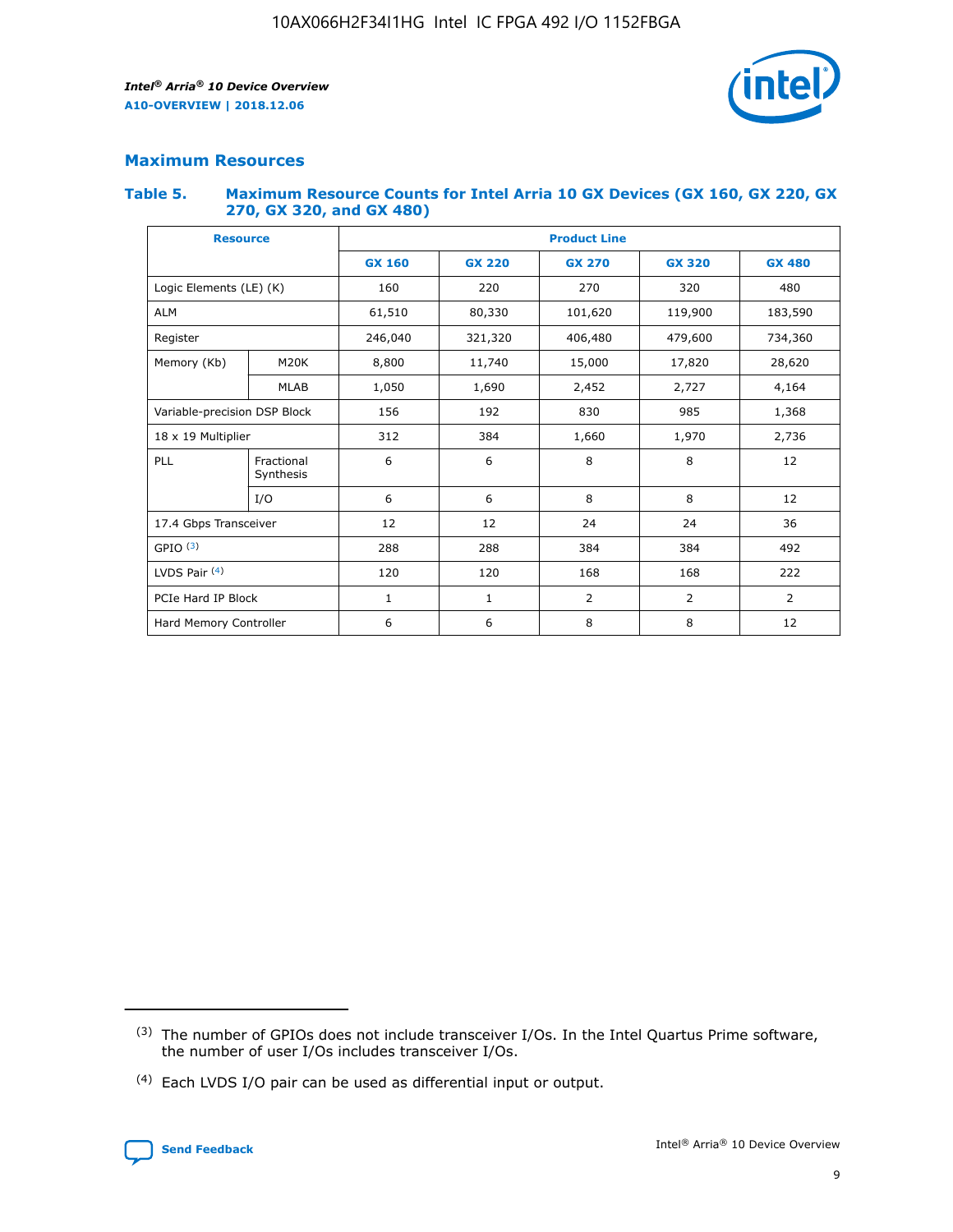

## **Table 6. Maximum Resource Counts for Intel Arria 10 GX Devices (GX 570, GX 660, GX 900, and GX 1150)**

|                              | <b>Resource</b>         | <b>Product Line</b> |                |                |                |  |  |  |  |
|------------------------------|-------------------------|---------------------|----------------|----------------|----------------|--|--|--|--|
|                              |                         | <b>GX 570</b>       | <b>GX 660</b>  | <b>GX 900</b>  | <b>GX 1150</b> |  |  |  |  |
| Logic Elements (LE) (K)      |                         | 570                 | 660            | 900            | 1,150          |  |  |  |  |
| <b>ALM</b>                   |                         | 217,080             | 251,680        | 339,620        | 427,200        |  |  |  |  |
| Register                     |                         | 868,320             | 1,006,720      | 1,358,480      | 1,708,800      |  |  |  |  |
| Memory (Kb)                  | <b>M20K</b>             | 36,000              | 42,620         | 48,460         | 54,260         |  |  |  |  |
|                              | <b>MLAB</b>             | 5,096               | 5,788<br>9,386 |                | 12,984         |  |  |  |  |
| Variable-precision DSP Block |                         | 1,523               | 1,687          | 1,518          | 1,518          |  |  |  |  |
| $18 \times 19$ Multiplier    |                         | 3,046               | 3,374          | 3,036          | 3,036          |  |  |  |  |
| PLL                          | Fractional<br>Synthesis | 16                  | 16             | 32             | 32             |  |  |  |  |
|                              | I/O                     | 16                  | 16             | 16             | 16             |  |  |  |  |
| 17.4 Gbps Transceiver        |                         | 48                  | 96<br>48       |                | 96             |  |  |  |  |
| GPIO <sup>(3)</sup>          |                         | 696                 | 696            | 768            | 768            |  |  |  |  |
| LVDS Pair $(4)$              |                         | 324                 | 324            | 384            | 384            |  |  |  |  |
| PCIe Hard IP Block           |                         | $\overline{2}$      | $\overline{2}$ | $\overline{4}$ | $\overline{4}$ |  |  |  |  |
| Hard Memory Controller       |                         | 16                  | 16             | 16             | 16             |  |  |  |  |

## **Package Plan**

## **Table 7. Package Plan for Intel Arria 10 GX Devices (U19, F27, and F29)**

Refer to I/O and High Speed I/O in Intel Arria 10 Devices chapter for the number of 3 V I/O, LVDS I/O, and LVDS channels in each device package.

| <b>Product Line</b> | U <sub>19</sub><br>$(19 \text{ mm} \times 19 \text{ mm})$<br>484-pin UBGA) |          |             |         | <b>F27</b><br>(27 mm × 27 mm,<br>672-pin FBGA) |             | <b>F29</b><br>(29 mm × 29 mm,<br>780-pin FBGA) |          |             |  |
|---------------------|----------------------------------------------------------------------------|----------|-------------|---------|------------------------------------------------|-------------|------------------------------------------------|----------|-------------|--|
|                     | 3 V I/O                                                                    | LVDS I/O | <b>XCVR</b> | 3 V I/O | LVDS I/O                                       | <b>XCVR</b> | 3 V I/O                                        | LVDS I/O | <b>XCVR</b> |  |
| GX 160              | 48                                                                         | 192      | 6           | 48      | 192                                            | 12          | 48                                             | 240      | 12          |  |
| GX 220              | 48                                                                         | 192      | 6           | 48      | 192                                            | 12          | 48                                             | 240      | 12          |  |
| GX 270              |                                                                            |          |             | 48      | 192                                            | 12          | 48                                             | 312      | 12          |  |
| GX 320              |                                                                            |          |             | 48      | 192                                            | 12          | 48                                             | 312      | 12          |  |
| GX 480              |                                                                            |          |             |         |                                                |             | 48                                             | 312      | 12          |  |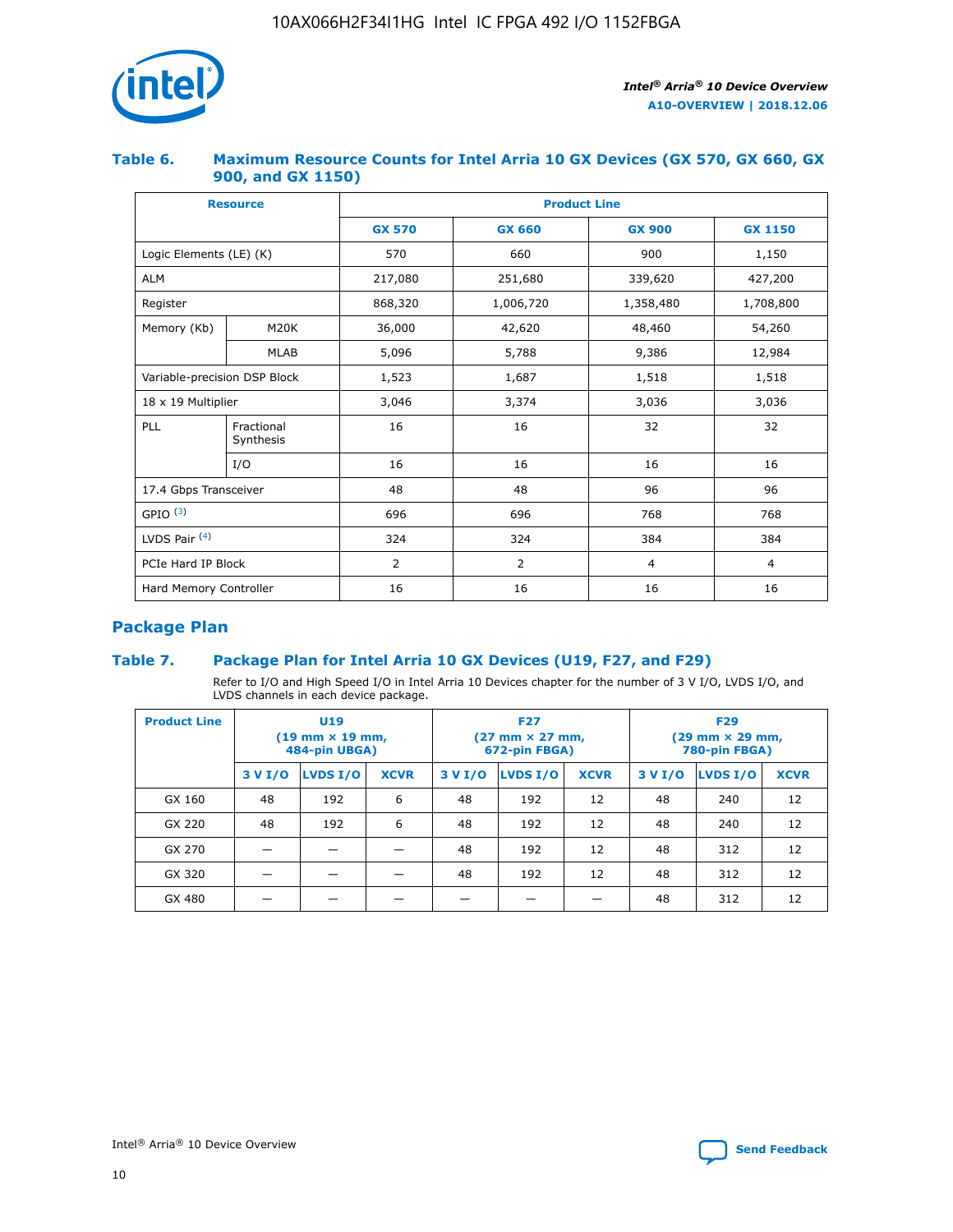

#### **Table 8. Package Plan for Intel Arria 10 GX Devices (F34, F35, NF40, and KF40)**

Refer to I/O and High Speed I/O in Intel Arria 10 Devices chapter for the number of 3 V I/O, LVDS I/O, and LVDS channels in each device package.

| <b>Product Line</b> | <b>F34</b><br>$(35 \text{ mm} \times 35 \text{ mm})$<br>1152-pin FBGA) |                    | <b>F35</b><br>$(35 \text{ mm} \times 35 \text{ mm})$<br><b>1152-pin FBGA)</b> |           | <b>KF40</b><br>$(40$ mm $\times$ 40 mm,<br>1517-pin FBGA) |             |           | <b>NF40</b><br>$(40 \text{ mm} \times 40 \text{ mm})$<br><b>1517-pin FBGA)</b> |             |            |                    |             |
|---------------------|------------------------------------------------------------------------|--------------------|-------------------------------------------------------------------------------|-----------|-----------------------------------------------------------|-------------|-----------|--------------------------------------------------------------------------------|-------------|------------|--------------------|-------------|
|                     | 3V<br>I/O                                                              | <b>LVDS</b><br>I/O | <b>XCVR</b>                                                                   | 3V<br>I/O | <b>LVDS</b><br>I/O                                        | <b>XCVR</b> | 3V<br>I/O | <b>LVDS</b><br>I/O                                                             | <b>XCVR</b> | 3 V<br>I/O | <b>LVDS</b><br>I/O | <b>XCVR</b> |
| GX 270              | 48                                                                     | 336                | 24                                                                            | 48        | 336                                                       | 24          |           |                                                                                |             |            |                    |             |
| GX 320              | 48                                                                     | 336                | 24                                                                            | 48        | 336                                                       | 24          |           |                                                                                |             |            |                    |             |
| GX 480              | 48                                                                     | 444                | 24                                                                            | 48        | 348                                                       | 36          |           |                                                                                |             |            |                    |             |
| GX 570              | 48                                                                     | 444                | 24                                                                            | 48        | 348                                                       | 36          | 96        | 600                                                                            | 36          | 48         | 540                | 48          |
| GX 660              | 48                                                                     | 444                | 24                                                                            | 48        | 348                                                       | 36          | 96        | 600                                                                            | 36          | 48         | 540                | 48          |
| GX 900              |                                                                        | 504                | 24                                                                            | –         |                                                           |             |           |                                                                                |             |            | 600                | 48          |
| GX 1150             |                                                                        | 504                | 24                                                                            |           |                                                           |             |           |                                                                                |             |            | 600                | 48          |

#### **Table 9. Package Plan for Intel Arria 10 GX Devices (RF40, NF45, SF45, and UF45)**

Refer to I/O and High Speed I/O in Intel Arria 10 Devices chapter for the number of 3 V I/O, LVDS I/O, and LVDS channels in each device package.

| <b>Product Line</b> | <b>RF40</b><br>$(40 \text{ mm} \times 40 \text{ mm})$<br>1517-pin FBGA) |                    | <b>NF45</b><br>$(45 \text{ mm} \times 45 \text{ mm})$<br><b>1932-pin FBGA)</b> |            |                    | <b>SF45</b><br>$(45 \text{ mm} \times 45 \text{ mm})$<br><b>1932-pin FBGA)</b> |            |                    | <b>UF45</b><br>$(45 \text{ mm} \times 45 \text{ mm})$<br>1932-pin FBGA) |           |                    |             |
|---------------------|-------------------------------------------------------------------------|--------------------|--------------------------------------------------------------------------------|------------|--------------------|--------------------------------------------------------------------------------|------------|--------------------|-------------------------------------------------------------------------|-----------|--------------------|-------------|
|                     | 3 V<br>I/O                                                              | <b>LVDS</b><br>I/O | <b>XCVR</b>                                                                    | 3 V<br>I/O | <b>LVDS</b><br>I/O | <b>XCVR</b>                                                                    | 3 V<br>I/O | <b>LVDS</b><br>I/O | <b>XCVR</b>                                                             | 3V<br>I/O | <b>LVDS</b><br>I/O | <b>XCVR</b> |
| GX 900              | _                                                                       | 342                | 66                                                                             | -          | 768                | 48                                                                             | -          | 624                | 72                                                                      | _         | 480                | 96          |
| GX 1150             |                                                                         | 342                | 66                                                                             | -          | 768                | 48                                                                             |            | 624                | 72                                                                      |           | 480                | 96          |

## **Related Information**

[I/O and High-Speed Differential I/O Interfaces in Intel Arria 10 Devices chapter, Intel](https://www.intel.com/content/www/us/en/programmable/documentation/sam1403482614086.html#sam1403482030321) [Arria 10 Device Handbook](https://www.intel.com/content/www/us/en/programmable/documentation/sam1403482614086.html#sam1403482030321)

Provides the number of 3 V and LVDS I/Os, and LVDS channels for each Intel Arria 10 device package.

## **Intel Arria 10 GT**

This section provides the available options, maximum resource counts, and package plan for the Intel Arria 10 GT devices.

The information in this section is correct at the time of publication. For the latest information and to get more details, refer to the Intel FPGA Product Selector.

#### **Related Information**

#### [Intel FPGA Product Selector](http://www.altera.com/products/selector/psg-selector.html)

Provides the latest information on Intel products.

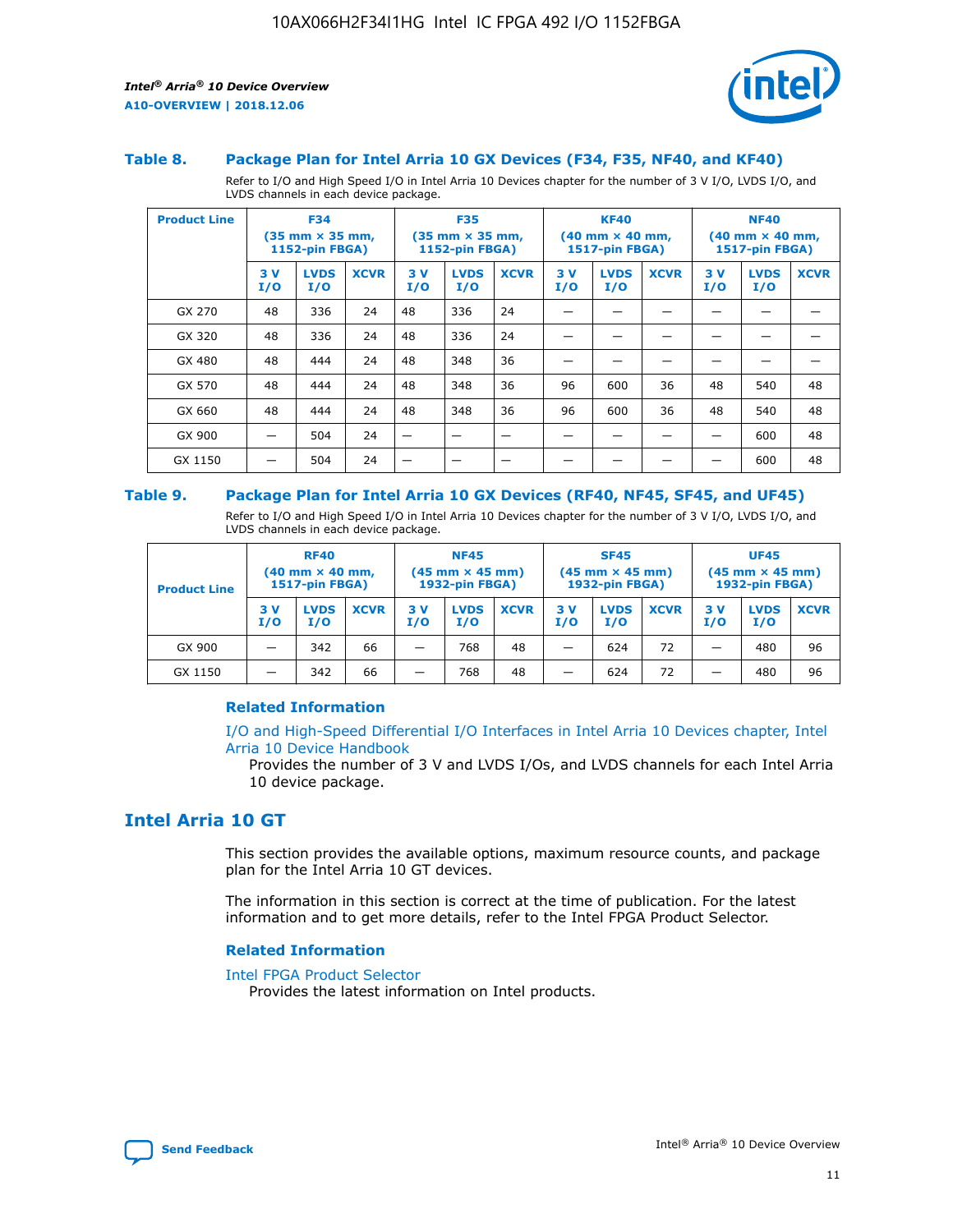

## **Available Options**

## **Figure 2. Sample Ordering Code and Available Options for Intel Arria 10 GT Devices**

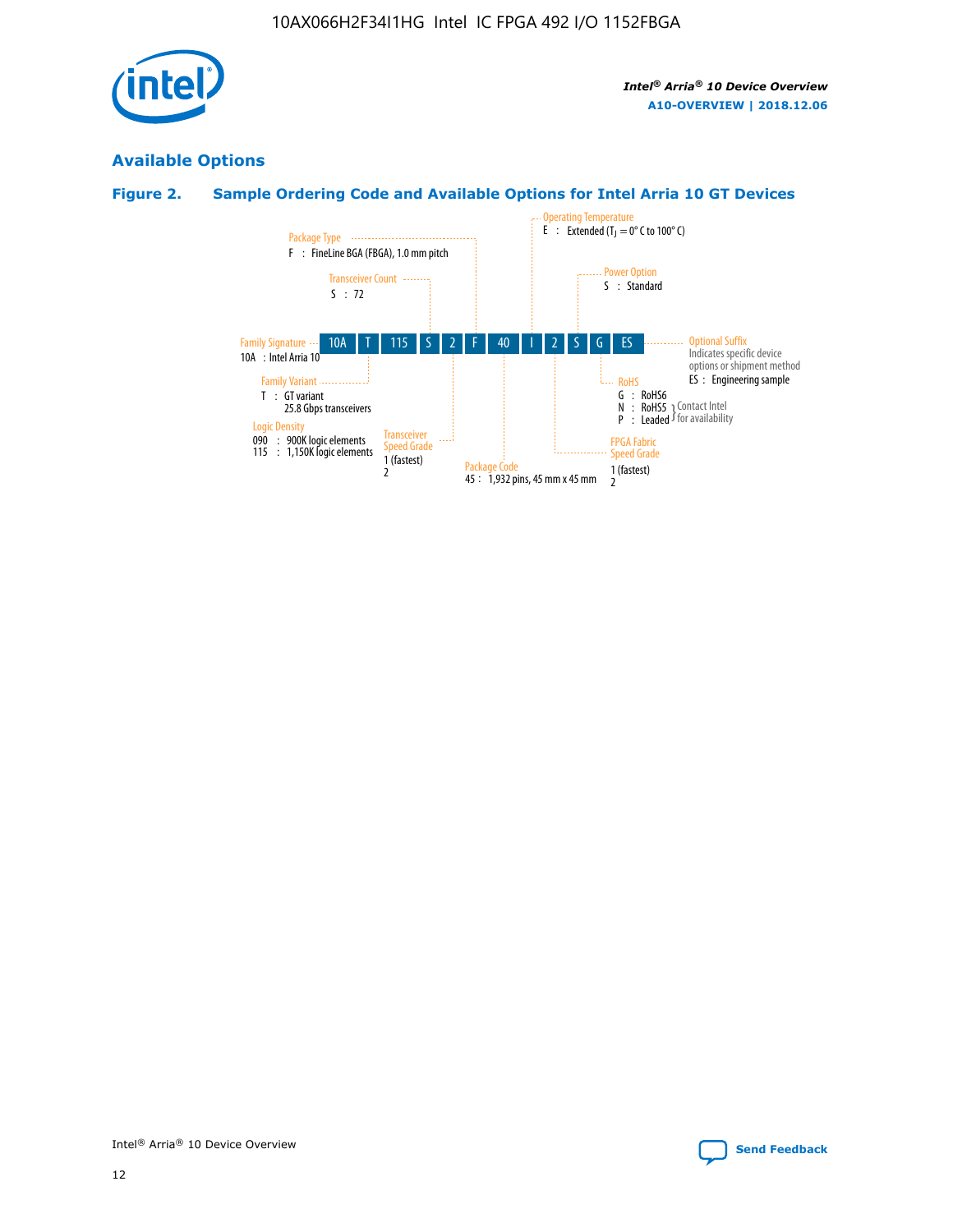

## **Maximum Resources**

#### **Table 10. Maximum Resource Counts for Intel Arria 10 GT Devices**

| <b>Resource</b>              |                      |                | <b>Product Line</b> |  |
|------------------------------|----------------------|----------------|---------------------|--|
|                              |                      | <b>GT 900</b>  | <b>GT 1150</b>      |  |
| Logic Elements (LE) (K)      |                      | 900            | 1,150               |  |
| <b>ALM</b>                   |                      | 339,620        | 427,200             |  |
| Register                     |                      | 1,358,480      | 1,708,800           |  |
| Memory (Kb)                  | M20K                 | 48,460         | 54,260              |  |
|                              | <b>MLAB</b>          | 9,386          | 12,984              |  |
| Variable-precision DSP Block |                      | 1,518          | 1,518               |  |
| 18 x 19 Multiplier           |                      | 3,036          | 3,036               |  |
| <b>PLL</b>                   | Fractional Synthesis | 32             | 32                  |  |
|                              | I/O                  | 16             | 16                  |  |
| Transceiver                  | 17.4 Gbps            | 72(5)          | 72(5)               |  |
|                              | 25.8 Gbps            | 6              | 6                   |  |
| GPIO <sup>(6)</sup>          |                      | 624            | 624                 |  |
| LVDS Pair $(7)$              |                      | 312            | 312                 |  |
| PCIe Hard IP Block           |                      | $\overline{4}$ | $\overline{4}$      |  |
| Hard Memory Controller       |                      | 16             | 16                  |  |

## **Related Information**

#### [Intel Arria 10 GT Channel Usage](https://www.intel.com/content/www/us/en/programmable/documentation/nik1398707230472.html#nik1398707008178)

Configuring GT/GX channels in Intel Arria 10 GT devices.

## **Package Plan**

## **Table 11. Package Plan for Intel Arria 10 GT Devices**

Refer to I/O and High Speed I/O in Intel Arria 10 Devices chapter for the number of 3 V I/O, LVDS I/O, and LVDS channels in each device package.

| <b>Product Line</b> | <b>SF45</b><br>(45 mm × 45 mm, 1932-pin FBGA) |                 |             |  |  |  |
|---------------------|-----------------------------------------------|-----------------|-------------|--|--|--|
|                     | 3 V I/O                                       | <b>LVDS I/O</b> | <b>XCVR</b> |  |  |  |
| GT 900              |                                               | 624             | 72          |  |  |  |
| GT 1150             |                                               | 624             | 72          |  |  |  |

<sup>(7)</sup> Each LVDS I/O pair can be used as differential input or output.



 $(5)$  If all 6 GT channels are in use, 12 of the GX channels are not usable.

<sup>(6)</sup> The number of GPIOs does not include transceiver I/Os. In the Intel Quartus Prime software, the number of user I/Os includes transceiver I/Os.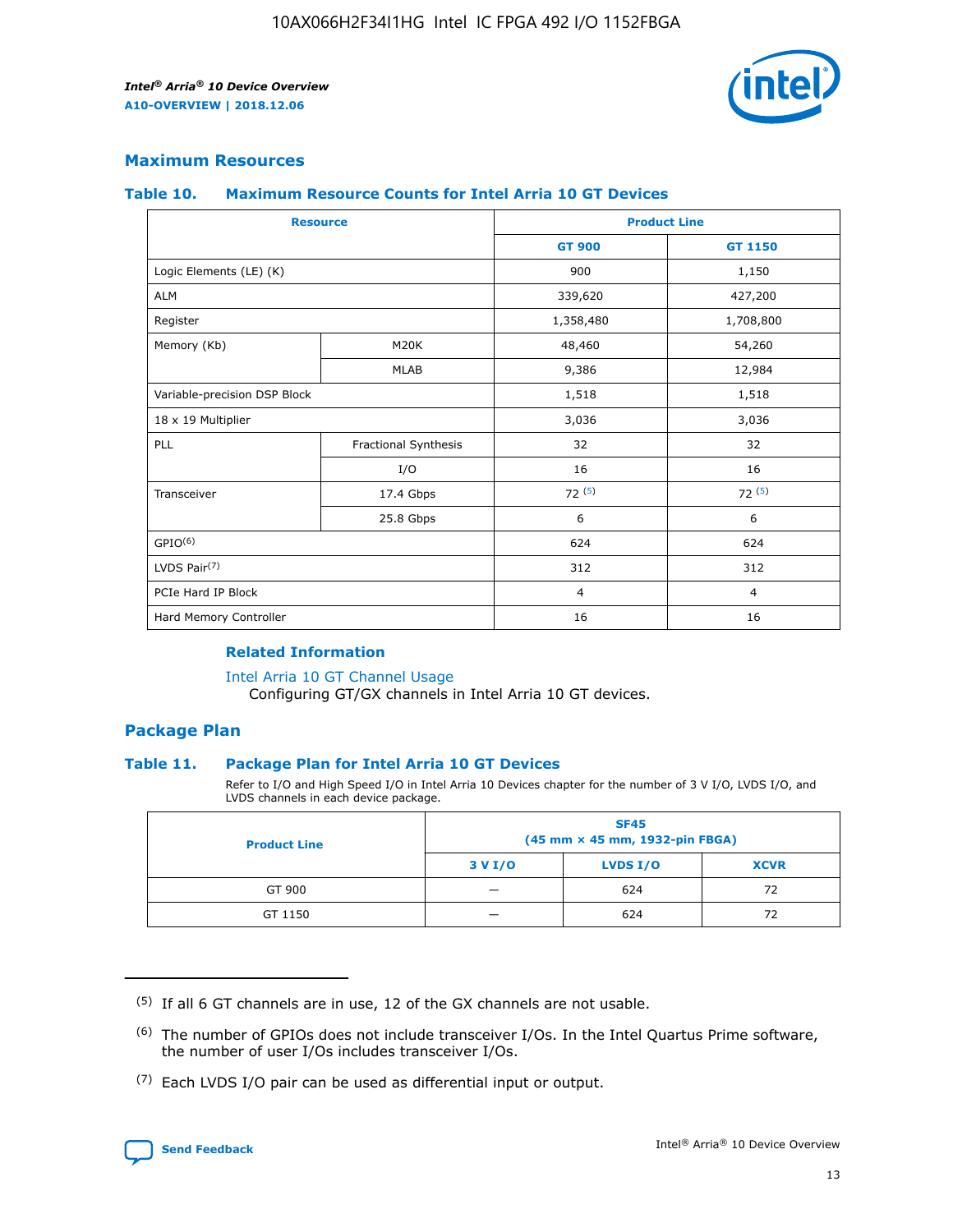

#### **Related Information**

[I/O and High-Speed Differential I/O Interfaces in Intel Arria 10 Devices chapter, Intel](https://www.intel.com/content/www/us/en/programmable/documentation/sam1403482614086.html#sam1403482030321) [Arria 10 Device Handbook](https://www.intel.com/content/www/us/en/programmable/documentation/sam1403482614086.html#sam1403482030321)

Provides the number of 3 V and LVDS I/Os, and LVDS channels for each Intel Arria 10 device package.

## **Intel Arria 10 SX**

This section provides the available options, maximum resource counts, and package plan for the Intel Arria 10 SX devices.

The information in this section is correct at the time of publication. For the latest information and to get more details, refer to the Intel FPGA Product Selector.

#### **Related Information**

[Intel FPGA Product Selector](http://www.altera.com/products/selector/psg-selector.html) Provides the latest information on Intel products.

## **Available Options**

#### **Figure 3. Sample Ordering Code and Available Options for Intel Arria 10 SX Devices**



#### **Related Information**

[Transceiver Performance for Intel Arria 10 GX/SX Devices](https://www.intel.com/content/www/us/en/programmable/documentation/mcn1413182292568.html#mcn1413213965502) Provides more information about the transceiver speed grade.

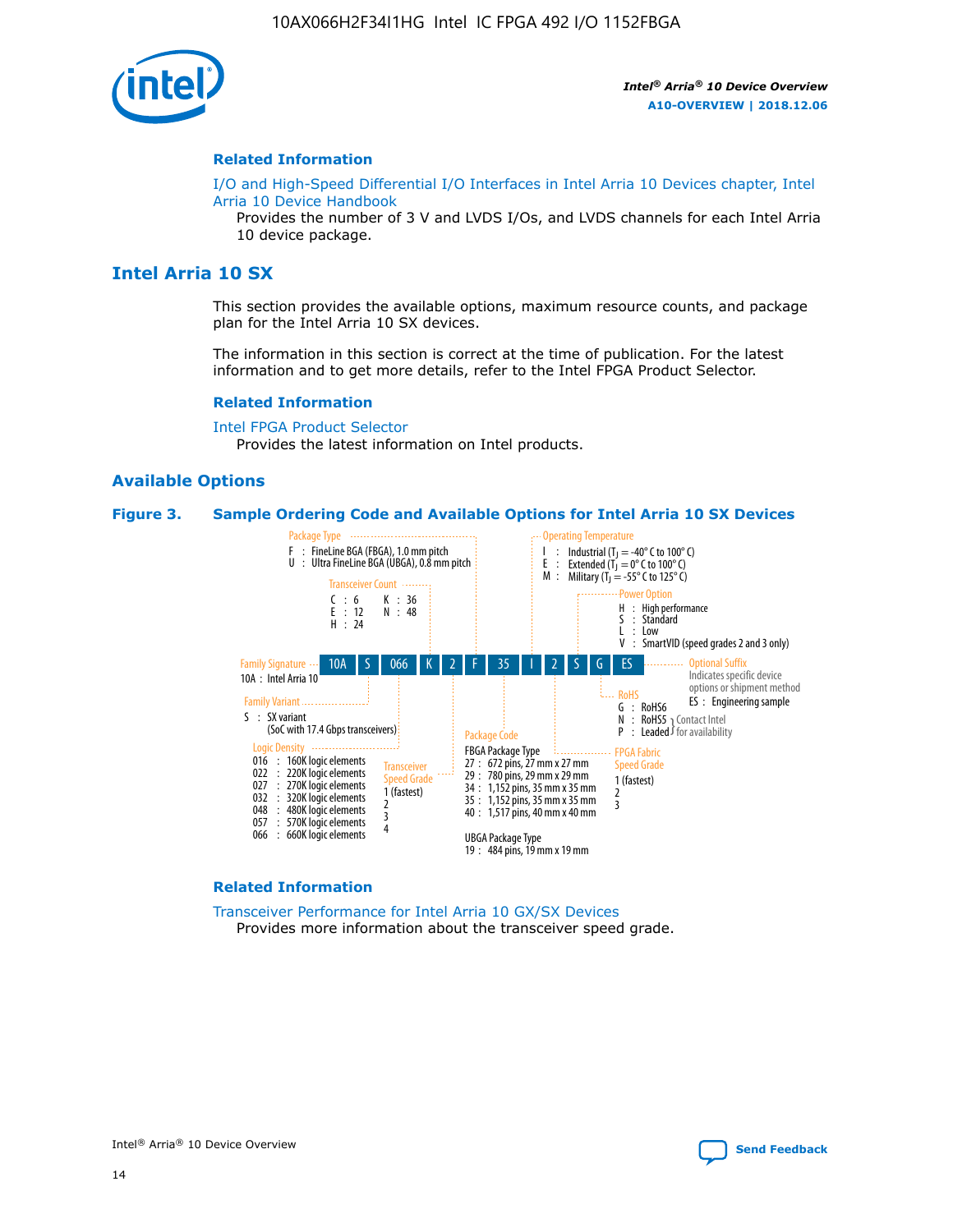

## **Maximum Resources**

## **Table 12. Maximum Resource Counts for Intel Arria 10 SX Devices**

| <b>Resource</b>                   |                         | <b>Product Line</b> |               |                |                |               |                |               |  |  |  |
|-----------------------------------|-------------------------|---------------------|---------------|----------------|----------------|---------------|----------------|---------------|--|--|--|
|                                   |                         | <b>SX 160</b>       | <b>SX 220</b> | <b>SX 270</b>  | <b>SX 320</b>  | <b>SX 480</b> | <b>SX 570</b>  | <b>SX 660</b> |  |  |  |
| Logic Elements (LE) (K)           |                         | 160                 | 220           | 270            | 320            | 480           | 570            | 660           |  |  |  |
| <b>ALM</b>                        |                         | 61,510              | 80,330        | 101,620        | 119,900        | 183,590       | 217,080        | 251,680       |  |  |  |
| Register                          |                         | 246,040             | 321,320       | 406,480        | 479,600        | 734,360       | 868,320        | 1,006,720     |  |  |  |
| Memory (Kb)                       | <b>M20K</b>             | 8,800               | 11,740        | 15,000         | 17,820         | 28,620        | 36,000         | 42,620        |  |  |  |
|                                   | <b>MLAB</b>             | 1,050               | 1,690         | 2,452          | 2,727          | 4,164         | 5,096          | 5,788         |  |  |  |
| Variable-precision DSP Block      |                         | 156                 | 192           | 830            | 985            | 1,368         | 1,523          | 1,687         |  |  |  |
|                                   | 18 x 19 Multiplier      |                     | 384           | 1,660          | 1,970          | 2,736         | 3,046          | 3,374         |  |  |  |
| PLL                               | Fractional<br>Synthesis | 6                   | 6             | 8              | 8              | 12            | 16             | 16            |  |  |  |
|                                   | I/O                     | 6                   | 6             | 8              | 8              | 12            | 16             | 16            |  |  |  |
| 17.4 Gbps Transceiver             |                         | 12                  | 12            | 24             | 24             | 36            | 48             | 48            |  |  |  |
| GPIO <sup>(8)</sup>               |                         | 288                 | 288           | 384            | 384            | 492           | 696            | 696           |  |  |  |
| LVDS Pair $(9)$                   |                         | 120                 | 120           | 168            | 168            | 174           | 324            | 324           |  |  |  |
| PCIe Hard IP Block                |                         | $\mathbf{1}$        | 1             | $\overline{2}$ | $\overline{2}$ | 2             | $\overline{2}$ | 2             |  |  |  |
| Hard Memory Controller            |                         | 6                   | 6             | 8              | 8              | 12            | 16             | 16            |  |  |  |
| ARM Cortex-A9 MPCore<br>Processor |                         | Yes                 | Yes           | Yes            | Yes            | Yes           | Yes            | Yes           |  |  |  |

## **Package Plan**

## **Table 13. Package Plan for Intel Arria 10 SX Devices (U19, F27, F29, and F34)**

Refer to I/O and High Speed I/O in Intel Arria 10 Devices chapter for the number of 3 V I/O, LVDS I/O, and LVDS channels in each device package.

| <b>Product Line</b> | <b>U19</b><br>$(19 \text{ mm} \times 19 \text{ mm})$<br>484-pin UBGA) |                    |             | <b>F27</b><br>$(27 \text{ mm} \times 27 \text{ mm})$<br>672-pin FBGA) |                    | <b>F29</b><br>$(29 \text{ mm} \times 29 \text{ mm})$<br>780-pin FBGA) |           |                    | <b>F34</b><br>$(35 \text{ mm} \times 35 \text{ mm})$<br><b>1152-pin FBGA)</b> |           |                    |             |
|---------------------|-----------------------------------------------------------------------|--------------------|-------------|-----------------------------------------------------------------------|--------------------|-----------------------------------------------------------------------|-----------|--------------------|-------------------------------------------------------------------------------|-----------|--------------------|-------------|
|                     | 3V<br>I/O                                                             | <b>LVDS</b><br>I/O | <b>XCVR</b> | 3V<br>I/O                                                             | <b>LVDS</b><br>I/O | <b>XCVR</b>                                                           | 3V<br>I/O | <b>LVDS</b><br>I/O | <b>XCVR</b>                                                                   | 3V<br>I/O | <b>LVDS</b><br>I/O | <b>XCVR</b> |
| SX 160              | 48                                                                    | 144                | 6           | 48                                                                    | 192                | 12                                                                    | 48        | 240                | 12                                                                            | -         |                    |             |
| SX 220              | 48                                                                    | 144                | 6           | 48                                                                    | 192                | 12                                                                    | 48        | 240                | 12                                                                            |           |                    |             |
| SX 270              |                                                                       |                    |             | 48                                                                    | 192                | 12                                                                    | 48        | 312                | 12                                                                            | 48        | 336                | 24          |
| SX 320              |                                                                       |                    |             | 48                                                                    | 192                | 12                                                                    | 48        | 312                | 12                                                                            | 48        | 336                | 24          |
|                     | continued                                                             |                    |             |                                                                       |                    |                                                                       |           |                    |                                                                               |           |                    |             |

 $(8)$  The number of GPIOs does not include transceiver I/Os. In the Intel Quartus Prime software, the number of user I/Os includes transceiver I/Os.

 $(9)$  Each LVDS I/O pair can be used as differential input or output.

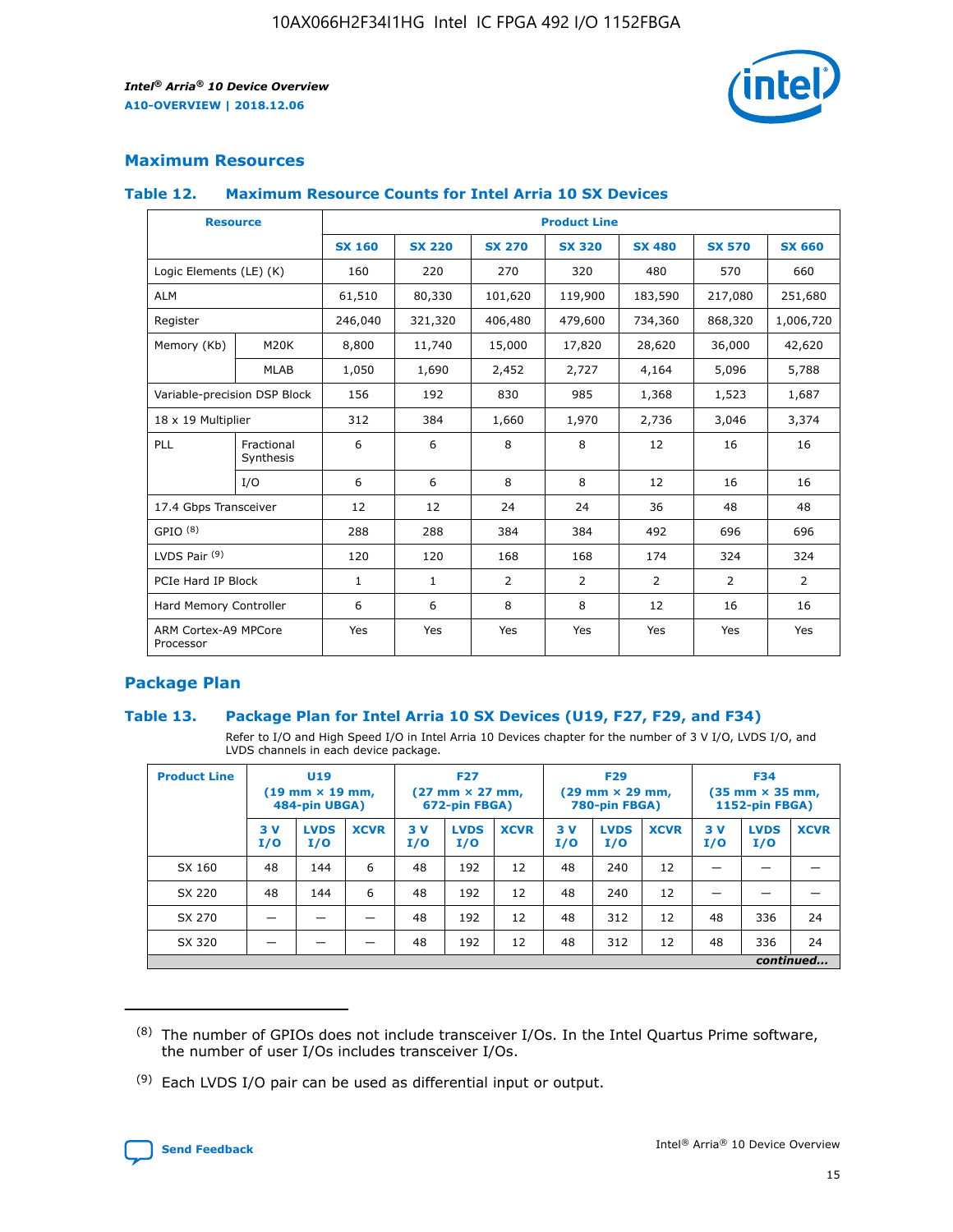

| <b>Product Line</b> | U <sub>19</sub><br>$(19 \text{ mm} \times 19 \text{ mm})$<br>484-pin UBGA) |                    | <b>F27</b><br>$(27 \text{ mm} \times 27 \text{ mm})$<br>672-pin FBGA) |           | <b>F29</b><br>$(29 \text{ mm} \times 29 \text{ mm})$<br>780-pin FBGA) |             |           | <b>F34</b><br>$(35 \text{ mm} \times 35 \text{ mm})$<br><b>1152-pin FBGA)</b> |             |           |                    |             |
|---------------------|----------------------------------------------------------------------------|--------------------|-----------------------------------------------------------------------|-----------|-----------------------------------------------------------------------|-------------|-----------|-------------------------------------------------------------------------------|-------------|-----------|--------------------|-------------|
|                     | 3 V<br>I/O                                                                 | <b>LVDS</b><br>I/O | <b>XCVR</b>                                                           | 3V<br>I/O | <b>LVDS</b><br>I/O                                                    | <b>XCVR</b> | 3V<br>I/O | <b>LVDS</b><br>I/O                                                            | <b>XCVR</b> | 3V<br>I/O | <b>LVDS</b><br>I/O | <b>XCVR</b> |
| SX 480              |                                                                            |                    |                                                                       |           |                                                                       |             | 48        | 312                                                                           | 12          | 48        | 444                | 24          |
| SX 570              |                                                                            |                    |                                                                       |           |                                                                       |             |           |                                                                               |             | 48        | 444                | 24          |
| SX 660              |                                                                            |                    |                                                                       |           |                                                                       |             |           |                                                                               |             | 48        | 444                | 24          |

## **Table 14. Package Plan for Intel Arria 10 SX Devices (F35, KF40, and NF40)**

Refer to I/O and High Speed I/O in Intel Arria 10 Devices chapter for the number of 3 V I/O, LVDS I/O, and LVDS channels in each device package.

| <b>Product Line</b> | <b>F35</b><br>(35 mm × 35 mm,<br>1152-pin FBGA) |          |             |                                           | <b>KF40</b><br>(40 mm × 40 mm,<br>1517-pin FBGA) |    | <b>NF40</b><br>(40 mm × 40 mm,<br>1517-pin FBGA) |          |             |  |
|---------------------|-------------------------------------------------|----------|-------------|-------------------------------------------|--------------------------------------------------|----|--------------------------------------------------|----------|-------------|--|
|                     | 3 V I/O                                         | LVDS I/O | <b>XCVR</b> | <b>LVDS I/O</b><br>3 V I/O<br><b>XCVR</b> |                                                  |    | 3 V I/O                                          | LVDS I/O | <b>XCVR</b> |  |
| SX 270              | 48                                              | 336      | 24          |                                           |                                                  |    |                                                  |          |             |  |
| SX 320              | 48                                              | 336      | 24          |                                           |                                                  |    |                                                  |          |             |  |
| SX 480              | 48                                              | 348      | 36          |                                           |                                                  |    |                                                  |          |             |  |
| SX 570              | 48                                              | 348      | 36          | 96                                        | 600                                              | 36 | 48                                               | 540      | 48          |  |
| SX 660              | 48                                              | 348      | 36          | 96                                        | 600                                              | 36 | 48                                               | 540      | 48          |  |

## **Related Information**

[I/O and High-Speed Differential I/O Interfaces in Intel Arria 10 Devices chapter, Intel](https://www.intel.com/content/www/us/en/programmable/documentation/sam1403482614086.html#sam1403482030321) [Arria 10 Device Handbook](https://www.intel.com/content/www/us/en/programmable/documentation/sam1403482614086.html#sam1403482030321)

Provides the number of 3 V and LVDS I/Os, and LVDS channels for each Intel Arria 10 device package.

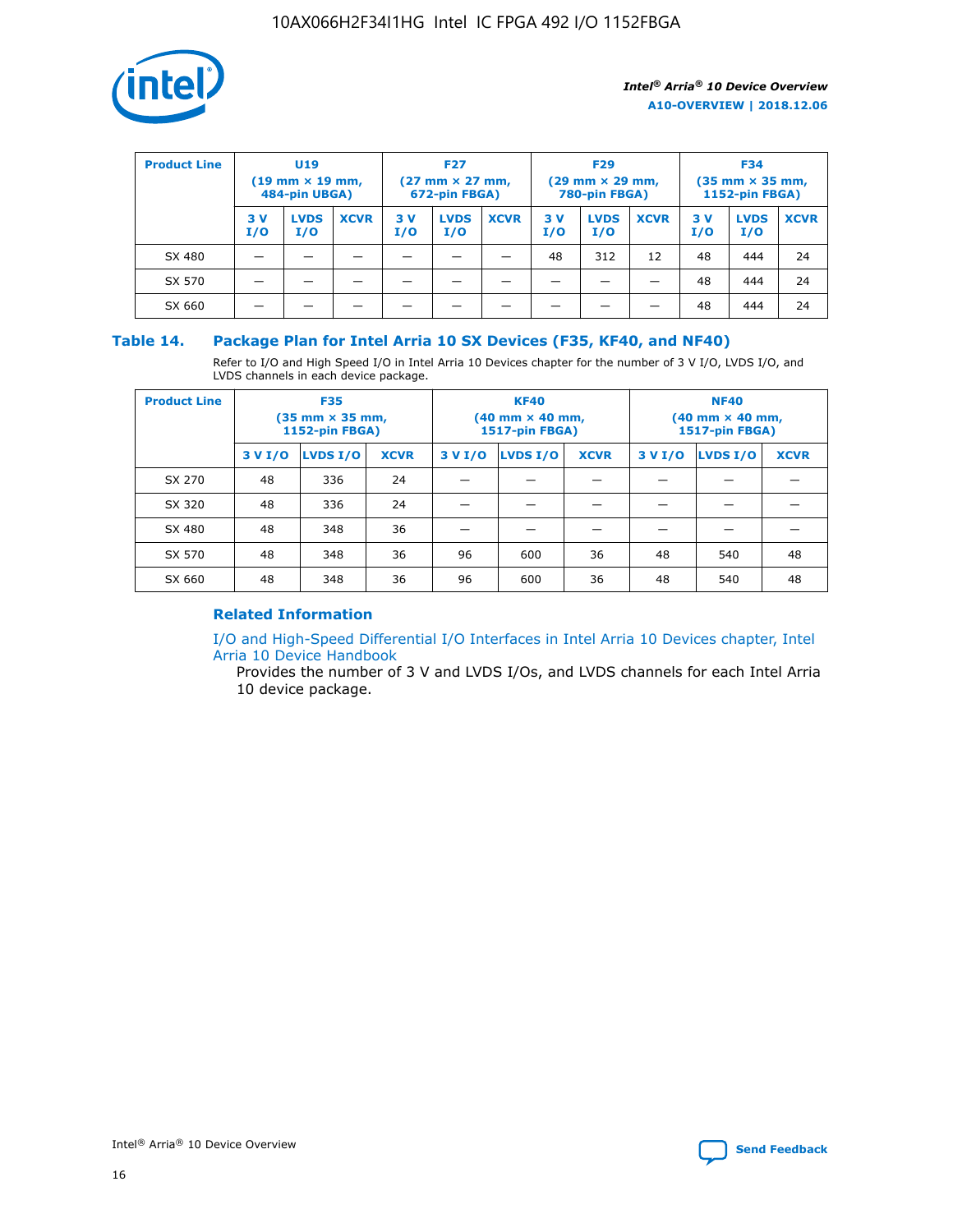

## **I/O Vertical Migration for Intel Arria 10 Devices**

#### **Figure 4. Migration Capability Across Intel Arria 10 Product Lines**

- The arrows indicate the migration paths. The devices included in each vertical migration path are shaded. Devices with fewer resources in the same path have lighter shades.
- To achieve the full I/O migration across product lines in the same migration path, restrict I/Os and transceivers usage to match the product line with the lowest I/O and transceiver counts.
- An LVDS I/O bank in the source device may be mapped to a 3 V I/O bank in the target device. To use memory interface clock frequency higher than 533 MHz, assign external memory interface pins only to banks that are LVDS I/O in both devices.
- There may be nominal 0.15 mm package height difference between some product lines in the same package type.
	- **Variant Product Line Package U19 F27 F29 F34 F35 KF40 NF40 RF40 NF45 SF45 UF45** Intel® Arria® 10 GX GX 160 GX 220 GX 270 GX 320 GX 480 GX 570 GX 660 GX 900 GX 1150 Intel Arria 10 GT GT 900 GT 1150 Intel Arria 10 SX SX 160 SX 220 SX 270 SX 320 SX 480 SX 570 SX 660
- Some migration paths are not shown in the Intel Quartus Prime software **Pin Migration View**.

*Note:* To verify the pin migration compatibility, use the **Pin Migration View** window in the Intel Quartus Prime software Pin Planner.

## **Adaptive Logic Module**

Intel Arria 10 devices use a 20 nm ALM as the basic building block of the logic fabric.

The ALM architecture is the same as the previous generation FPGAs, allowing for efficient implementation of logic functions and easy conversion of IP between the device generations.

The ALM, as shown in following figure, uses an 8-input fracturable look-up table (LUT) with four dedicated registers to help improve timing closure in register-rich designs and achieve an even higher design packing capability than the traditional two-register per LUT architecture.

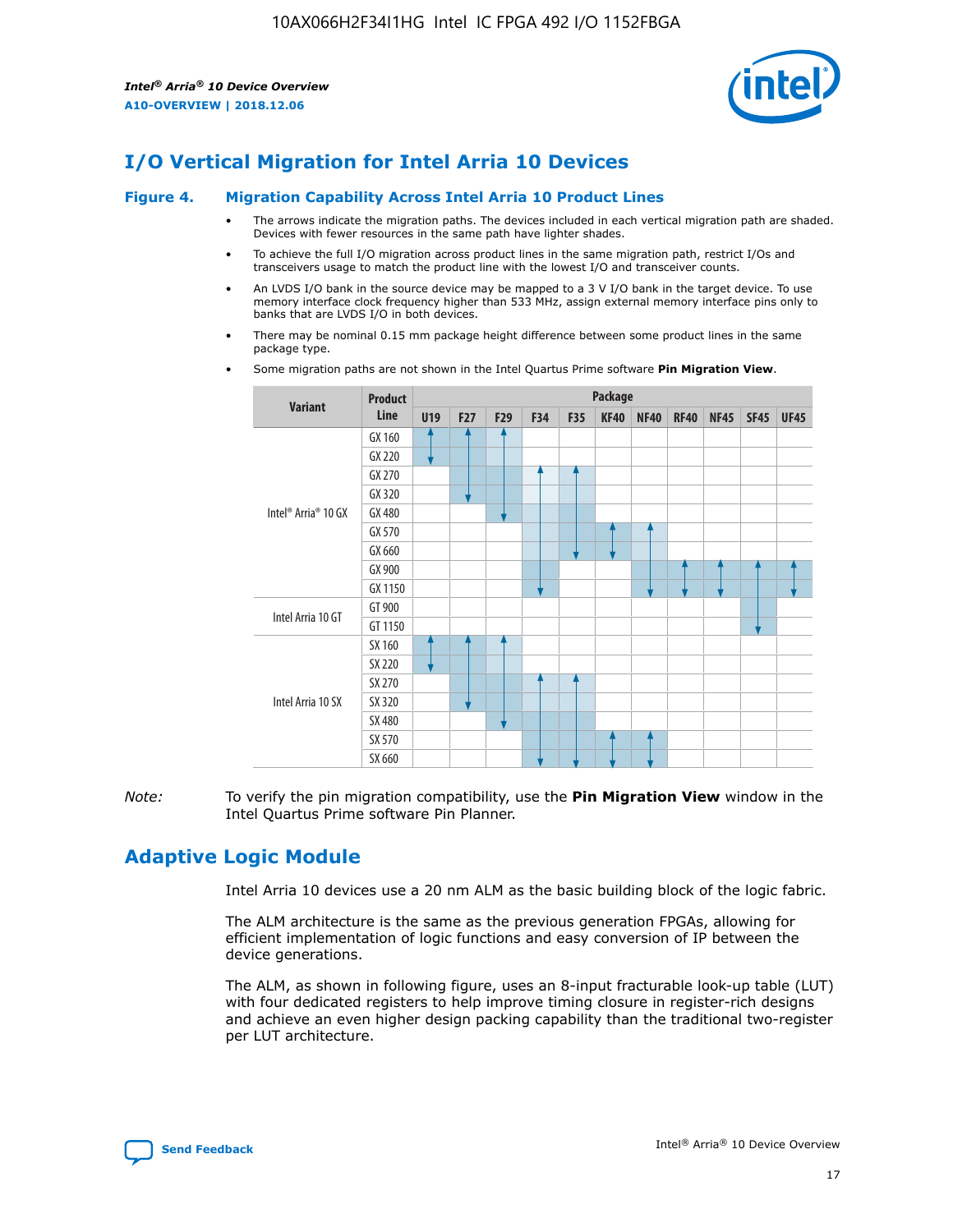

**Figure 5. ALM for Intel Arria 10 Devices**



The Intel Quartus Prime software optimizes your design according to the ALM logic structure and automatically maps legacy designs into the Intel Arria 10 ALM architecture.

## **Variable-Precision DSP Block**

The Intel Arria 10 variable precision DSP blocks support fixed-point arithmetic and floating-point arithmetic.

Features for fixed-point arithmetic:

- High-performance, power-optimized, and fully registered multiplication operations
- 18-bit and 27-bit word lengths
- Two 18 x 19 multipliers or one 27 x 27 multiplier per DSP block
- Built-in addition, subtraction, and 64-bit double accumulation register to combine multiplication results
- Cascading 19-bit or 27-bit when pre-adder is disabled and cascading 18-bit when pre-adder is used to form the tap-delay line for filtering applications
- Cascading 64-bit output bus to propagate output results from one block to the next block without external logic support
- Hard pre-adder supported in 19-bit and 27-bit modes for symmetric filters
- Internal coefficient register bank in both 18-bit and 27-bit modes for filter implementation
- 18-bit and 27-bit systolic finite impulse response (FIR) filters with distributed output adder
- Biased rounding support

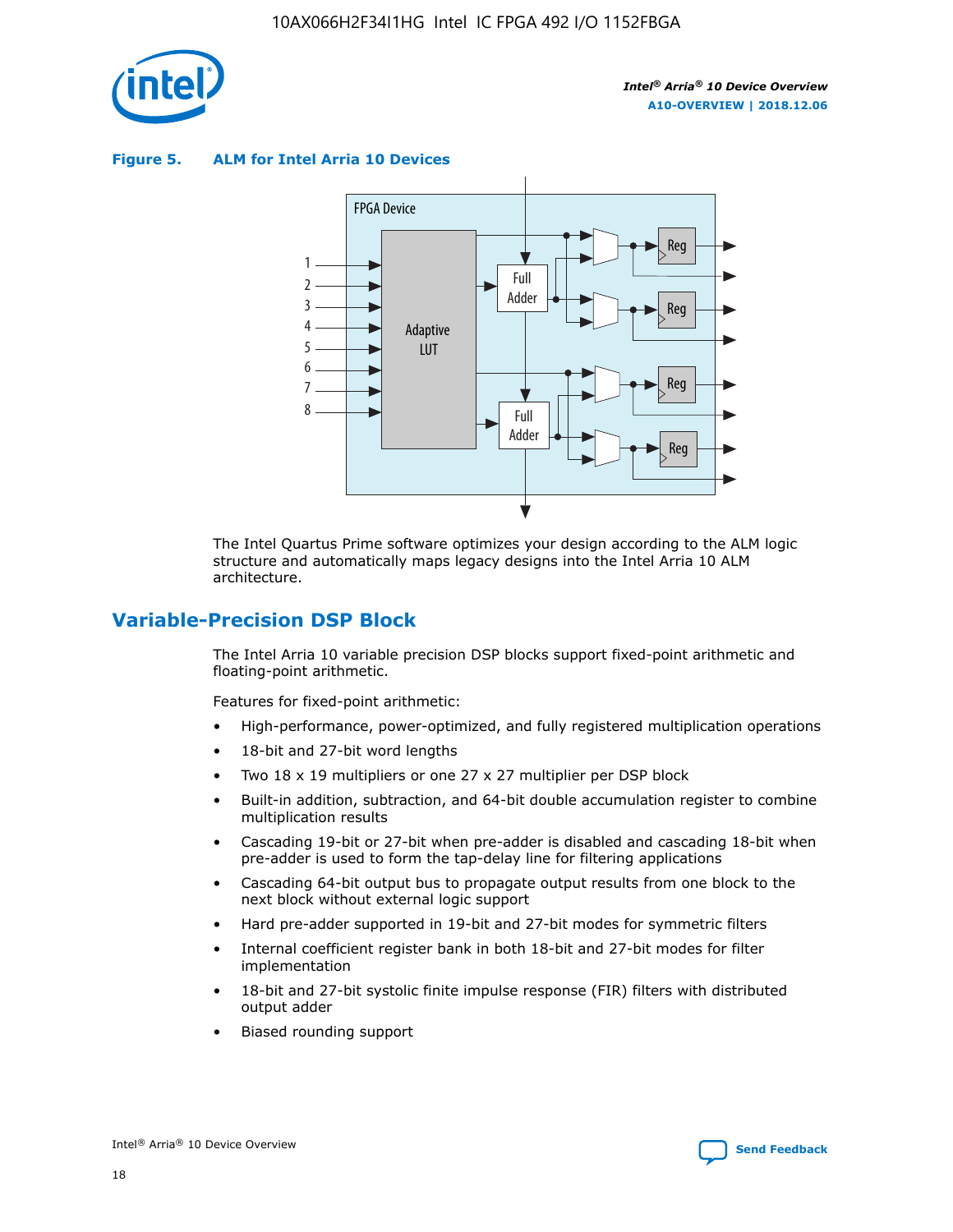

Features for floating-point arithmetic:

- A completely hardened architecture that supports multiplication, addition, subtraction, multiply-add, and multiply-subtract
- Multiplication with accumulation capability and a dynamic accumulator reset control
- Multiplication with cascade summation capability
- Multiplication with cascade subtraction capability
- Complex multiplication
- Direct vector dot product
- Systolic FIR filter

## **Table 15. Variable-Precision DSP Block Configurations for Intel Arria 10 Devices**

| <b>Usage Example</b>                                       | <b>Multiplier Size (Bit)</b>    | <b>DSP Block Resources</b> |
|------------------------------------------------------------|---------------------------------|----------------------------|
| Medium precision fixed point                               | Two 18 x 19                     |                            |
| High precision fixed or Single precision<br>floating point | One 27 x 27                     |                            |
| Fixed point FFTs                                           | One 19 x 36 with external adder |                            |
| Very high precision fixed point                            | One 36 x 36 with external adder |                            |
| Double precision floating point                            | One 54 x 54 with external adder | 4                          |

#### **Table 16. Resources for Fixed-Point Arithmetic in Intel Arria 10 Devices**

The table lists the variable-precision DSP resources by bit precision for each Intel Arria 10 device.

| <b>Variant</b>        | <b>Product Line</b> | <b>Variable-</b><br>precision<br><b>DSP Block</b> | <b>Independent Input and Output</b><br><b>Multiplications Operator</b> |                                     | 18 x 19<br><b>Multiplier</b><br><b>Adder Sum</b> | $18 \times 18$<br><b>Multiplier</b><br><b>Adder</b> |
|-----------------------|---------------------|---------------------------------------------------|------------------------------------------------------------------------|-------------------------------------|--------------------------------------------------|-----------------------------------------------------|
|                       |                     |                                                   | 18 x 19<br><b>Multiplier</b>                                           | $27 \times 27$<br><b>Multiplier</b> | <b>Mode</b>                                      | <b>Summed with</b><br>36 bit Input                  |
| AIntel Arria 10<br>GX | GX 160              | 156                                               | 312                                                                    | 156                                 | 156                                              | 156                                                 |
|                       | GX 220              | 192                                               | 384                                                                    | 192                                 | 192                                              | 192                                                 |
|                       | GX 270              | 830                                               | 1,660                                                                  | 830                                 | 830                                              | 830                                                 |
|                       | GX 320              | 984                                               | 1,968                                                                  | 984                                 | 984                                              | 984                                                 |
|                       | GX 480              | 1,368                                             | 2,736                                                                  | 1,368                               | 1,368                                            | 1,368                                               |
|                       | GX 570              | 1,523                                             | 3,046                                                                  | 1,523                               | 1,523                                            | 1,523                                               |
|                       | GX 660              | 1,687                                             | 3,374                                                                  | 1,687                               | 1,687                                            | 1,687                                               |
|                       | GX 900              | 1,518                                             | 3,036                                                                  | 1,518                               | 1,518                                            | 1,518                                               |
|                       | GX 1150             | 1,518                                             | 3,036                                                                  | 1,518                               | 1,518                                            | 1,518                                               |
| Intel Arria 10        | GT 900              | 1,518                                             | 3,036                                                                  | 1,518                               | 1,518                                            | 1,518                                               |
| GT                    | GT 1150             | 1,518                                             | 3,036                                                                  | 1,518                               | 1,518                                            | 1,518                                               |
| Intel Arria 10        | SX 160              | 156                                               | 312                                                                    | 156                                 | 156                                              | 156                                                 |
| <b>SX</b>             | SX 220              | 192                                               | 384                                                                    | 192                                 | 192                                              | 192                                                 |
|                       | SX 270              | 830                                               | 1,660                                                                  | 830                                 | 830                                              | 830                                                 |
|                       |                     |                                                   |                                                                        |                                     |                                                  | continued                                           |

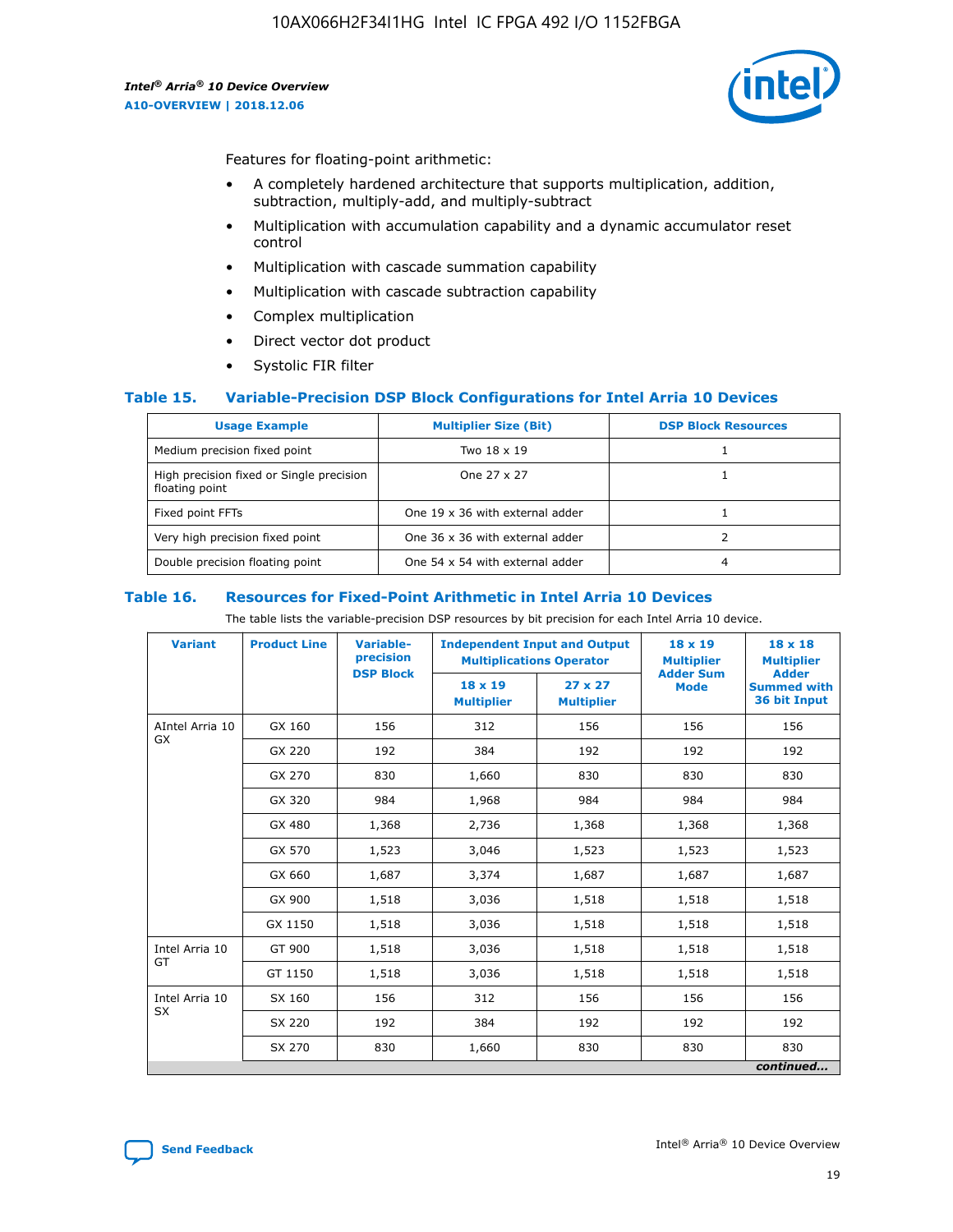

| <b>Variant</b> | <b>Product Line</b> | <b>Variable-</b><br>precision |                                     | <b>Independent Input and Output</b><br><b>Multiplications Operator</b> | $18 \times 19$<br><b>Multiplier</b> | $18 \times 18$<br><b>Multiplier</b>                |
|----------------|---------------------|-------------------------------|-------------------------------------|------------------------------------------------------------------------|-------------------------------------|----------------------------------------------------|
|                |                     | <b>DSP Block</b>              | $18 \times 19$<br><b>Multiplier</b> | $27 \times 27$<br><b>Multiplier</b>                                    | <b>Adder Sum</b><br><b>Mode</b>     | <b>Adder</b><br><b>Summed with</b><br>36 bit Input |
|                | SX 320              | 984                           | 1,968                               | 984                                                                    | 984                                 | 984                                                |
|                | SX 480              | 1,368                         | 2,736                               | 1,368                                                                  | 1,368                               | 1,368                                              |
|                | SX 570              | 1,523                         | 3,046                               | 1,523                                                                  | 1,523                               | 1,523                                              |
|                | SX 660              | 1,687                         | 3,374                               | 1,687                                                                  | 1,687                               | 1,687                                              |

## **Table 17. Resources for Floating-Point Arithmetic in Intel Arria 10 Devices**

The table lists the variable-precision DSP resources by bit precision for each Intel Arria 10 device.

| <b>Variant</b> | <b>Product Line</b> | <b>Variable-</b><br>precision<br><b>DSP Block</b> | <b>Single</b><br><b>Precision</b><br><b>Floating-Point</b><br><b>Multiplication</b><br><b>Mode</b> | <b>Single-Precision</b><br><b>Floating-Point</b><br><b>Adder Mode</b> | Single-<br><b>Precision</b><br><b>Floating-Point</b><br><b>Multiply</b><br><b>Accumulate</b><br><b>Mode</b> | <b>Peak</b><br><b>Giga Floating-</b><br><b>Point</b><br><b>Operations</b><br>per Second<br>(GFLOPs) |
|----------------|---------------------|---------------------------------------------------|----------------------------------------------------------------------------------------------------|-----------------------------------------------------------------------|-------------------------------------------------------------------------------------------------------------|-----------------------------------------------------------------------------------------------------|
| Intel Arria 10 | GX 160              | 156                                               | 156                                                                                                | 156                                                                   | 156                                                                                                         | 140                                                                                                 |
| <b>GX</b>      | GX 220              | 192                                               | 192                                                                                                | 192                                                                   | 192                                                                                                         | 173                                                                                                 |
|                | GX 270              | 830                                               | 830                                                                                                | 830                                                                   | 830                                                                                                         | 747                                                                                                 |
|                | GX 320              | 984                                               | 984                                                                                                | 984                                                                   | 984                                                                                                         | 886                                                                                                 |
|                | GX 480              | 1,369                                             | 1,368                                                                                              | 1,368                                                                 | 1,368                                                                                                       | 1,231                                                                                               |
|                | GX 570              | 1,523                                             | 1,523                                                                                              | 1,523                                                                 | 1,523                                                                                                       | 1,371                                                                                               |
|                | GX 660              | 1,687                                             | 1,687                                                                                              | 1,687                                                                 | 1,687                                                                                                       | 1,518                                                                                               |
|                | GX 900              | 1,518                                             | 1,518                                                                                              | 1,518                                                                 | 1,518                                                                                                       | 1,366                                                                                               |
|                | GX 1150             | 1,518                                             | 1,518                                                                                              | 1,518                                                                 | 1,518                                                                                                       | 1,366                                                                                               |
| Intel Arria 10 | GT 900              | 1,518                                             | 1,518                                                                                              | 1,518                                                                 | 1,518                                                                                                       | 1,366                                                                                               |
| GT             | GT 1150             | 1,518                                             | 1,518                                                                                              | 1,518                                                                 | 1,518                                                                                                       | 1,366                                                                                               |
| Intel Arria 10 | SX 160              | 156                                               | 156                                                                                                | 156                                                                   | 156                                                                                                         | 140                                                                                                 |
| SX             | SX 220              | 192                                               | 192                                                                                                | 192                                                                   | 192                                                                                                         | 173                                                                                                 |
|                | SX 270              | 830                                               | 830                                                                                                | 830                                                                   | 830                                                                                                         | 747                                                                                                 |
|                | SX 320              | 984                                               | 984                                                                                                | 984                                                                   | 984                                                                                                         | 886                                                                                                 |
|                | SX 480              | 1,369                                             | 1,368                                                                                              | 1,368                                                                 | 1,368                                                                                                       | 1,231                                                                                               |
|                | SX 570              | 1,523                                             | 1,523                                                                                              | 1,523                                                                 | 1,523                                                                                                       | 1,371                                                                                               |
|                | SX 660              | 1,687                                             | 1,687                                                                                              | 1,687                                                                 | 1,687                                                                                                       | 1,518                                                                                               |

# **Embedded Memory Blocks**

The embedded memory blocks in the devices are flexible and designed to provide an optimal amount of small- and large-sized memory arrays to fit your design requirements.

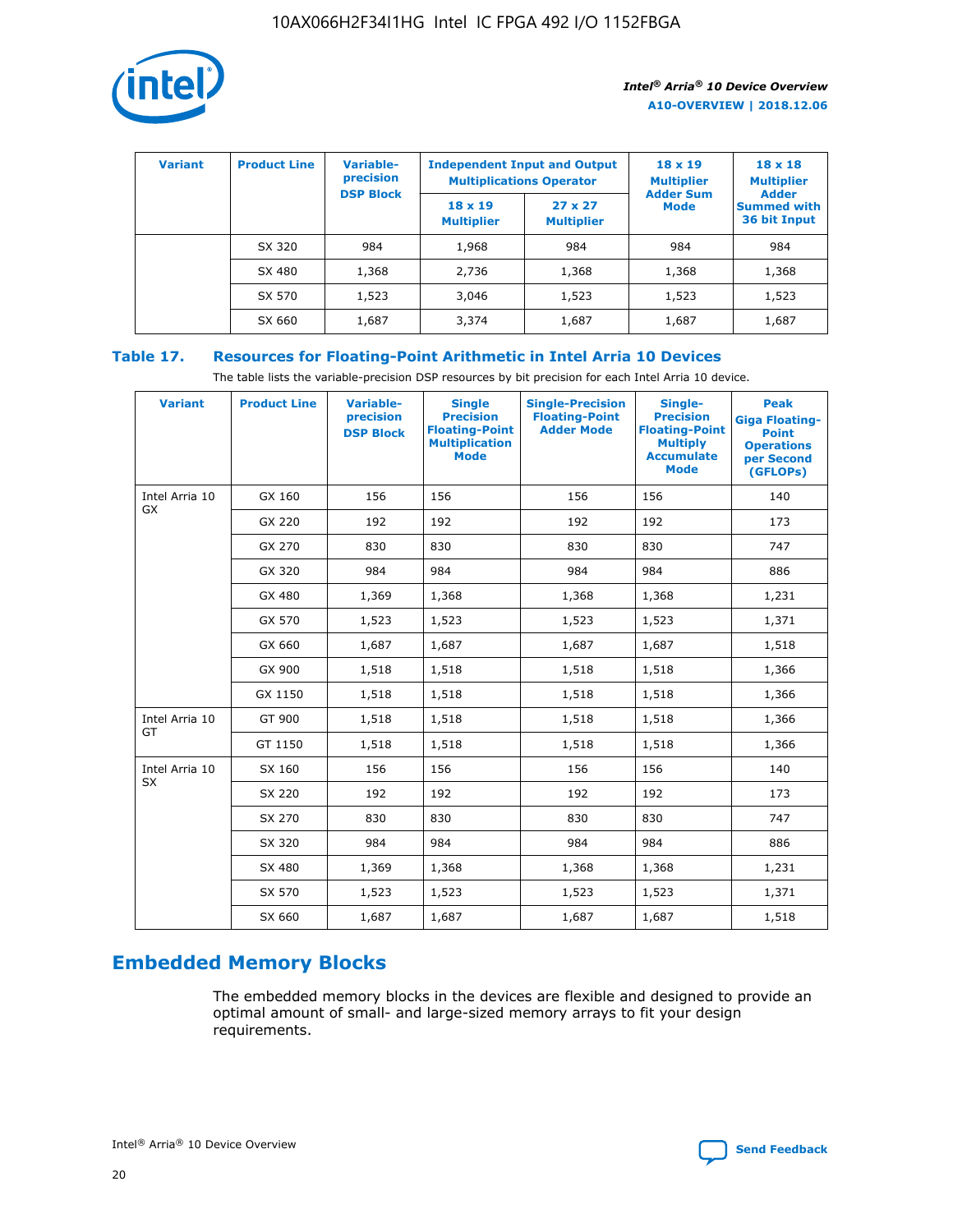

## **Types of Embedded Memory**

The Intel Arria 10 devices contain two types of memory blocks:

- 20 Kb M20K blocks—blocks of dedicated memory resources. The M20K blocks are ideal for larger memory arrays while still providing a large number of independent ports.
- 640 bit memory logic array blocks (MLABs)—enhanced memory blocks that are configured from dual-purpose logic array blocks (LABs). The MLABs are ideal for wide and shallow memory arrays. The MLABs are optimized for implementation of shift registers for digital signal processing (DSP) applications, wide and shallow FIFO buffers, and filter delay lines. Each MLAB is made up of ten adaptive logic modules (ALMs). In the Intel Arria 10 devices, you can configure these ALMs as ten 32 x 2 blocks, giving you one 32 x 20 simple dual-port SRAM block per MLAB.

## **Embedded Memory Capacity in Intel Arria 10 Devices**

|                   | <b>Product</b> |              | <b>M20K</b>         | <b>MLAB</b>  |                     | <b>Total RAM Bit</b> |
|-------------------|----------------|--------------|---------------------|--------------|---------------------|----------------------|
| <b>Variant</b>    | <b>Line</b>    | <b>Block</b> | <b>RAM Bit (Kb)</b> | <b>Block</b> | <b>RAM Bit (Kb)</b> | (Kb)                 |
| Intel Arria 10 GX | GX 160         | 440          | 8,800               | 1,680        | 1,050               | 9,850                |
|                   | GX 220         | 587          | 11,740              | 2,703        | 1,690               | 13,430               |
|                   | GX 270         | 750          | 15,000              | 3,922        | 2,452               | 17,452               |
|                   | GX 320         | 891          | 17,820              | 4,363        | 2,727               | 20,547               |
|                   | GX 480         | 1,431        | 28,620              | 6,662        | 4,164               | 32,784               |
|                   | GX 570         | 1,800        | 36,000              | 8,153        | 5,096               | 41,096               |
|                   | GX 660         | 2,131        | 42,620              | 9,260        | 5,788               | 48,408               |
|                   | GX 900         | 2,423        | 48,460              | 15,017       | 9,386               | 57,846               |
|                   | GX 1150        | 2,713        | 54,260              | 20,774       | 12,984              | 67,244               |
| Intel Arria 10 GT | GT 900         | 2,423        | 48,460              | 15,017       | 9,386               | 57,846               |
|                   | GT 1150        | 2,713        | 54,260              | 20,774       | 12,984              | 67,244               |
| Intel Arria 10 SX | SX 160         | 440          | 8,800               | 1,680        | 1,050               | 9,850                |
|                   | SX 220         | 587          | 11,740              | 2,703        | 1,690               | 13,430               |
|                   | SX 270         | 750          | 15,000              | 3,922        | 2,452               | 17,452               |
|                   | SX 320         | 891          | 17,820              | 4,363        | 2,727               | 20,547               |
|                   | SX 480         | 1,431        | 28,620              | 6,662        | 4,164               | 32,784               |
|                   | SX 570         | 1,800        | 36,000              | 8,153        | 5,096               | 41,096               |
|                   | SX 660         | 2,131        | 42,620              | 9,260        | 5,788               | 48,408               |

#### **Table 18. Embedded Memory Capacity and Distribution in Intel Arria 10 Devices**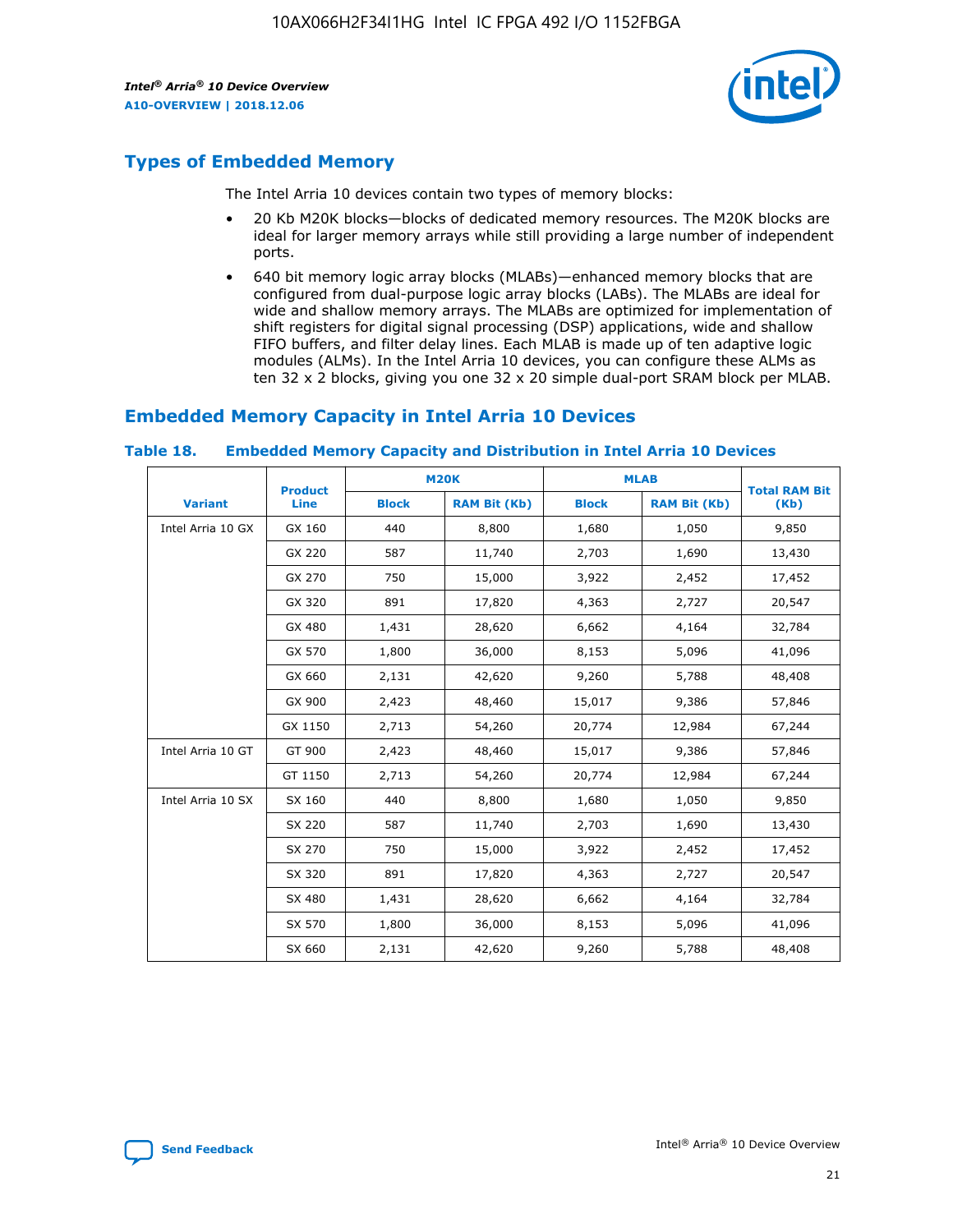

## **Embedded Memory Configurations for Single-port Mode**

#### **Table 19. Single-port Embedded Memory Configurations for Intel Arria 10 Devices**

This table lists the maximum configurations supported for single-port RAM and ROM modes.

| <b>Memory Block</b> | Depth (bits) | <b>Programmable Width</b> |
|---------------------|--------------|---------------------------|
| MLAB                | 32           | x16, x18, or x20          |
|                     | 64(10)       | x8, x9, x10               |
| M20K                | 512          | x40, x32                  |
|                     | 1K           | x20, x16                  |
|                     | 2K           | x10, x8                   |
|                     | 4K           | x5, x4                    |
|                     | 8K           | x2                        |
|                     | 16K          | x1                        |

## **Clock Networks and PLL Clock Sources**

The clock network architecture is based on Intel's global, regional, and peripheral clock structure. This clock structure is supported by dedicated clock input pins, fractional clock synthesis PLLs, and integer I/O PLLs.

## **Clock Networks**

The Intel Arria 10 core clock networks are capable of up to 800 MHz fabric operation across the full industrial temperature range. For the external memory interface, the clock network supports the hard memory controller with speeds up to 2,400 Mbps in a quarter-rate transfer.

To reduce power consumption, the Intel Quartus Prime software identifies all unused sections of the clock network and powers them down.

## **Fractional Synthesis and I/O PLLs**

Intel Arria 10 devices contain up to 32 fractional synthesis PLLs and up to 16 I/O PLLs that are available for both specific and general purpose uses in the core:

- Fractional synthesis PLLs—located in the column adjacent to the transceiver blocks
- I/O PLLs—located in each bank of the 48 I/Os

## **Fractional Synthesis PLLs**

You can use the fractional synthesis PLLs to:

- Reduce the number of oscillators that are required on your board
- Reduce the number of clock pins that are used in the device by synthesizing multiple clock frequencies from a single reference clock source

<sup>(10)</sup> Supported through software emulation and consumes additional MLAB blocks.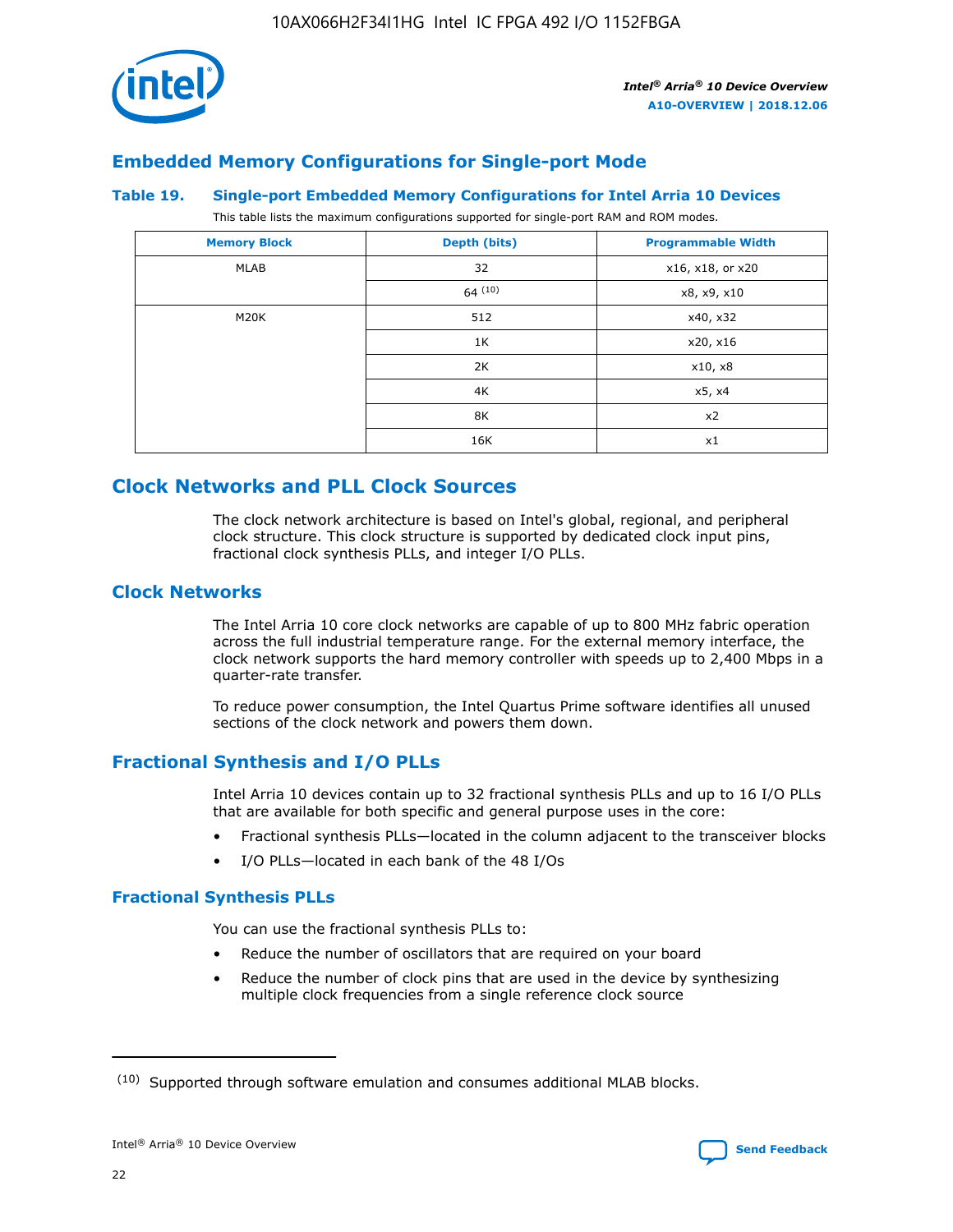

The fractional synthesis PLLs support the following features:

- Reference clock frequency synthesis for transceiver CMU and Advanced Transmit (ATX) PLLs
- Clock network delay compensation
- Zero-delay buffering
- Direct transmit clocking for transceivers
- Independently configurable into two modes:
	- Conventional integer mode equivalent to the general purpose PLL
	- Enhanced fractional mode with third order delta-sigma modulation
- PLL cascading

## **I/O PLLs**

The integer mode I/O PLLs are located in each bank of 48 I/Os. You can use the I/O PLLs to simplify the design of external memory and high-speed LVDS interfaces.

In each I/O bank, the I/O PLLs are adjacent to the hard memory controllers and LVDS SERDES. Because these PLLs are tightly coupled with the I/Os that need to use them, it makes it easier to close timing.

You can use the I/O PLLs for general purpose applications in the core such as clock network delay compensation and zero-delay buffering.

Intel Arria 10 devices support PLL-to-PLL cascading.

## **FPGA General Purpose I/O**

Intel Arria 10 devices offer highly configurable GPIOs. Each I/O bank contains 48 general purpose I/Os and a high-efficiency hard memory controller.

The following list describes the features of the GPIOs:

- Consist of 3 V I/Os for high-voltage application and LVDS I/Os for differential signaling
	- Up to two 3 V I/O banks, available in some devices, that support up to 3 V I/O standards
	- LVDS I/O banks that support up to 1.8 V I/O standards
- Support a wide range of single-ended and differential I/O interfaces
- LVDS speeds up to 1.6 Gbps
- Each LVDS pair of pins has differential input and output buffers, allowing you to configure the LVDS direction for each pair.
- Programmable bus hold and weak pull-up
- Programmable differential output voltage  $(V_{OD})$  and programmable pre-emphasis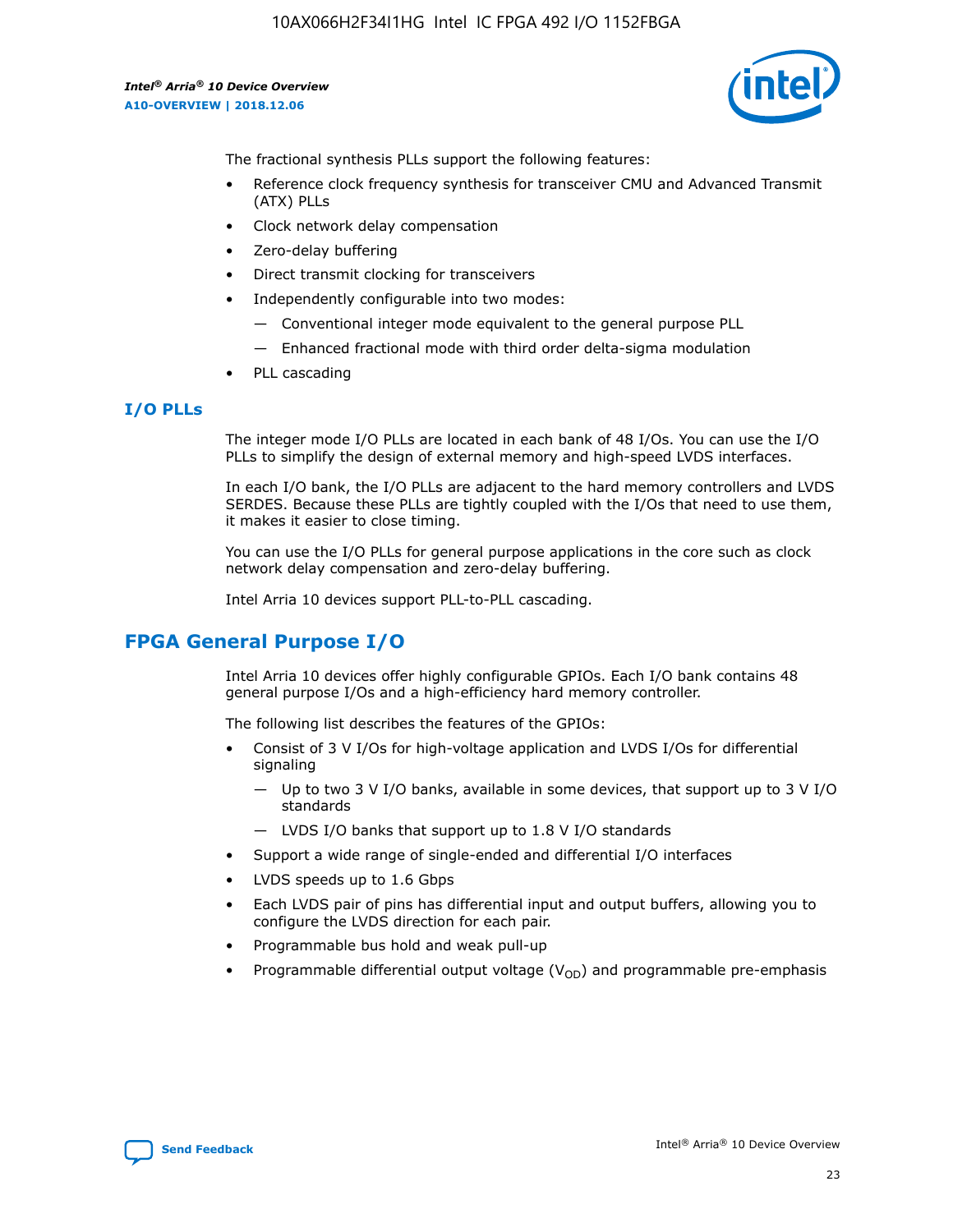

- Series (R<sub>S</sub>) and parallel (R<sub>T</sub>) on-chip termination (OCT) for all I/O banks with OCT calibration to limit the termination impedance variation
- On-chip dynamic termination that has the ability to swap between series and parallel termination, depending on whether there is read or write on a common bus for signal integrity
- Easy timing closure support using the hard read FIFO in the input register path, and delay-locked loop (DLL) delay chain with fine and coarse architecture

## **External Memory Interface**

Intel Arria 10 devices offer massive external memory bandwidth, with up to seven 32 bit DDR4 memory interfaces running at up to 2,400 Mbps. This bandwidth provides additional ease of design, lower power, and resource efficiencies of hardened highperformance memory controllers.

The memory interface within Intel Arria 10 FPGAs and SoCs delivers the highest performance and ease of use. You can configure up to a maximum width of 144 bits when using the hard or soft memory controllers. If required, you can bypass the hard memory controller and use a soft controller implemented in the user logic.

Each I/O contains a hardened DDR read/write path (PHY) capable of performing key memory interface functionality such as read/write leveling, FIFO buffering to lower latency and improve margin, timing calibration, and on-chip termination.

The timing calibration is aided by the inclusion of hard microcontrollers based on Intel's Nios® II technology, specifically tailored to control the calibration of multiple memory interfaces. This calibration allows the Intel Arria 10 device to compensate for any changes in process, voltage, or temperature either within the Intel Arria 10 device itself, or within the external memory device. The advanced calibration algorithms ensure maximum bandwidth and robust timing margin across all operating conditions.

In addition to parallel memory interfaces, Intel Arria 10 devices support serial memory technologies such as the Hybrid Memory Cube (HMC). The HMC is supported by the Intel Arria 10 high-speed serial transceivers which connect up to four HMC links, with each link running at data rates up to 15 Gbps.

## **Related Information**

#### [External Memory Interface Spec Estimator](http://www.altera.com/technology/memory/estimator/mem-emif-index.html)

Provides a parametric tool that allows you to find and compare the performance of the supported external memory interfaces in IntelFPGAs.

## **Memory Standards Supported by Intel Arria 10 Devices**

The I/Os are designed to provide high performance support for existing and emerging external memory standards.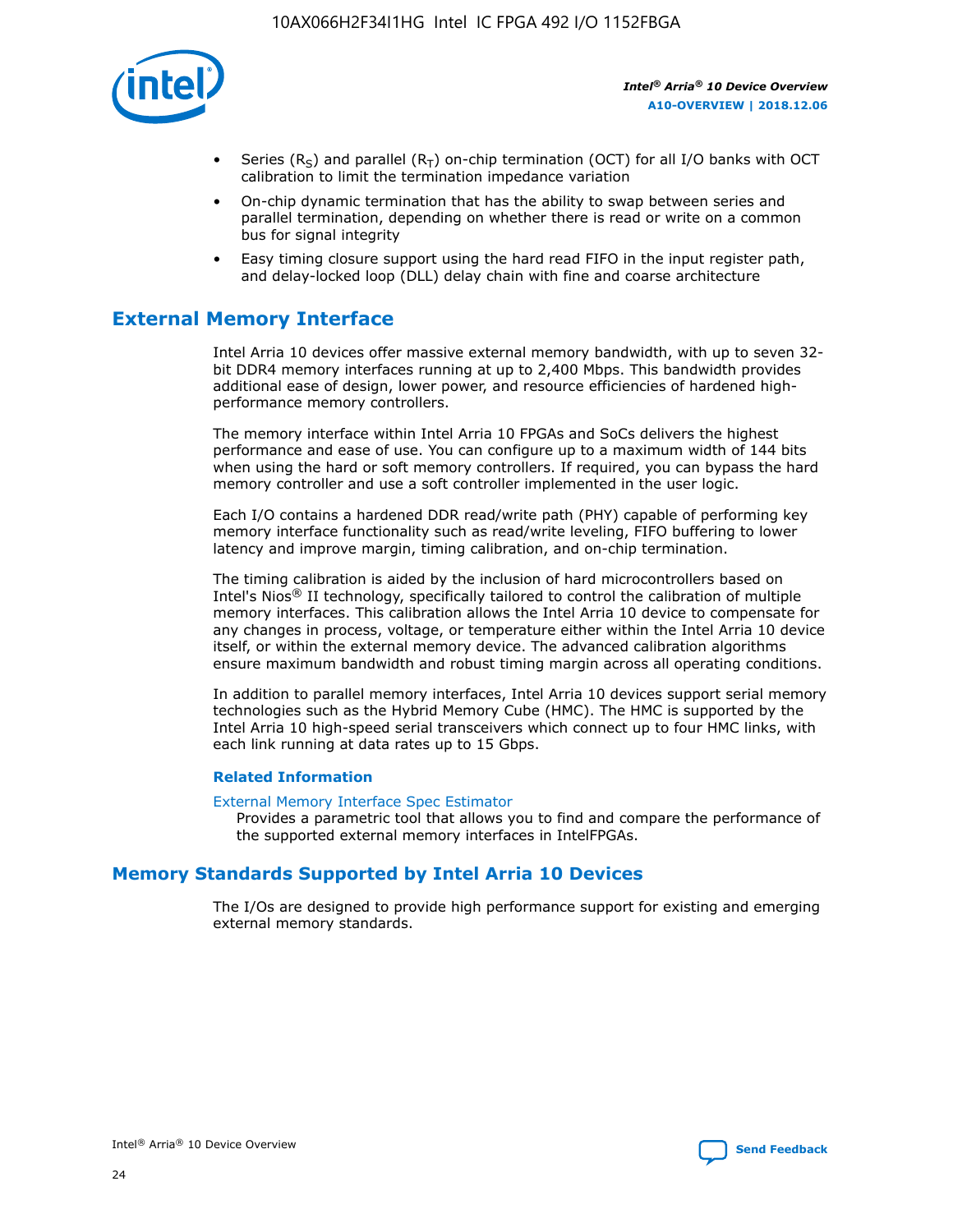

#### **Table 20. Memory Standards Supported by the Hard Memory Controller**

This table lists the overall capability of the hard memory controller. For specific details, refer to the External Memory Interface Spec Estimator and Intel Arria 10 Device Datasheet.

| <b>Memory Standard</b> | <b>Rate Support</b> | <b>Ping Pong PHY Support</b> | <b>Maximum Frequency</b><br>(MHz) |
|------------------------|---------------------|------------------------------|-----------------------------------|
| <b>DDR4 SDRAM</b>      | Quarter rate        | Yes                          | 1,067                             |
|                        |                     |                              | 1,200                             |
| DDR3 SDRAM             | Half rate           | Yes                          | 533                               |
|                        |                     |                              | 667                               |
|                        | Quarter rate        | Yes                          | 1,067                             |
|                        |                     |                              | 1,067                             |
| <b>DDR3L SDRAM</b>     | Half rate           | Yes                          | 533                               |
|                        |                     |                              | 667                               |
|                        | Quarter rate        | Yes                          | 933                               |
|                        |                     |                              | 933                               |
| LPDDR3 SDRAM           | Half rate           |                              | 533                               |
|                        | Quarter rate        |                              | 800                               |

## **Table 21. Memory Standards Supported by the Soft Memory Controller**

| <b>Memory Standard</b>      | <b>Rate Support</b> | <b>Maximum Frequency</b><br>(MHz) |
|-----------------------------|---------------------|-----------------------------------|
| <b>RLDRAM 3 (11)</b>        | Quarter rate        | 1,200                             |
| ODR IV SRAM <sup>(11)</sup> | Quarter rate        | 1,067                             |
| <b>ODR II SRAM</b>          | Full rate           | 333                               |
|                             | Half rate           | 633                               |
| <b>ODR II+ SRAM</b>         | Full rate           | 333                               |
|                             | Half rate           | 633                               |
| <b>ODR II+ Xtreme SRAM</b>  | Full rate           | 333                               |
|                             | Half rate           | 633                               |

#### **Table 22. Memory Standards Supported by the HPS Hard Memory Controller**

The hard processor system (HPS) is available in Intel Arria 10 SoC devices only.

| <b>Memory Standard</b> | <b>Rate Support</b> | <b>Maximum Frequency</b><br>(MHz) |
|------------------------|---------------------|-----------------------------------|
| <b>DDR4 SDRAM</b>      | Half rate           | 1,200                             |
| <b>DDR3 SDRAM</b>      | Half rate           | 1,067                             |
| <b>DDR3L SDRAM</b>     | Half rate           | 933                               |

<sup>(11)</sup> Intel Arria 10 devices support this external memory interface using hard PHY with soft memory controller.

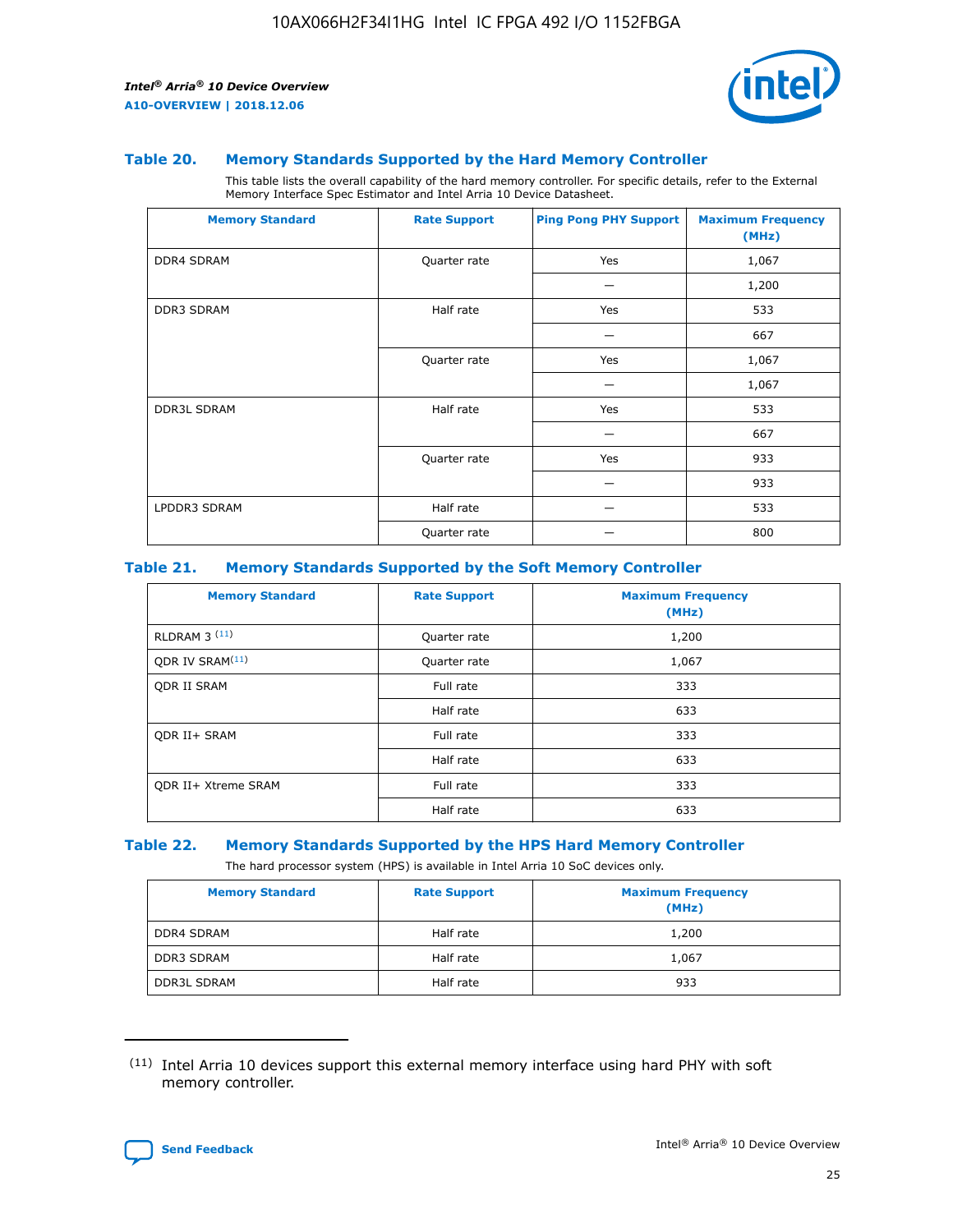

## **Related Information**

#### [Intel Arria 10 Device Datasheet](https://www.intel.com/content/www/us/en/programmable/documentation/mcn1413182292568.html#mcn1413182153340)

Lists the memory interface performance according to memory interface standards, rank or chip select configurations, and Intel Arria 10 device speed grades.

## **PCIe Gen1, Gen2, and Gen3 Hard IP**

Intel Arria 10 devices contain PCIe hard IP that is designed for performance and ease-of-use:

- Includes all layers of the PCIe stack—transaction, data link and physical layers.
- Supports PCIe Gen3, Gen2, and Gen1 Endpoint and Root Port in x1, x2, x4, or x8 lane configuration.
- Operates independently from the core logic—optional configuration via protocol (CvP) allows the PCIe link to power up and complete link training in less than 100 ms while the Intel Arria 10 device completes loading the programming file for the rest of the FPGA.
- Provides added functionality that makes it easier to support emerging features such as Single Root I/O Virtualization (SR-IOV) and optional protocol extensions.
- Provides improved end-to-end datapath protection using ECC.
- Supports FPGA configuration via protocol (CvP) using PCIe at Gen3, Gen2, or Gen1 speed.

#### **Related Information**

PCS Features on page 30

## **Enhanced PCS Hard IP for Interlaken and 10 Gbps Ethernet**

## **Interlaken Support**

The Intel Arria 10 enhanced PCS hard IP provides integrated Interlaken PCS supporting rates up to 25.8 Gbps per lane.

The Interlaken PCS is based on the proven functionality of the PCS developed for Intel's previous generation FPGAs, which demonstrated interoperability with Interlaken ASSP vendors and third-party IP suppliers. The Interlaken PCS is present in every transceiver channel in Intel Arria 10 devices.

## **Related Information**

PCS Features on page 30

## **10 Gbps Ethernet Support**

The Intel Arria 10 enhanced PCS hard IP supports 10GBASE-R PCS compliant with IEEE 802.3 10 Gbps Ethernet (10GbE). The integrated hard IP support for 10GbE and the 10 Gbps transceivers save external PHY cost, board space, and system power.

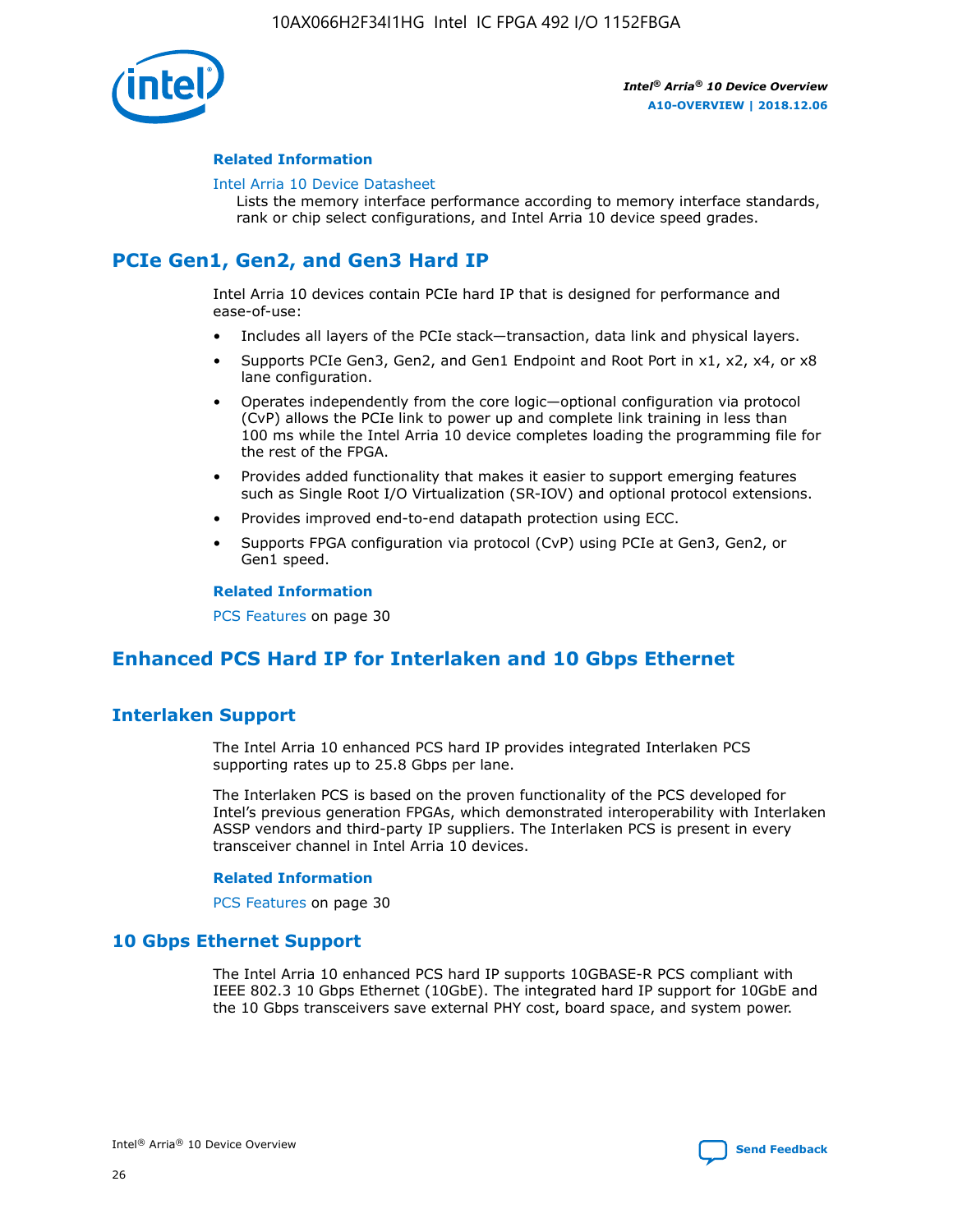

The scalable hard IP supports multiple independent 10GbE ports while using a single PLL for all the 10GBASE-R PCS instantiations, which saves on core logic resources and clock networks:

- Simplifies multiport 10GbE systems compared to XAUI interfaces that require an external XAUI-to-10G PHY.
- Incorporates Electronic Dispersion Compensation (EDC), which enables direct connection to standard 10 Gbps XFP and SFP+ pluggable optical modules.
- Supports backplane Ethernet applications and includes a hard 10GBASE-KR Forward Error Correction (FEC) circuit that you can use for 10 Gbps and 40 Gbps applications.

The 10 Gbps Ethernet PCS hard IP and 10GBASE-KR FEC are present in every transceiver channel.

## **Related Information**

PCS Features on page 30

## **Low Power Serial Transceivers**

Intel Arria 10 FPGAs and SoCs include lowest power transceivers that deliver high bandwidth, throughput and low latency.

Intel Arria 10 devices deliver the industry's lowest power consumption per transceiver channel:

- 12.5 Gbps transceivers at as low as 242 mW
- 10 Gbps transceivers at as low as 168 mW
- 6 Gbps transceivers at as low as 117 mW

Intel Arria 10 transceivers support various data rates according to application:

- Chip-to-chip and chip-to-module applications—from 1 Gbps up to 25.8 Gbps
- Long reach and backplane applications—from 1 Gbps up to 12.5 with advanced adaptive equalization
- Critical power sensitive applications—from 1 Gbps up to 11.3 Gbps using lower power modes

The combination of 20 nm process technology and architectural advances provide the following benefits:

- Significant reduction in die area and power consumption
- Increase of up to two times in transceiver I/O density compared to previous generation devices while maintaining optimal signal integrity
- Up to 72 total transceiver channels—you can configure up to 6 of these channels to run as fast as 25.8 Gbps
- All channels feature continuous data rate support up to the maximum rated speed

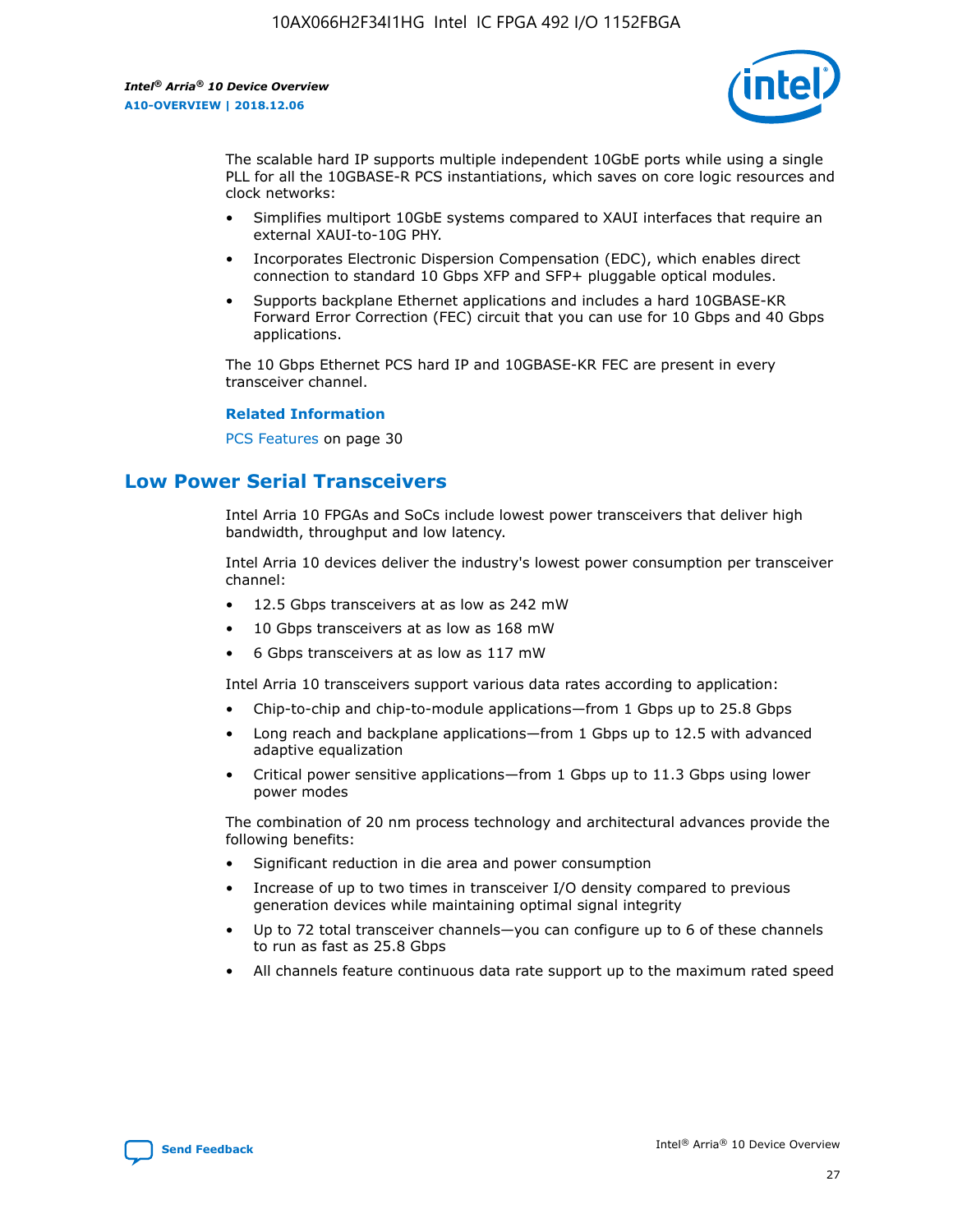





## **Transceiver Channels**

All transceiver channels feature a dedicated Physical Medium Attachment (PMA) and a hardened Physical Coding Sublayer (PCS).

- The PMA provides primary interfacing capabilities to physical channels.
- The PCS typically handles encoding/decoding, word alignment, and other preprocessing functions before transferring data to the FPGA core fabric.

A transceiver channel consists of a PMA and a PCS block. Most transceiver banks have 6 channels. There are some transceiver banks that contain only 3 channels.

A wide variety of bonded and non-bonded data rate configurations is possible using a highly configurable clock distribution network. Up to 80 independent transceiver data rates can be configured.

The following figures are graphical representations of top views of the silicon die, which correspond to reverse views for flip chip packages. Different Intel Arria 10 devices may have different floorplans than the ones shown in the figures.

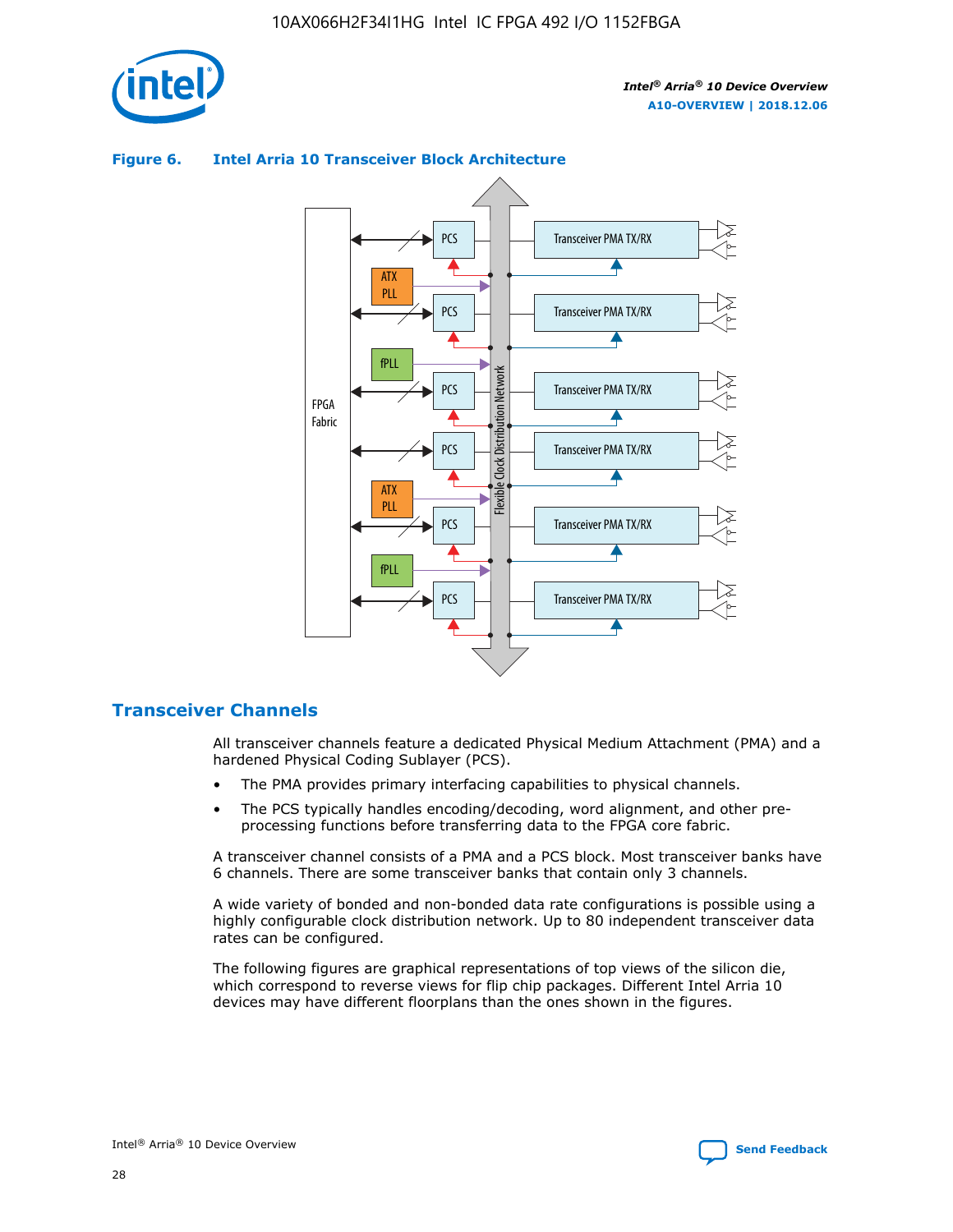

## **Figure 7. Device Chip Overview for Intel Arria 10 GX and GT Devices**



**Figure 8. Device Chip Overview for Intel Arria 10 SX Devices**



## **PMA Features**

Intel Arria 10 transceivers provide exceptional signal integrity at data rates up to 25.8 Gbps. Clocking options include ultra-low jitter ATX PLLs (LC tank based), clock multiplier unit (CMU) PLLs, and fractional PLLs.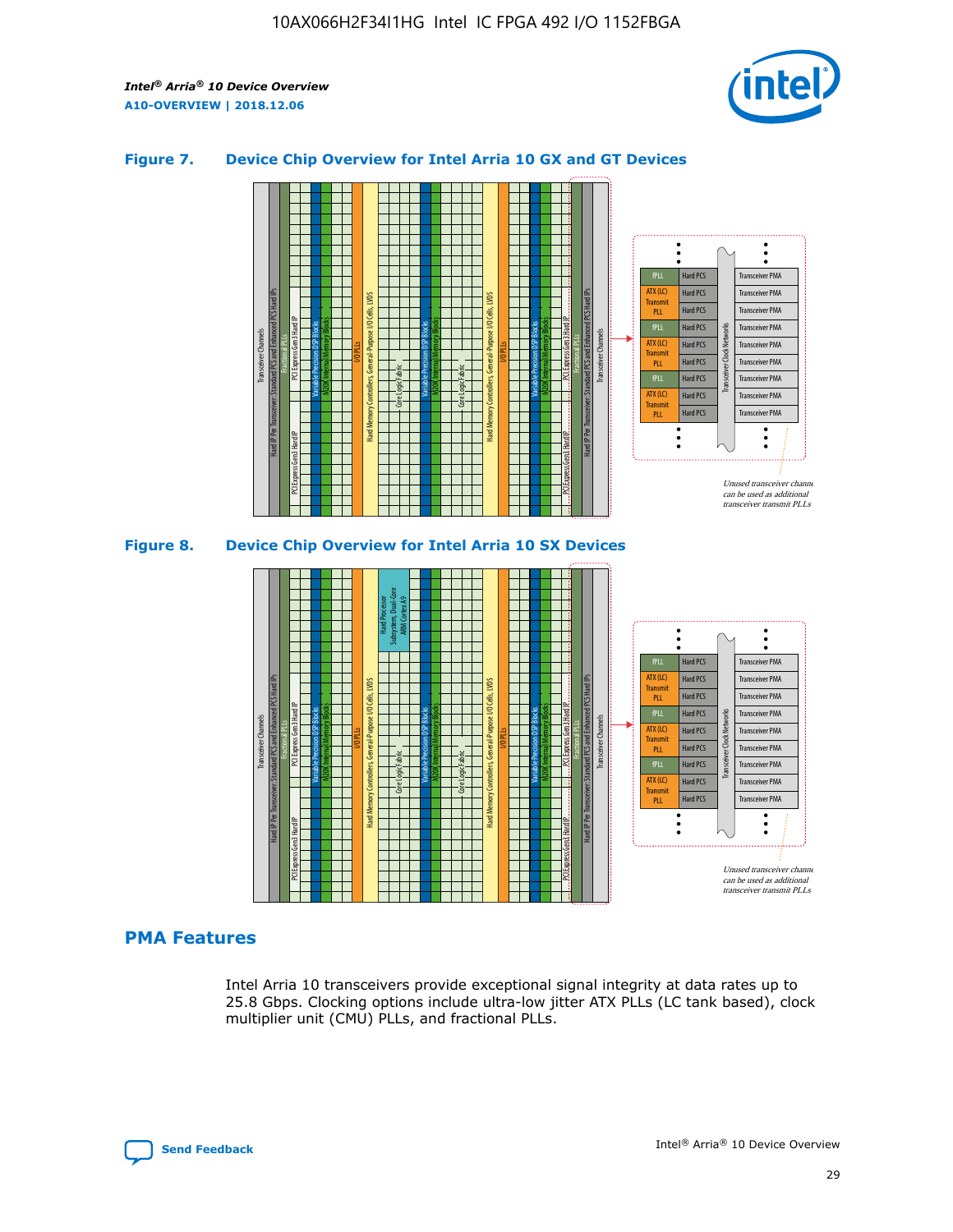

Each transceiver channel contains a channel PLL that can be used as the CMU PLL or clock data recovery (CDR) PLL. In CDR mode, the channel PLL recovers the receiver clock and data in the transceiver channel. Up to 80 independent data rates can be configured on a single Intel Arria 10 device.

## **Table 23. PMA Features of the Transceivers in Intel Arria 10 Devices**

| <b>Feature</b>                                             | <b>Capability</b>                                                                                                                                                                                                             |
|------------------------------------------------------------|-------------------------------------------------------------------------------------------------------------------------------------------------------------------------------------------------------------------------------|
| Chip-to-Chip Data Rates                                    | 1 Gbps to 17.4 Gbps (Intel Arria 10 GX devices)<br>1 Gbps to 25.8 Gbps (Intel Arria 10 GT devices)                                                                                                                            |
| <b>Backplane Support</b>                                   | Drive backplanes at data rates up to 12.5 Gbps                                                                                                                                                                                |
| Optical Module Support                                     | SFP+/SFP, XFP, CXP, QSFP/QSFP28, CFP/CFP2/CFP4                                                                                                                                                                                |
| Cable Driving Support                                      | SFP+ Direct Attach, PCI Express over cable, eSATA                                                                                                                                                                             |
| Transmit Pre-Emphasis                                      | 4-tap transmit pre-emphasis and de-emphasis to compensate for system channel loss                                                                                                                                             |
| Continuous Time Linear<br>Equalizer (CTLE)                 | Dual mode, high-gain, and high-data rate, linear receive equalization to compensate for<br>system channel loss                                                                                                                |
| Decision Feedback Equalizer<br>(DFE)                       | 7-fixed and 4-floating tap DFE to equalize backplane channel loss in the presence of<br>crosstalk and noisy environments                                                                                                      |
| Variable Gain Amplifier                                    | Optimizes the signal amplitude prior to the CDR sampling and operates in fixed and<br>adaptive modes                                                                                                                          |
| Altera Digital Adaptive<br>Parametric Tuning (ADAPT)       | Fully digital adaptation engine to automatically adjust all link equalization parameters-<br>including CTLE, DFE, and variable gain amplifier blocks—that provide optimal link margin<br>without intervention from user logic |
| Precision Signal Integrity<br>Calibration Engine (PreSICE) | Hardened calibration controller to quickly calibrate all transceiver control parameters on<br>power-up, which provides the optimal signal integrity and jitter performance                                                    |
| Advanced Transmit (ATX)<br><b>PLL</b>                      | Low jitter ATX (LC tank based) PLLs with continuous tuning range to cover a wide range of<br>standard and proprietary protocols                                                                                               |
| <b>Fractional PLLs</b>                                     | On-chip fractional frequency synthesizers to replace on-board crystal oscillators and reduce<br>system cost                                                                                                                   |
| Digitally Assisted Analog<br><b>CDR</b>                    | Superior jitter tolerance with fast lock time                                                                                                                                                                                 |
| Dynamic Partial<br>Reconfiguration                         | Allows independent control of the Avalon memory-mapped interface of each transceiver<br>channel for the highest transceiver flexibility                                                                                       |
| Multiple PCS-PMA and PCS-<br>PLD interface widths          | 8-, 10-, 16-, 20-, 32-, 40-, or 64-bit interface widths for flexibility of deserialization width,<br>encoding, and reduced latency                                                                                            |

## **PCS Features**

This table summarizes the Intel Arria 10 transceiver PCS features. You can use the transceiver PCS to support a wide range of protocols ranging from 1 Gbps to 25.8 Gbps.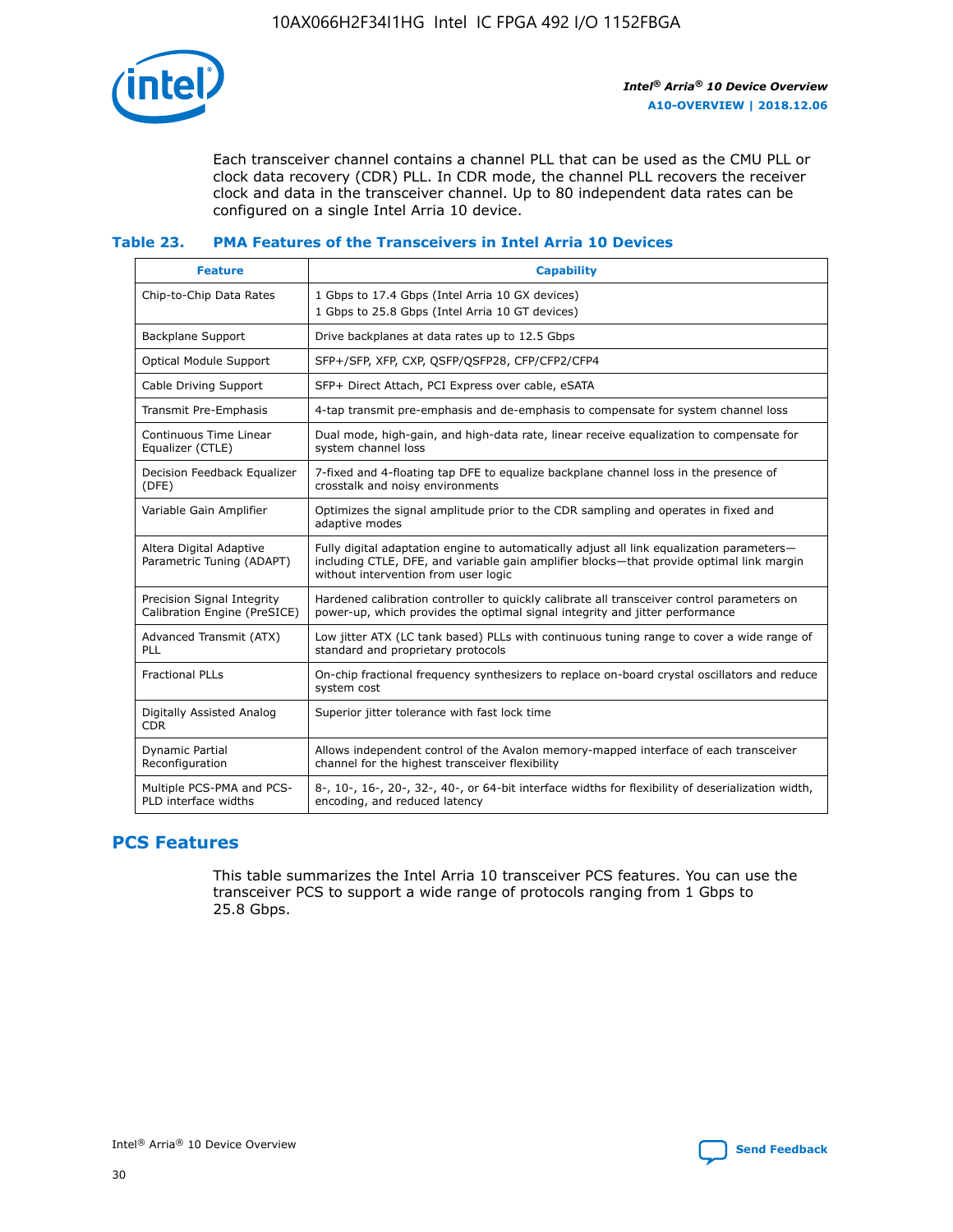

| <b>PCS</b>          | <b>Description</b>                                                                                                                                                                                                                                                                                                                                                                                             |
|---------------------|----------------------------------------------------------------------------------------------------------------------------------------------------------------------------------------------------------------------------------------------------------------------------------------------------------------------------------------------------------------------------------------------------------------|
| Standard PCS        | Operates at a data rate up to 12 Gbps<br>Supports protocols such as PCI-Express, CPRI 4.2+, GigE, IEEE 1588 in Hard PCS<br>Implements other protocols using Basic/Custom (Standard PCS) transceiver<br>configuration rules.                                                                                                                                                                                    |
| <b>Enhanced PCS</b> | Performs functions common to most serial data industry standards, such as word<br>alignment, encoding/decoding, and framing, before data is sent or received off-chip<br>through the PMA<br>• Handles data transfer to and from the FPGA fabric<br>Handles data transfer internally to and from the PMA<br>Provides frequency compensation<br>Performs channel bonding for multi-channel low skew applications |
| PCIe Gen3 PCS       | Supports the seamless switching of Data and Clock between the Gen1, Gen2, and Gen3<br>data rates<br>Provides support for PIPE 3.0 features<br>Supports the PIPE interface with the Hard IP enabled, as well as with the Hard IP<br>bypassed                                                                                                                                                                    |

#### **Related Information**

- PCIe Gen1, Gen2, and Gen3 Hard IP on page 26
- Interlaken Support on page 26
- 10 Gbps Ethernet Support on page 26

## **PCS Protocol Support**

This table lists some of the protocols supported by the Intel Arria 10 transceiver PCS. For more information about the blocks in the transmitter and receiver data paths, refer to the related information.

| <b>Protocol</b>                                 | <b>Data Rate</b><br>(Gbps) | <b>Transceiver IP</b>       | <b>PCS Support</b>                      |
|-------------------------------------------------|----------------------------|-----------------------------|-----------------------------------------|
| PCIe Gen3 x1, x2, x4, x8                        | 8.0                        | Native PHY (PIPE)           | Standard PCS and PCIe<br>Gen3 PCS       |
| PCIe Gen2 x1, x2, x4, x8                        | 5.0                        | Native PHY (PIPE)           | <b>Standard PCS</b>                     |
| PCIe Gen1 x1, x2, x4, x8                        | 2.5                        | Native PHY (PIPE)           | Standard PCS                            |
| 1000BASE-X Gigabit Ethernet                     | 1.25                       | Native PHY                  | <b>Standard PCS</b>                     |
| 1000BASE-X Gigabit Ethernet with<br>IEEE 1588v2 | 1.25                       | Native PHY                  | Standard PCS                            |
| 10GBASE-R                                       | 10.3125                    | Native PHY                  | <b>Enhanced PCS</b>                     |
| 10GBASE-R with IEEE 1588v2                      | 10.3125                    | Native PHY                  | <b>Enhanced PCS</b>                     |
| 10GBASE-R with KR FEC                           | 10.3125                    | Native PHY                  | <b>Enhanced PCS</b>                     |
| 10GBASE-KR and 1000BASE-X                       | 10.3125                    | 1G/10GbE and 10GBASE-KR PHY | Standard PCS and<br><b>Enhanced PCS</b> |
| Interlaken (CEI-6G/11G)                         | 3.125 to 17.4              | Native PHY                  | <b>Enhanced PCS</b>                     |
| SFI-S/SFI-5.2                                   | 11.2                       | Native PHY                  | <b>Enhanced PCS</b>                     |
| $10G$ SDI                                       | 10.692                     | Native PHY                  | <b>Enhanced PCS</b>                     |
|                                                 |                            |                             | continued                               |

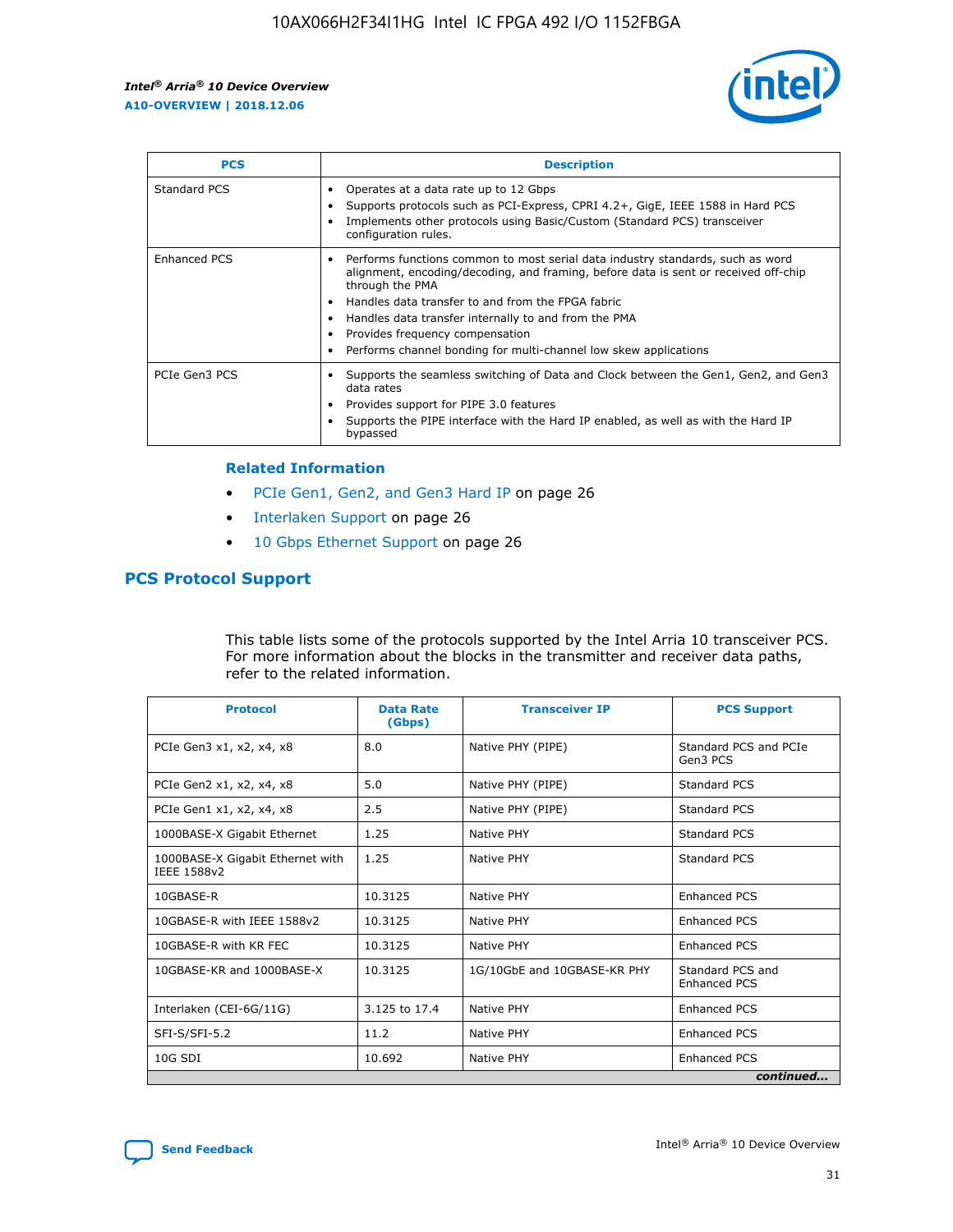

| <b>Protocol</b>      | <b>Data Rate</b><br>(Gbps) | <b>Transceiver IP</b> | <b>PCS Support</b> |
|----------------------|----------------------------|-----------------------|--------------------|
| CPRI 6.0 (64B/66B)   | 0.6144 to<br>10.1376       | Native PHY            | Enhanced PCS       |
| CPRI 4.2 (8B/10B)    | 0.6144 to<br>9.8304        | Native PHY            | Standard PCS       |
| OBSAI RP3 v4.2       | 0.6144 to 6.144            | Native PHY            | Standard PCS       |
| SD-SDI/HD-SDI/3G-SDI | $0.143(12)$ to<br>2.97     | Native PHY            | Standard PCS       |

## **Related Information**

#### [Intel Arria 10 Transceiver PHY User Guide](https://www.intel.com/content/www/us/en/programmable/documentation/nik1398707230472.html#nik1398707091164)

Provides more information about the supported transceiver protocols and PHY IP, the PMA architecture, and the standard, enhanced, and PCIe Gen3 PCS architecture.

## **SoC with Hard Processor System**

Each SoC device combines an FPGA fabric and a hard processor system (HPS) in a single device. This combination delivers the flexibility of programmable logic with the power and cost savings of hard IP in these ways:

- Reduces board space, system power, and bill of materials cost by eliminating a discrete embedded processor
- Allows you to differentiate the end product in both hardware and software, and to support virtually any interface standard
- Extends the product life and revenue through in-field hardware and software updates

 $(12)$  The 0.143 Gbps data rate is supported using oversampling of user logic that you must implement in the FPGA fabric.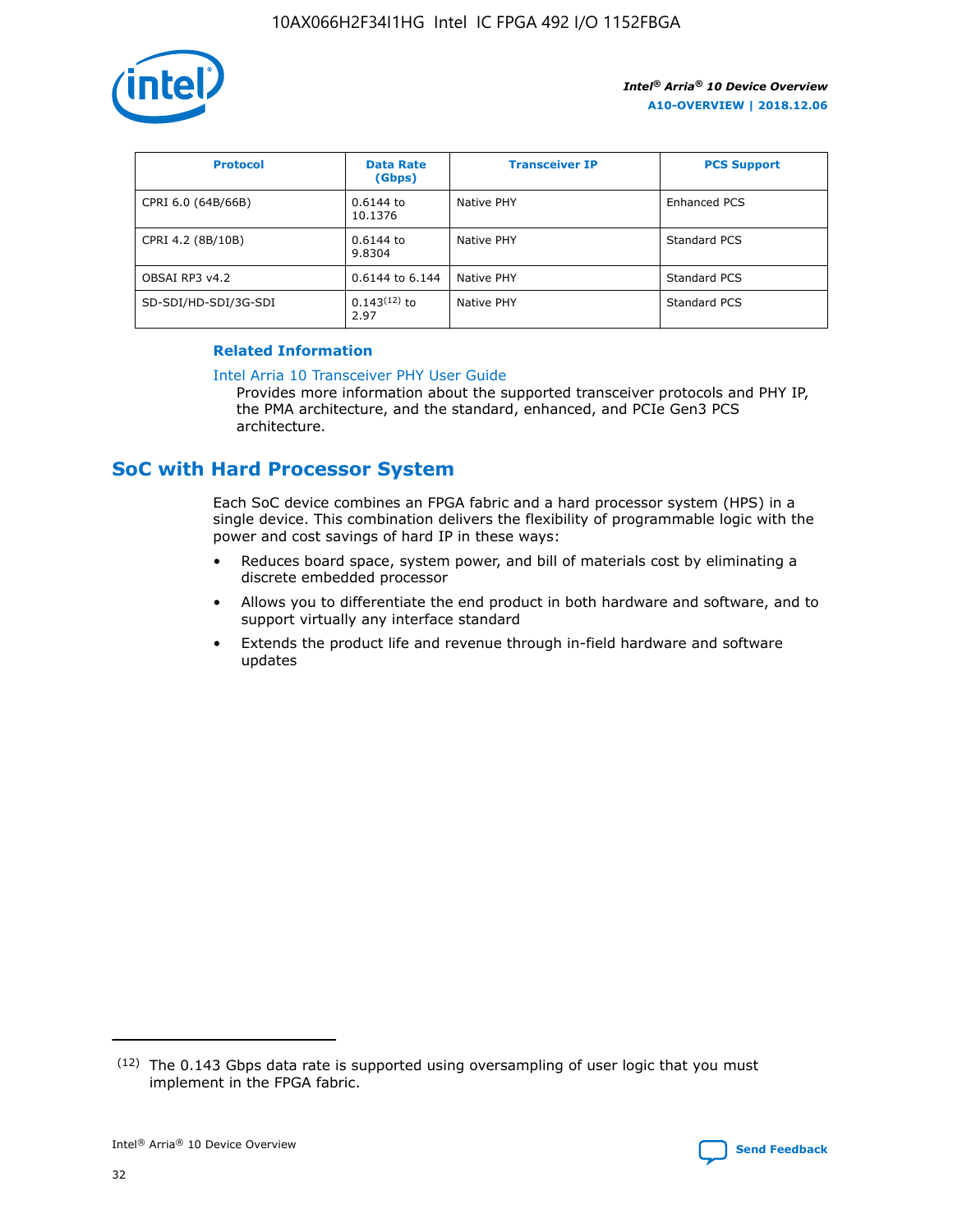

#### **Figure 9. HPS Block Diagram**

This figure shows a block diagram of the HPS with the dual ARM Cortex-A9 MPCore processor.



## **Key Advantages of 20-nm HPS**

The 20-nm HPS strikes a balance between enabling maximum software compatibility with 28-nm SoCs while still improving upon the 28-nm HPS architecture. These improvements address the requirements of the next generation target markets such as wireless and wireline communications, compute and storage equipment, broadcast and military in terms of performance, memory bandwidth, connectivity via backplane and security.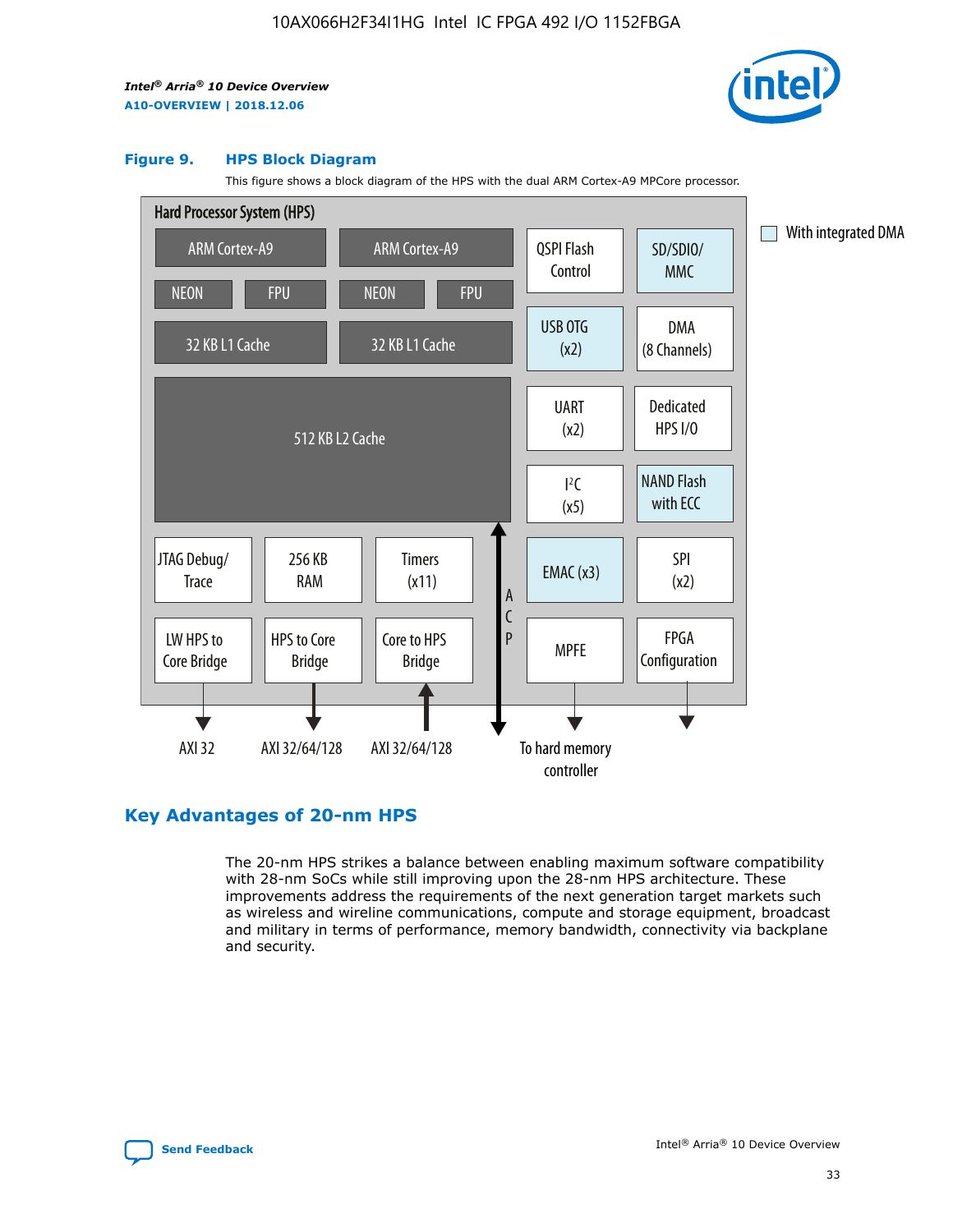

## **Table 24. Improvements in 20 nm HPS**

This table lists the key improvements of the 20 nm HPS compared to the 28 nm HPS.

| Advantages/<br><b>Improvements</b>                          | <b>Description</b>                                                                                                                                                                                                                                                                                                                                                                                                                                                                                                                                                                                                                                                                                                                                                                                                                                                                                                      |
|-------------------------------------------------------------|-------------------------------------------------------------------------------------------------------------------------------------------------------------------------------------------------------------------------------------------------------------------------------------------------------------------------------------------------------------------------------------------------------------------------------------------------------------------------------------------------------------------------------------------------------------------------------------------------------------------------------------------------------------------------------------------------------------------------------------------------------------------------------------------------------------------------------------------------------------------------------------------------------------------------|
| Increased performance and<br>overdrive capability           | While the nominal processor frequency is 1.2 GHz, the 20 nm HPS offers an "overdrive"<br>feature which enables a higher processor operating frequency. This requires a higher supply<br>voltage value that is unique to the HPS and may require a separate regulator.                                                                                                                                                                                                                                                                                                                                                                                                                                                                                                                                                                                                                                                   |
| Increased processor memory<br>bandwidth and DDR4<br>support | Up to 64-bit DDR4 memory at 2,400 Mbps support is available for the processor. The hard<br>memory controller for the HPS comprises a multi-port front end that manages connections<br>to a single port memory controller. The multi-port front end allows logic core and the HPS<br>to share ports and thereby the available bandwidth of the memory controller.                                                                                                                                                                                                                                                                                                                                                                                                                                                                                                                                                        |
| Flexible I/O sharing                                        | An advanced I/O pin muxing scheme allows improved sharing of I/O between the HPS and<br>the core logic. The following types of I/O are available for SoC:<br>17 dedicated I/Os-physically located inside the HPS block and are not accessible to<br>logic within the core. The 17 dedicated I/Os are used for HPS clock, resets, and<br>interfacing with boot devices, QSPI, and SD/MMC.<br>48 direct shared I/O-located closest to the HPS block and are ideal for high speed HPS<br>peripherals such as EMAC, USB, and others. There is one bank of 48 I/Os that supports<br>direct sharing where the 48 I/Os can be shared 12 I/Os at a time.<br>Standard (shared) I/O-all standard I/Os can be shared by the HPS peripherals and any<br>logic within the core. For designs where more than 48 I/Os are reguired to fully use all<br>the peripherals in the HPS, these I/Os can be connected through the core logic. |
| <b>EMAC</b> core                                            | Three EMAC cores are available in the HPS. The EMAC cores enable an application to<br>support two redundant Ethernet connections; for example, backplane, or two EMAC cores<br>for managing IEEE 1588 time stamp information while allowing a third EMAC core for debug<br>and configuration. All three EMACs can potentially share the same time stamps, simplifying<br>the 1588 time stamping implementation. A new serial time stamp interface allows core<br>logic to access and read the time stamp values. The integrated EMAC controllers can be<br>connected to external Ethernet PHY through the provided MDIO or I <sup>2</sup> C interface.                                                                                                                                                                                                                                                                  |
| On-chip memory                                              | The on-chip memory is updated to 256 KB support and can support larger data sets and<br>real time algorithms.                                                                                                                                                                                                                                                                                                                                                                                                                                                                                                                                                                                                                                                                                                                                                                                                           |
| <b>ECC</b> enhancements                                     | Improvements in L2 Cache ECC management allow identification of errors down to the<br>address level. ECC enhancements also enable improved error injection and status reporting<br>via the introduction of new memory mapped access to syndrome and data signals.                                                                                                                                                                                                                                                                                                                                                                                                                                                                                                                                                                                                                                                       |
| HPS to FPGA Interconnect<br>Backbone                        | Although the HPS and the Logic Core can operate independently, they are tightly coupled<br>via a high-bandwidth system interconnect built from high-performance ARM AMBA AXI bus<br>bridges. IP bus masters in the FPGA fabric have access to HPS bus slaves via the FPGA-to-<br>HPS interconnect. Similarly, HPS bus masters have access to bus slaves in the core fabric<br>via the HPS-to-FPGA bridge. Both bridges are AMBA AXI-3 compliant and support<br>simultaneous read and write transactions. Up to three masters within the core fabric can<br>share the HPS SDRAM controller with the processor. Additionally, the processor can be used<br>to configure the core fabric under program control via a dedicated 32-bit configuration port.                                                                                                                                                                  |
| FPGA configuration and HPS<br>booting                       | The FPGA fabric and HPS in the SoCs are powered independently. You can reduce the clock<br>frequencies or gate the clocks to reduce dynamic power.<br>You can configure the FPGA fabric and boot the HPS independently, in any order, providing<br>you with more design flexibility.                                                                                                                                                                                                                                                                                                                                                                                                                                                                                                                                                                                                                                    |
| Security                                                    | New security features have been introduced for anti-tamper management, secure boot,<br>encryption (AES), and authentication (SHA).                                                                                                                                                                                                                                                                                                                                                                                                                                                                                                                                                                                                                                                                                                                                                                                      |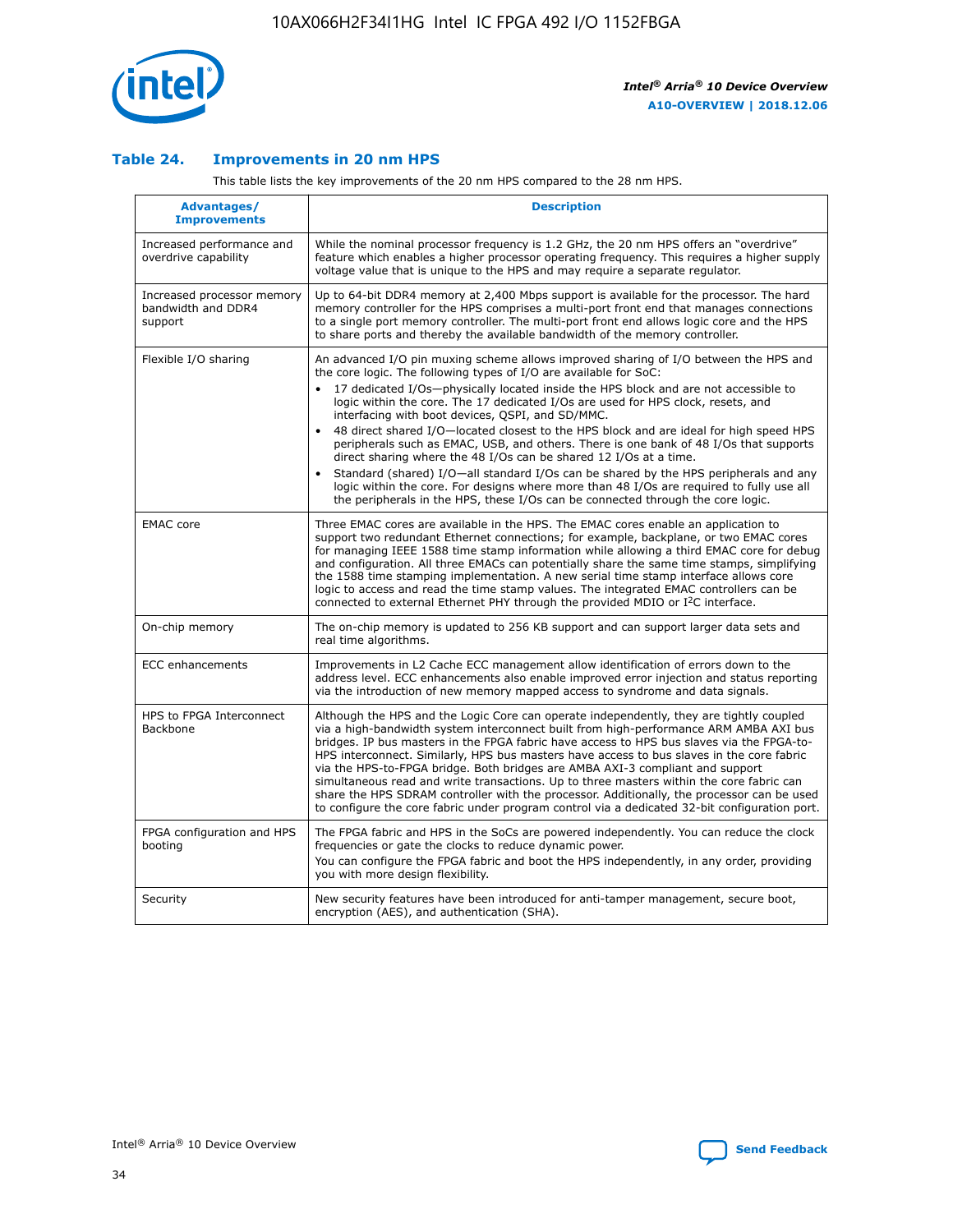

## **Features of the HPS**

The HPS has the following features:

- 1.2-GHz, dual-core ARM Cortex-A9 MPCore processor with up to 1.5-GHz via overdrive
	- ARMv7-A architecture that runs 32-bit ARM instructions, 16-bit and 32-bit Thumb instructions, and 8-bit Java byte codes in Jazelle style
	- Superscalar, variable length, out-of-order pipeline with dynamic branch prediction
	- Instruction Efficiency 2.5 MIPS/MHz, which provides total performance of 7500 MIPS at 1.5 GHz
- Each processor core includes:
	- 32 KB of L1 instruction cache, 32 KB of L1 data cache
	- Single- and double-precision floating-point unit and NEON media engine
	- CoreSight debug and trace technology
	- Snoop Control Unit (SCU) and Acceleration Coherency Port (ACP)
- 512 KB of shared L2 cache
- 256 KB of scratch RAM
- Hard memory controller with support for DDR3, DDR4 and optional error correction code (ECC) support
- Multiport Front End (MPFE) Scheduler interface to the hard memory controller
- 8-channel direct memory access (DMA) controller
- QSPI flash controller with SIO, DIO, QIO SPI Flash support
- NAND flash controller (ONFI 1.0 or later) with DMA and ECC support, updated to support 8 and 16-bit Flash devices and new command DMA to offload CPU for fast power down recovery
- Updated SD/SDIO/MMC controller to eMMC 4.5 with DMA with CE-ATA digital command support
- 3 10/100/1000 Ethernet media access control (MAC) with DMA
- 2 USB On-the-Go (OTG) controllers with DMA
- $\bullet$  5 I<sup>2</sup>C controllers (3 can be used by EMAC for MIO to external PHY)
- 2 UART 16550 Compatible controllers
- 4 serial peripheral interfaces (SPI) (2 Master, 2 Slaves)
- 62 programmable general-purpose I/Os, which includes 48 direct share I/Os that allows the HPS peripherals to connect directly to the FPGA I/Os
- 7 general-purpose timers
- 4 watchdog timers
- Anti-tamper, Secure Boot, Encryption (AES) and Authentication (SHA)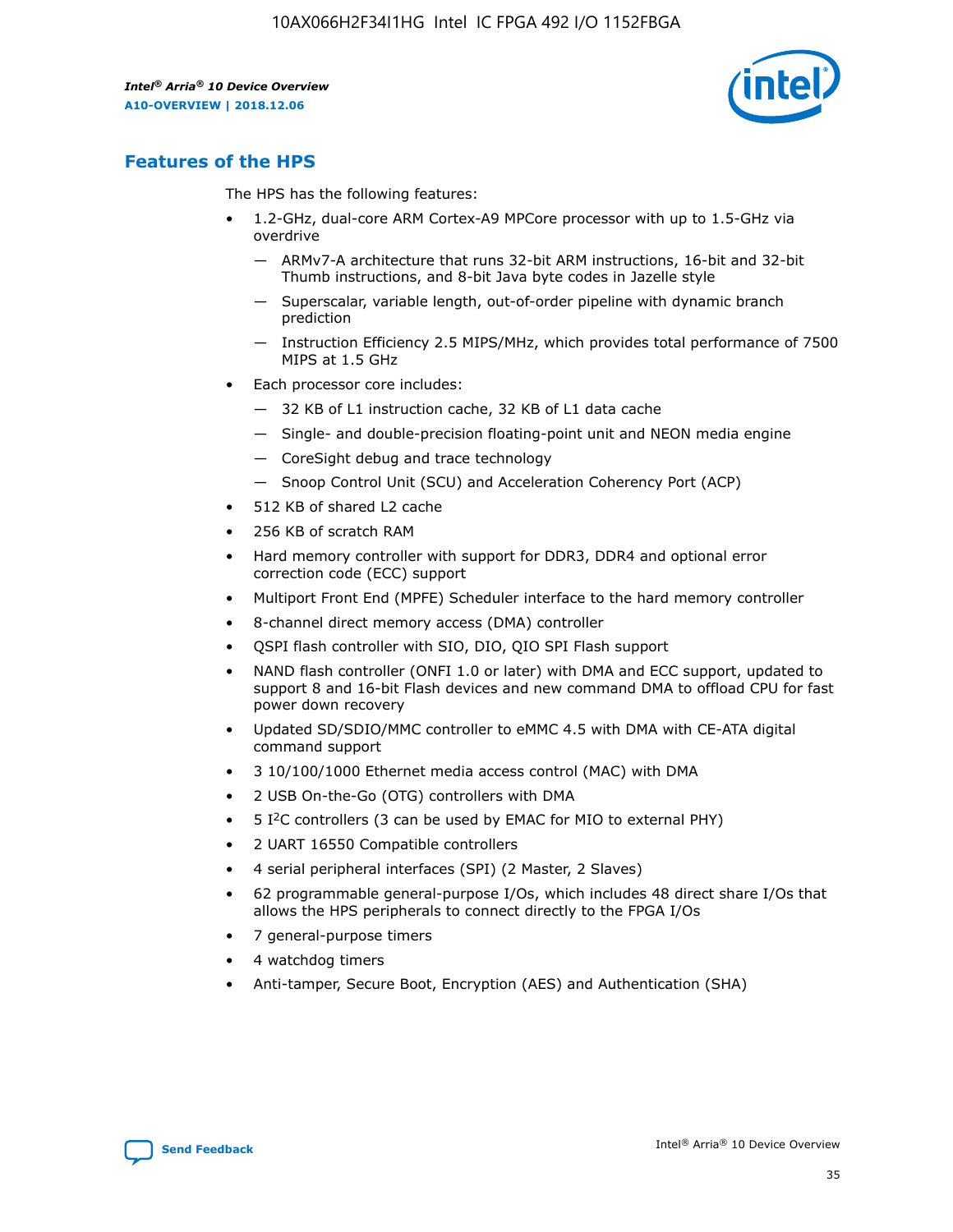

## **System Peripherals and Debug Access Port**

Each Ethernet MAC, USB OTG, NAND flash controller, and SD/MMC controller module has an integrated DMA controller. For modules without an integrated DMA controller, an additional DMA controller module provides up to eight channels of high-bandwidth data transfers. Peripherals that communicate off-chip are multiplexed with other peripherals at the HPS pin level. This allows you to choose which peripherals interface with other devices on your PCB.

The debug access port provides interfaces to industry standard JTAG debug probes and supports ARM CoreSight debug and core traces to facilitate software development.

#### **HPS–FPGA AXI Bridges**

The HPS–FPGA bridges, which support the Advanced Microcontroller Bus Architecture (AMBA) Advanced eXtensible Interface (AXI™) specifications, consist of the following bridges:

- FPGA-to-HPS AMBA AXI bridge—a high-performance bus supporting 32, 64, and 128 bit data widths that allows the FPGA fabric to issue transactions to slaves in the HPS.
- HPS-to-FPGA Avalon/AMBA AXI bridge—a high-performance bus supporting 32, 64, and 128 bit data widths that allows the HPS to issue transactions to slaves in the FPGA fabric.
- Lightweight HPS-to-FPGA AXI bridge—a lower latency 32 bit width bus that allows the HPS to issue transactions to soft peripherals in the FPGA fabric. This bridge is primarily used for control and status register (CSR) accesses to peripherals in the FPGA fabric.

The HPS–FPGA AXI bridges allow masters in the FPGA fabric to communicate with slaves in the HPS logic, and vice versa. For example, the HPS-to-FPGA AXI bridge allows you to share memories instantiated in the FPGA fabric with one or both microprocessors in the HPS, while the FPGA-to-HPS AXI bridge allows logic in the FPGA fabric to access the memory and peripherals in the HPS.

Each HPS–FPGA bridge also provides asynchronous clock crossing for data transferred between the FPGA fabric and the HPS.

#### **HPS SDRAM Controller Subsystem**

The HPS SDRAM controller subsystem contains a multiport SDRAM controller and DDR PHY that are shared between the FPGA fabric (through the FPGA-to-HPS SDRAM interface), the level 2 (L2) cache, and the level 3 (L3) system interconnect. The FPGA-to-HPS SDRAM interface supports AMBA AXI and Avalon® Memory-Mapped (Avalon-MM) interface standards, and provides up to six individual ports for access by masters implemented in the FPGA fabric.

The HPS SDRAM controller supports up to 3 masters (command ports), 3x 64-bit read data ports and 3x 64-bit write data ports.

To maximize memory performance, the SDRAM controller subsystem supports command and data reordering, deficit round-robin arbitration with aging, and high-priority bypass features.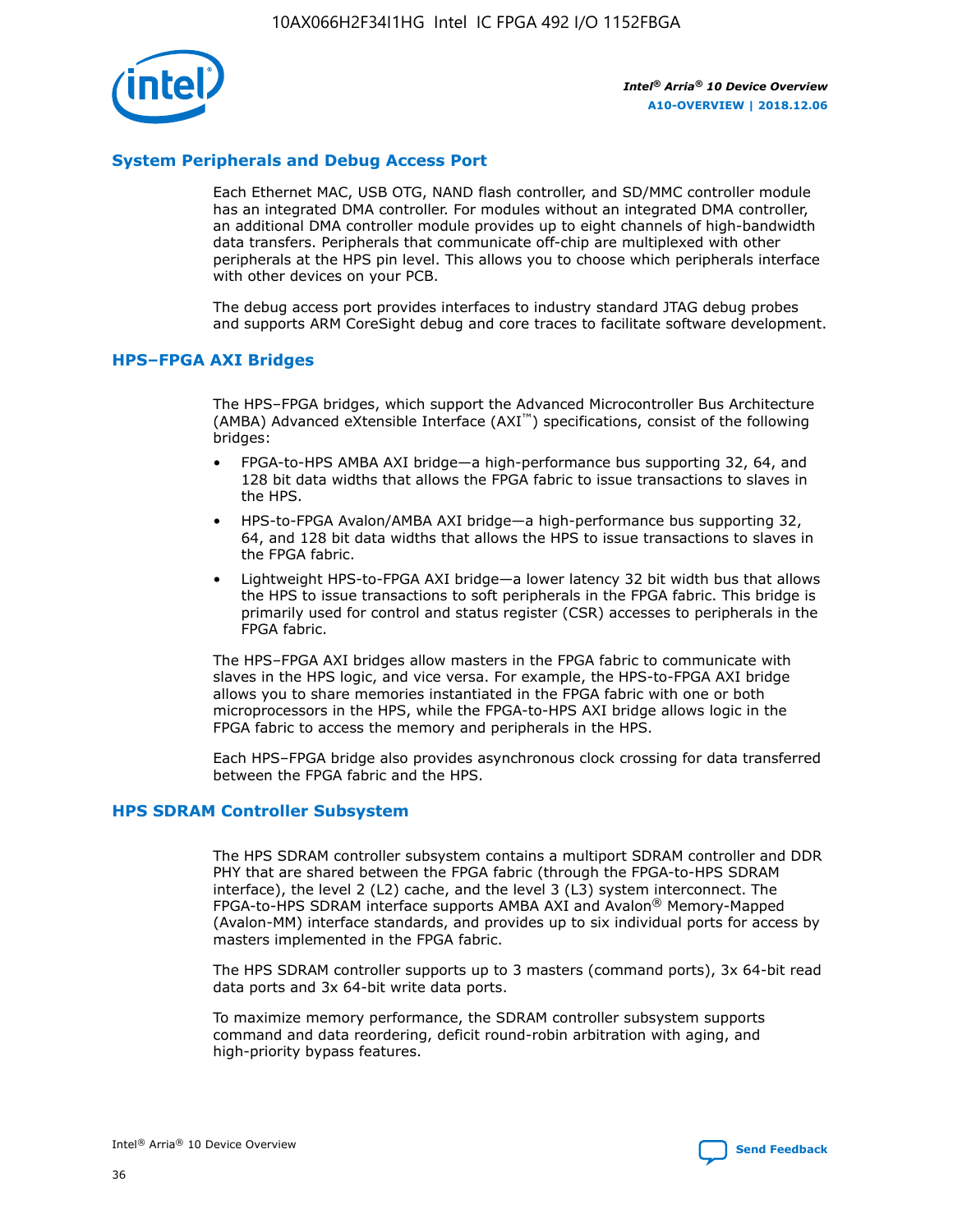

## **FPGA Configuration and HPS Booting**

The FPGA fabric and HPS in the SoC FPGA must be powered at the same time. You can reduce the clock frequencies or gate the clocks to reduce dynamic power.

Once powered, the FPGA fabric and HPS can be configured independently thus providing you with more design flexibility:

- You can boot the HPS independently. After the HPS is running, the HPS can fully or partially reconfigure the FPGA fabric at any time under software control. The HPS can also configure other FPGAs on the board through the FPGA configuration controller.
- Configure the FPGA fabric first, and then boot the HPS from memory accessible to the FPGA fabric.

## **Hardware and Software Development**

For hardware development, you can configure the HPS and connect your soft logic in the FPGA fabric to the HPS interfaces using the Platform Designer system integration tool in the Intel Quartus Prime software.

For software development, the ARM-based SoC FPGA devices inherit the rich software development ecosystem available for the ARM Cortex-A9 MPCore processor. The software development process for Intel SoC FPGAs follows the same steps as those for other SoC devices from other manufacturers. Support for Linux\*, VxWorks\*, and other operating systems are available for the SoC FPGAs. For more information on the operating systems support availability, contact the Intel FPGA sales team.

You can begin device-specific firmware and software development on the Intel SoC FPGA Virtual Target. The Virtual Target is a fast PC-based functional simulation of a target development system—a model of a complete development board. The Virtual Target enables the development of device-specific production software that can run unmodified on actual hardware.

## **Dynamic and Partial Reconfiguration**

The Intel Arria 10 devices support dynamic and partial reconfiguration. You can use dynamic and partial reconfiguration simultaneously to enable seamless reconfiguration of both the device core and transceivers.

## **Dynamic Reconfiguration**

You can reconfigure the PMA and PCS blocks while the device continues to operate. This feature allows you to change the data rates, protocol, and analog settings of a channel in a transceiver bank without affecting on-going data transfer in other transceiver banks. This feature is ideal for applications that require dynamic multiprotocol or multirate support.

## **Partial Reconfiguration**

Using partial reconfiguration, you can reconfigure some parts of the device while keeping the device in operation.

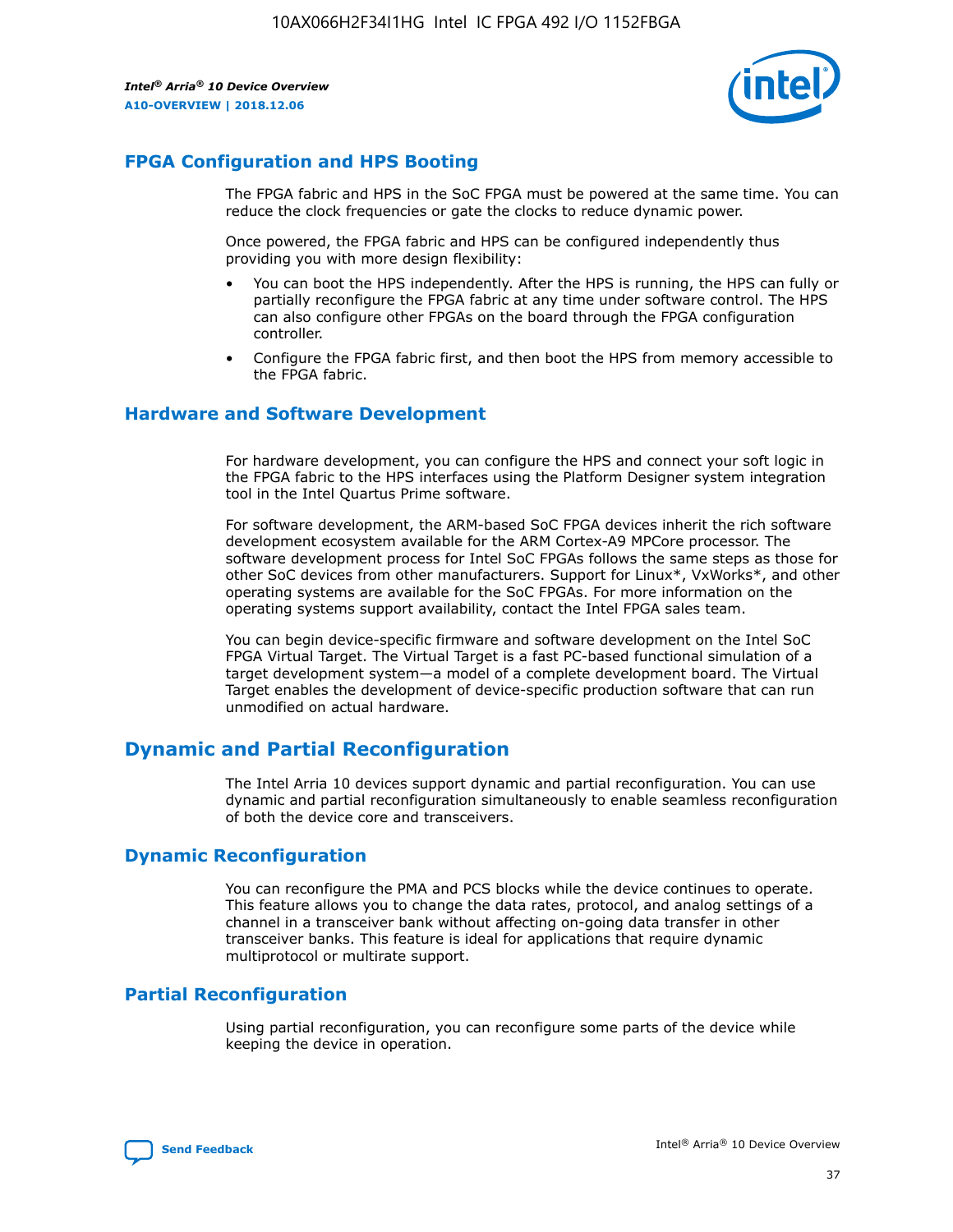

Instead of placing all device functions in the FPGA fabric, you can store some functions that do not run simultaneously in external memory and load them only when required. This capability increases the effective logic density of the device, and lowers cost and power consumption.

In the Intel solution, you do not have to worry about intricate device architecture to perform a partial reconfiguration. The partial reconfiguration capability is built into the Intel Quartus Prime design software, making such time-intensive task simple.

Intel Arria 10 devices support partial reconfiguration in the following configuration options:

- Using an internal host:
	- All supported configuration modes where the FPGA has access to external memory devices such as serial and parallel flash memory.
	- Configuration via Protocol [CvP (PCIe)]
- Using an external host—passive serial (PS), fast passive parallel (FPP) x8, FPP x16, and FPP x32 I/O interface.

## **Enhanced Configuration and Configuration via Protocol**

## **Table 25. Configuration Schemes and Features of Intel Arria 10 Devices**

Intel Arria 10 devices support 1.8 V programming voltage and several configuration schemes.

| <b>Scheme</b>                                                          | <b>Data</b><br><b>Width</b> | <b>Max Clock</b><br>Rate<br>(MHz) | <b>Max Data</b><br>Rate<br>(Mbps)<br>(13) | <b>Decompression</b> | <b>Design</b><br>Security <sup>(1</sup><br>4) | <b>Partial</b><br><b>Reconfiguration</b><br>(15) | <b>Remote</b><br><b>System</b><br><b>Update</b> |
|------------------------------------------------------------------------|-----------------------------|-----------------------------------|-------------------------------------------|----------------------|-----------------------------------------------|--------------------------------------------------|-------------------------------------------------|
| <b>JTAG</b>                                                            | 1 bit                       | 33                                | 33                                        |                      |                                               | Yes(16)                                          |                                                 |
| Active Serial (AS)<br>through the<br>EPCO-L<br>configuration<br>device | 1 bit,<br>4 bits            | 100                               | 400                                       | Yes                  | Yes                                           | $Y_{PS}(16)$                                     | Yes                                             |
| Passive serial (PS)<br>through CPLD or<br>external<br>microcontroller  | 1 bit                       | 100                               | 100                                       | Yes                  | Yes                                           | Yes <sup>(16)</sup>                              | Parallel<br>Flash<br>Loader<br>(PFL) IP<br>core |
|                                                                        |                             |                                   |                                           |                      |                                               |                                                  | continued                                       |

<sup>(13)</sup> Enabling either compression or design security features affects the maximum data rate. Refer to the Intel Arria 10 Device Datasheet for more information.

<sup>(14)</sup> Encryption and compression cannot be used simultaneously.

 $(15)$  Partial reconfiguration is an advanced feature of the device family. If you are interested in using partial reconfiguration, contact Intel for support.

 $(16)$  Partial configuration can be performed only when it is configured as internal host.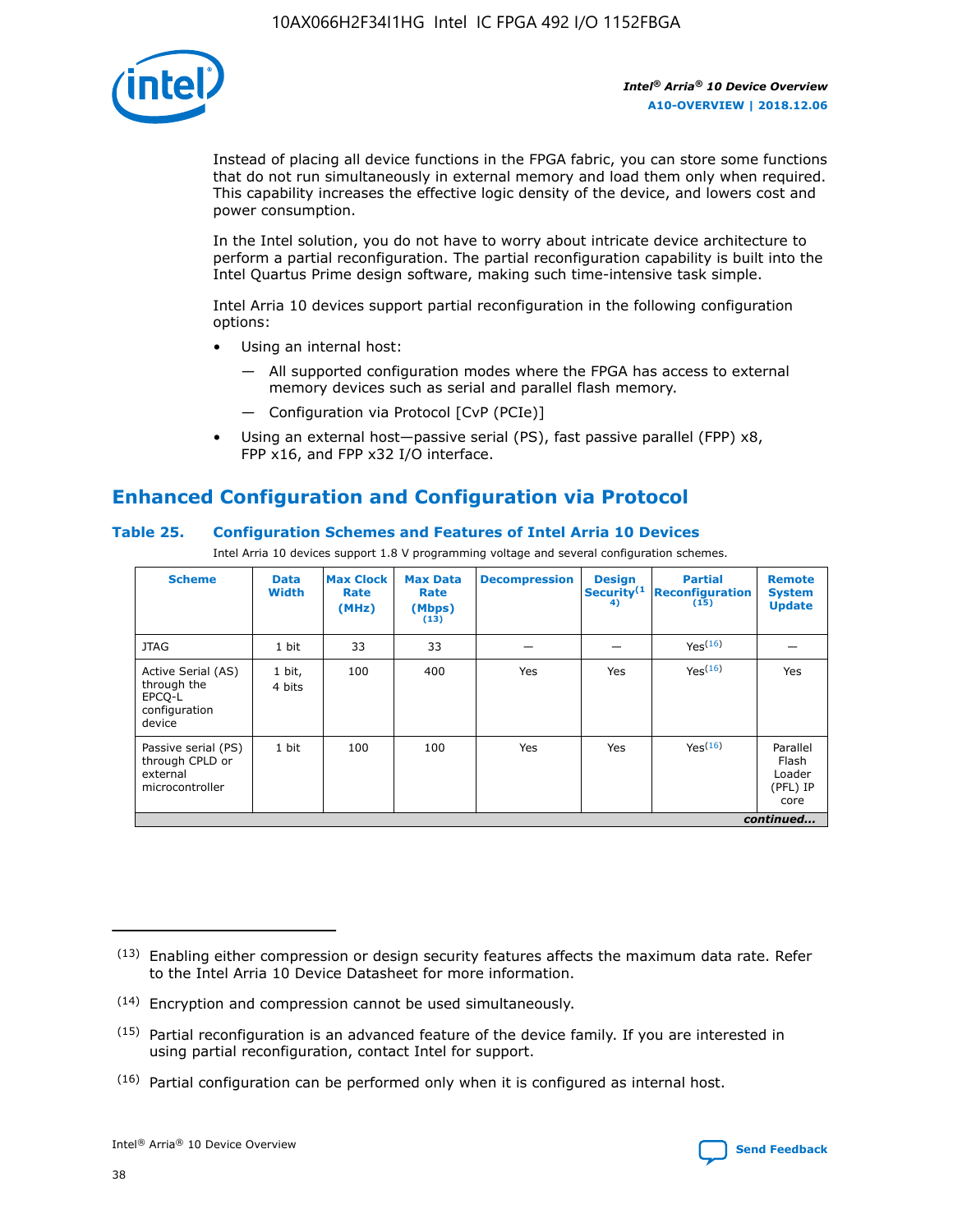

| <b>Scheme</b>                                   | <b>Data</b><br><b>Width</b> | <b>Max Clock</b><br>Rate<br>(MHz) | <b>Max Data</b><br>Rate<br>(Mbps)<br>(13) | <b>Decompression</b> | <b>Design</b><br>Security <sup>(1</sup><br>4) | <b>Partial</b><br><b>Reconfiguration</b><br>(15) | <b>Remote</b><br><b>System</b><br><b>Update</b> |
|-------------------------------------------------|-----------------------------|-----------------------------------|-------------------------------------------|----------------------|-----------------------------------------------|--------------------------------------------------|-------------------------------------------------|
| Fast passive                                    | 8 bits                      | 100                               | 3200                                      | Yes                  | Yes                                           | Yes(17)                                          | PFL IP                                          |
| parallel (FPP)<br>through CPLD or               | 16 bits                     |                                   |                                           | Yes                  | Yes                                           |                                                  | core                                            |
| external<br>microcontroller                     | 32 bits                     |                                   |                                           | Yes                  | Yes                                           |                                                  |                                                 |
| Configuration via                               | 16 bits                     | 100                               | 3200                                      | Yes                  | Yes                                           | Yes <sup>(17)</sup>                              |                                                 |
| <b>HPS</b>                                      | 32 bits                     |                                   |                                           | Yes                  | Yes                                           |                                                  |                                                 |
| Configuration via<br>Protocol [CvP<br>$(PCIe*)$ | x1, x2,<br>x4, x8<br>lanes  |                                   | 8000                                      | Yes                  | Yes                                           | Yes <sup>(16)</sup>                              |                                                 |

You can configure Intel Arria 10 devices through PCIe using Configuration via Protocol (CvP). The Intel Arria 10 CvP implementation conforms to the PCIe 100 ms power-up-to-active time requirement.

## **Related Information**

[Configuration via Protocol \(CvP\) Implementation in Intel FPGAs User Guide](https://www.intel.com/content/www/us/en/programmable/documentation/dsu1441819344145.html#dsu1442269728522) Provides more information about the CvP configuration scheme.

## **SEU Error Detection and Correction**

Intel Arria 10 devices offer robust and easy-to-use single-event upset (SEU) error detection and correction circuitry.

The detection and correction circuitry includes protection for Configuration RAM (CRAM) programming bits and user memories. The CRAM is protected by a continuously running CRC error detection circuit with integrated ECC that automatically corrects one or two errors and detects higher order multi-bit errors. When more than two errors occur, correction is available through reloading of the core programming file, providing a complete design refresh while the FPGA continues to operate.

The physical layout of the Intel Arria 10 CRAM array is optimized to make the majority of multi-bit upsets appear as independent single-bit or double-bit errors which are automatically corrected by the integrated CRAM ECC circuitry. In addition to the CRAM protection, the M20K memory blocks also include integrated ECC circuitry and are layout-optimized for error detection and correction. The MLAB does not have ECC.

(14) Encryption and compression cannot be used simultaneously.

<sup>(17)</sup> Supported at a maximum clock rate of 100 MHz.



 $(13)$  Enabling either compression or design security features affects the maximum data rate. Refer to the Intel Arria 10 Device Datasheet for more information.

 $(15)$  Partial reconfiguration is an advanced feature of the device family. If you are interested in using partial reconfiguration, contact Intel for support.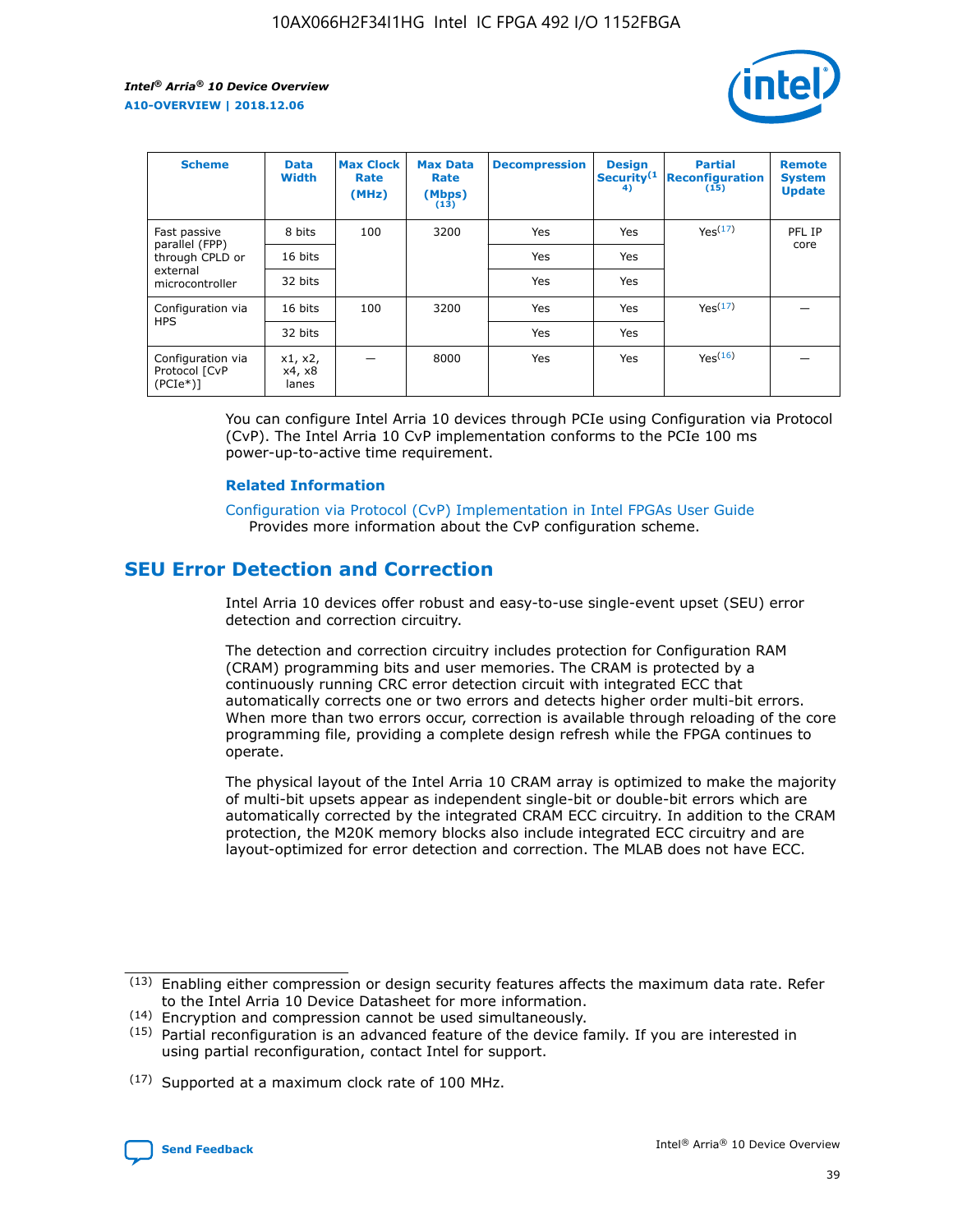

## **Power Management**

Intel Arria 10 devices leverage the advanced 20 nm process technology, a low 0.9 V core power supply, an enhanced core architecture, and several optional power reduction techniques to reduce total power consumption by as much as 40% compared to Arria V devices and as much as 60% compared to Stratix V devices.

The optional power reduction techniques in Intel Arria 10 devices include:

- **SmartVID**—a code is programmed into each device during manufacturing that allows a smart regulator to operate the device at lower core  $V_{CC}$  while maintaining performance
- **Programmable Power Technology**—non-critical timing paths are identified by the Intel Quartus Prime software and the logic in these paths is biased for low power instead of high performance
- **Low Static Power Options**—devices are available with either standard static power or low static power while maintaining performance

Furthermore, Intel Arria 10 devices feature Intel's industry-leading low power transceivers and include a number of hard IP blocks that not only reduce logic resources but also deliver substantial power savings compared to soft implementations. In general, hard IP blocks consume up to 90% less power than the equivalent soft logic implementations.

## **Incremental Compilation**

The Intel Quartus Prime software incremental compilation feature reduces compilation time and helps preserve performance to ease timing closure. The incremental compilation feature enables the partial reconfiguration flow for Intel Arria 10 devices.

Incremental compilation supports top-down, bottom-up, and team-based design flows. This feature facilitates modular, hierarchical, and team-based design flows where different designers compile their respective design sections in parallel. Furthermore, different designers or IP providers can develop and optimize different blocks of the design independently. These blocks can then be imported into the top level project.

## **Document Revision History for Intel Arria 10 Device Overview**

| <b>Document</b><br><b>Version</b> | <b>Changes</b>                                                                                                                                                                                                                                                              |
|-----------------------------------|-----------------------------------------------------------------------------------------------------------------------------------------------------------------------------------------------------------------------------------------------------------------------------|
| 2018.12.06                        | Added links to Intel Arria 10 device errata documents.<br>Removed automotive temperature option from the Intel Arria 10 GX devices.<br>Removed -3 fabric speed grade from the Intel Arria 10 GT devices.<br>Updated power options for the Intel Arria 10 GX and GT devices. |
| 2018.04.09                        | Updated the lowest $V_{CC}$ from 0.83 V to 0.82 V in the topic listing a summary of the device features.                                                                                                                                                                    |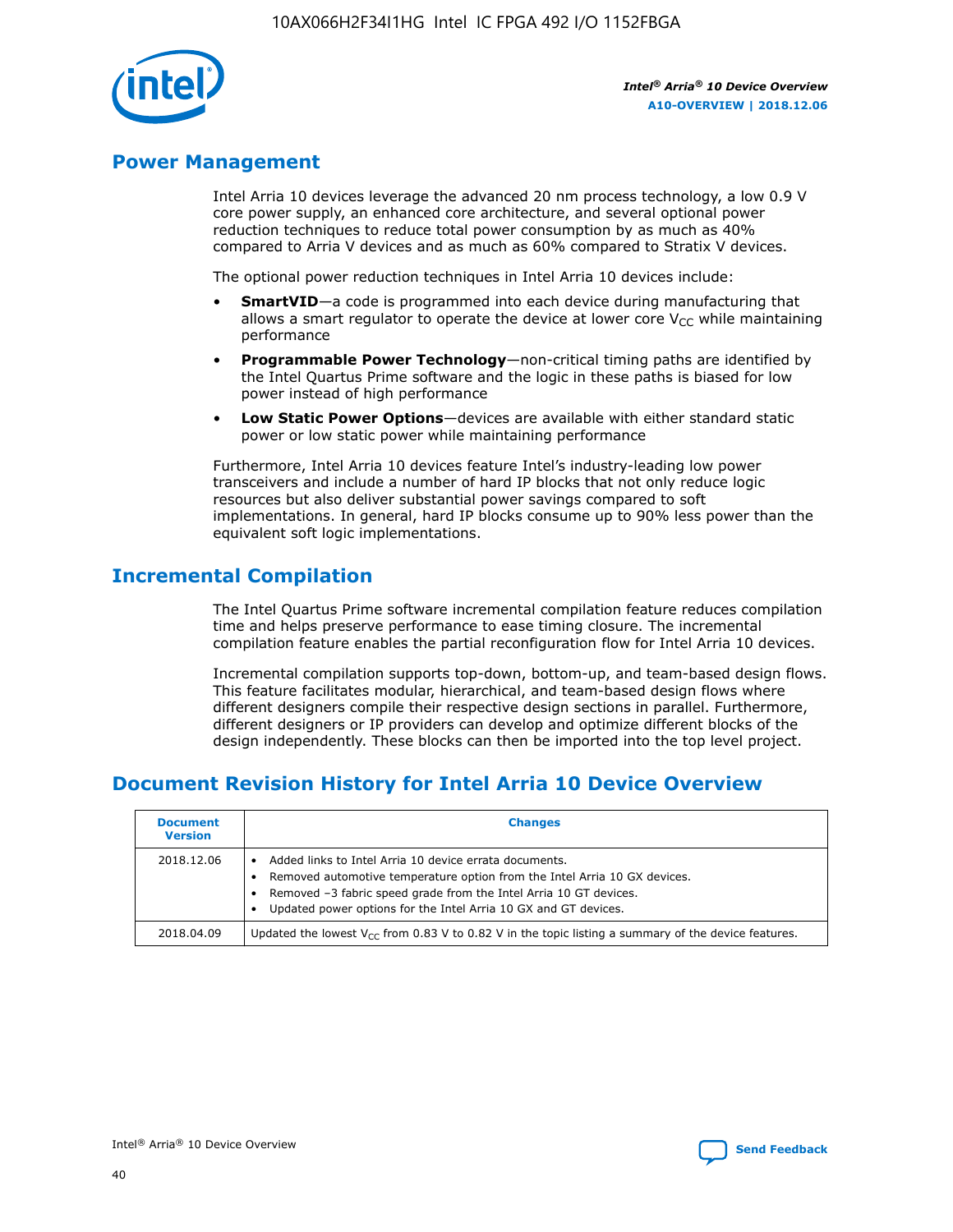

| <b>Date</b>    | <b>Version</b> | <b>Changes</b>                                                                                                                                                                                                                                                                                                                                                                                                                                                                                                                                                                                                                                                                                                                                                                                                                                                                                                                                               |
|----------------|----------------|--------------------------------------------------------------------------------------------------------------------------------------------------------------------------------------------------------------------------------------------------------------------------------------------------------------------------------------------------------------------------------------------------------------------------------------------------------------------------------------------------------------------------------------------------------------------------------------------------------------------------------------------------------------------------------------------------------------------------------------------------------------------------------------------------------------------------------------------------------------------------------------------------------------------------------------------------------------|
| January 2018   | 2018.01.17     | Updated the maximum data rate for HPS (Intel Arria 10 SX devices<br>external memory interface DDR3 controller from 2,166 Mbps to 2,133<br>Mbps.<br>Updated maximum frequency supported for half rate QDRII and QDRII<br>+ SRAM to 633 MHz in Memory Standards Supported by the Soft<br>Memory Controller table.<br>Updated transceiver backplane capability to 12.5 Gbps.<br>Removed transceiver speed grade 5 in Sample Ordering Core and<br>Available Options for Intel Arria 10 GX Devices figure.<br>Removed package code 40, low static power, SmartVID, industrial, and<br>military operating temperature support from Sample Ordering Core and<br>Available Options for Intel Arria 10 GT Devices figure.<br>Updated short reach transceiver rate for Intel Arria 10 GT devices to<br>25.8 Gbps.<br>Removed On-Die Instrumentation - EyeQ and Jitter Margin Tool<br>support from PMA Features of the Transceivers in Intel Arria 10 Devices<br>table. |
| September 2017 | 2017.09.20     | Updated the maximum speed of the DDR4 external memory interface from<br>1,333 MHz/2,666 Mbps to 1,200 MHz/2,400 Mbps.                                                                                                                                                                                                                                                                                                                                                                                                                                                                                                                                                                                                                                                                                                                                                                                                                                        |
| July 2017      | 2017.07.13     | Corrected the automotive temperature range in the figure showing the<br>available options for the Intel Arria 10 GX devices from "-40°C to 100°C"<br>to "-40°C to 125°C".                                                                                                                                                                                                                                                                                                                                                                                                                                                                                                                                                                                                                                                                                                                                                                                    |
| July 2017      | 2017.07.06     | Added automotive temperature option to Intel Arria 10 GX device family.                                                                                                                                                                                                                                                                                                                                                                                                                                                                                                                                                                                                                                                                                                                                                                                                                                                                                      |
| May 2017       | 2017.05.08     | Corrected protocol names with "1588" to "IEEE 1588v2".<br>Updated the vertical migration table to remove vertical migration<br>$\bullet$<br>between Intel Arria 10 GX and Intel Arria 10 SX device variants.<br>Removed all "Preliminary" marks.                                                                                                                                                                                                                                                                                                                                                                                                                                                                                                                                                                                                                                                                                                             |
| March 2017     | 2017.03.15     | Removed the topic about migration from Intel Arria 10 to Intel Stratix<br>10 devices.<br>Rebranded as Intel.<br>$\bullet$                                                                                                                                                                                                                                                                                                                                                                                                                                                                                                                                                                                                                                                                                                                                                                                                                                    |
| October 2016   | 2016.10.31     | Removed package F36 from Intel Arria 10 GX devices.<br>Updated Intel Arria 10 GT sample ordering code and maximum GX<br>$\bullet$<br>transceiver count. Intel Arria 10 GT devices are available only in the<br>SF45 package option with a maximum of 72 transceivers.                                                                                                                                                                                                                                                                                                                                                                                                                                                                                                                                                                                                                                                                                        |
| May 2016       | 2016.05.02     | Updated the FPGA Configuration and HPS Booting topic.<br>$\bullet$<br>Remove V <sub>CC</sub> PowerManager from the Summary of Features, Power<br>Management and Arria 10 Device Variants and packages topics. This<br>feature is no longer supported in Arria 10 devices.<br>Removed LPDDR3 from the Memory Standards Supported by the HPS<br>Hard Memory Controller table in the Memory Standards Supported by<br>Intel Arria 10 Devices topic. This standard is only supported by the<br>FPGA.<br>Removed transceiver speed grade 5 from the Device Variants and<br>Packages topic for Arria 10 GX and SX devices.                                                                                                                                                                                                                                                                                                                                         |
| February 2016  | 2016.02.11     | Changed the maximum Arria 10 GT datarate to 25.8 Gbps and the<br>minimum datarate to 1 Gbps globally.<br>Revised the state for Core clock networks in the Summary of Features<br>topic.<br>Changed the transceiver parameters in the "Summary of Features for<br>Arria 10 Devices" table.<br>Changed the transceiver parameters in the "Maximum Resource Counts"<br>for Arria 10 GT Devices" table.<br>Changed the package availability for GT devices in the "Package Plan<br>for Arria 10 GT Devices" table.<br>Changed the package configurations for GT devices in the "Migration"<br>Capability Across Arria 10 Product Lines" figure.<br>continued                                                                                                                                                                                                                                                                                                     |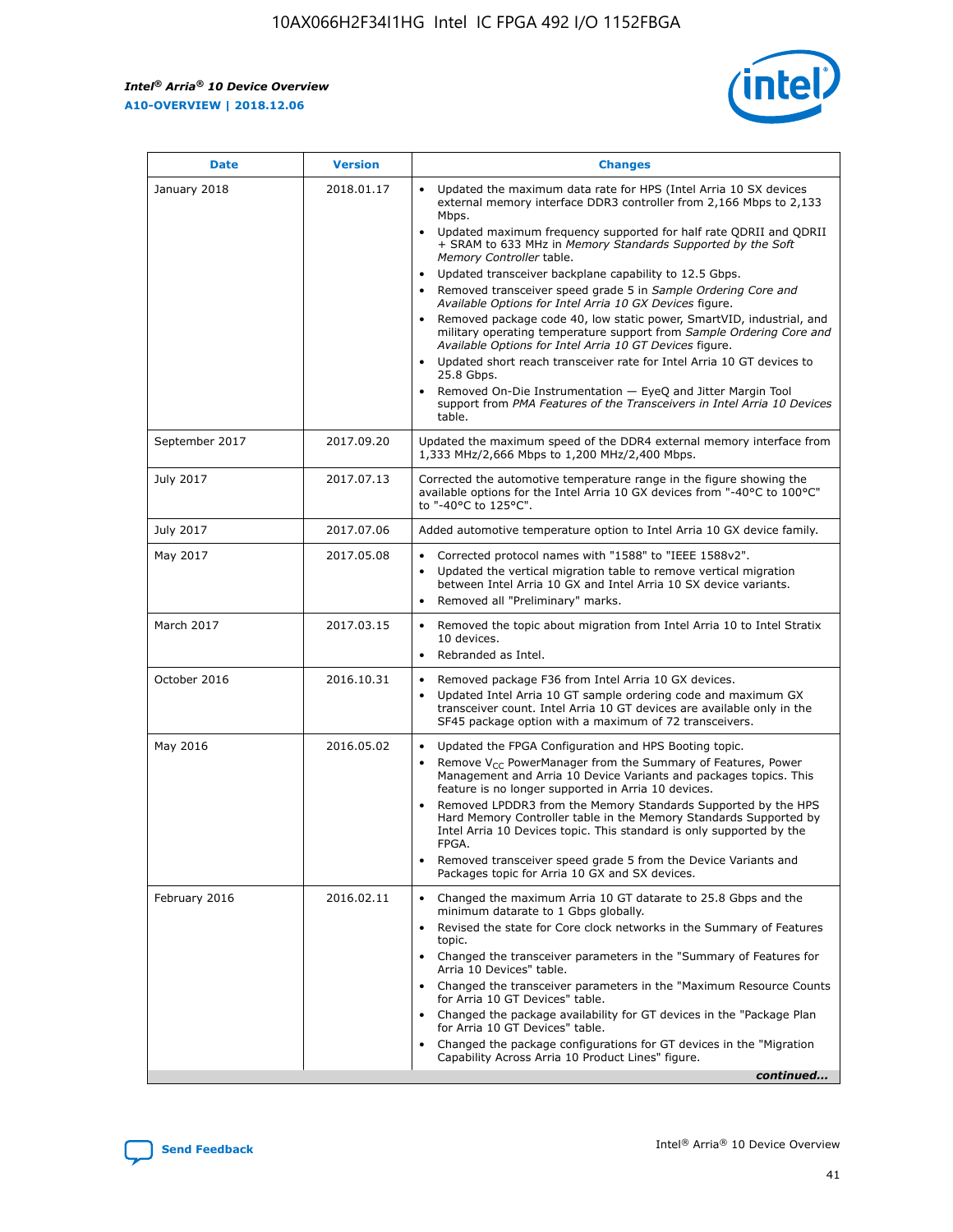

| <b>Date</b>   | <b>Version</b> | <b>Changes</b>                                                                                                                                                               |
|---------------|----------------|------------------------------------------------------------------------------------------------------------------------------------------------------------------------------|
|               |                | Changed transceiver parameters in the "Low Power Serial Transceivers"<br>$\bullet$<br>section.                                                                               |
|               |                | • Changed the transceiver descriptions in the "Device Variants for the<br>Arria 10 Device Family" table.                                                                     |
|               |                | • Changed the "Sample Ordering Code and Available Options for Arria 10<br>GT Devices" figure.                                                                                |
|               |                | Changed the datarates for GT devices in the "PMA Features" section.                                                                                                          |
|               |                | Changed the datarates for GT devices in the "PCS Features" section.<br>$\bullet$                                                                                             |
| December 2015 | 2015.12.14     | Updated the number of M20K memory blocks for Arria 10 GX 660 from<br>2133 to 2131 and corrected the total RAM bit from 48,448 Kb to<br>48,408 Kb.                            |
|               |                | Corrected the number of DSP blocks for Arria 10 GX 660 from 1688 to<br>$\bullet$<br>1687 in the table listing floating-point arithmetic resources.                           |
| November 2015 | 2015.11.02     | Updated the maximum resources for Arria 10 GX 220, GX 320, GX 480,<br>GX 660, SX 220, SX 320, SX 480, and SX 660.                                                            |
|               |                | Updated resource count for Arria 10 GX 320, GX 480, GX 660, SX 320,<br>SX 480, a SX 660 devices in Number of Multipliers in Intel Arria 10<br><b>Devices</b> table.          |
|               |                | Updated the available options for Arria 10 GX, GT, and SX.<br>$\bullet$                                                                                                      |
|               |                | Changed instances of Quartus II to Quartus Prime.<br>$\bullet$                                                                                                               |
| June 2015     | 2015.06.15     | Corrected label for Intel Arria 10 GT product lines in the vertical migration<br>figure.                                                                                     |
| May 2015      | 2015.05.15     | Corrected the DDR3 half rate and quarter rate maximum frequencies in the<br>table that lists the memory standards supported by the Intel Arria 10 hard<br>memory controller. |
| May 2015      | 2015.05.04     | • Added support for 13.5G JESD204b in the Summary of Features table.                                                                                                         |
|               |                | Added a link to Arria 10 GT Channel Usage in the Arria 10 GT Package<br>$\bullet$<br>Plan topic.                                                                             |
|               |                | • Added a note to the table, Maximum Resource Counts for Arria 10 GT<br>devices.                                                                                             |
|               |                | • Updated the power requirements of the transceivers in the Low Power<br>Serial Transceivers topic.                                                                          |
| January 2015  | 2015.01.23     | • Added floating point arithmetic features in the Summary of Features<br>table.                                                                                              |
|               |                | • Updated the total embedded memory from 38.38 megabits (Mb) to<br>65.6 Mb.                                                                                                  |
|               |                | • Updated the table that lists the memory standards supported by Intel<br>Arria 10 devices.                                                                                  |
|               |                | Removed support for DDR3U, LPDDR3 SDRAM, RLDRAM 2, and DDR2.                                                                                                                 |
|               |                | Moved RLDRAM 3 support from hard memory controller to soft memory<br>controller. RLDRAM 3 support uses hard PHY with soft memory<br>controller.                              |
|               |                | Added soft memory controller support for QDR IV.                                                                                                                             |
|               |                | Updated the maximum resource count table to include the number of<br>hard memory controllers available in each device variant.                                               |
|               |                | Updated the transceiver PCS data rate from 12.5 Gbps to 12 Gbps.                                                                                                             |
|               |                | Updated the max clock rate of PS, FPP x8, FPP x16, and Configuration<br>via HPS from 125 MHz to 100 MHz.                                                                     |
|               |                | Added a feature for fractional synthesis PLLs: PLL cascading.                                                                                                                |
|               |                | Updated the HPS programmable general-purpose I/Os from 54 to 62.<br>$\bullet$                                                                                                |
|               |                | continued                                                                                                                                                                    |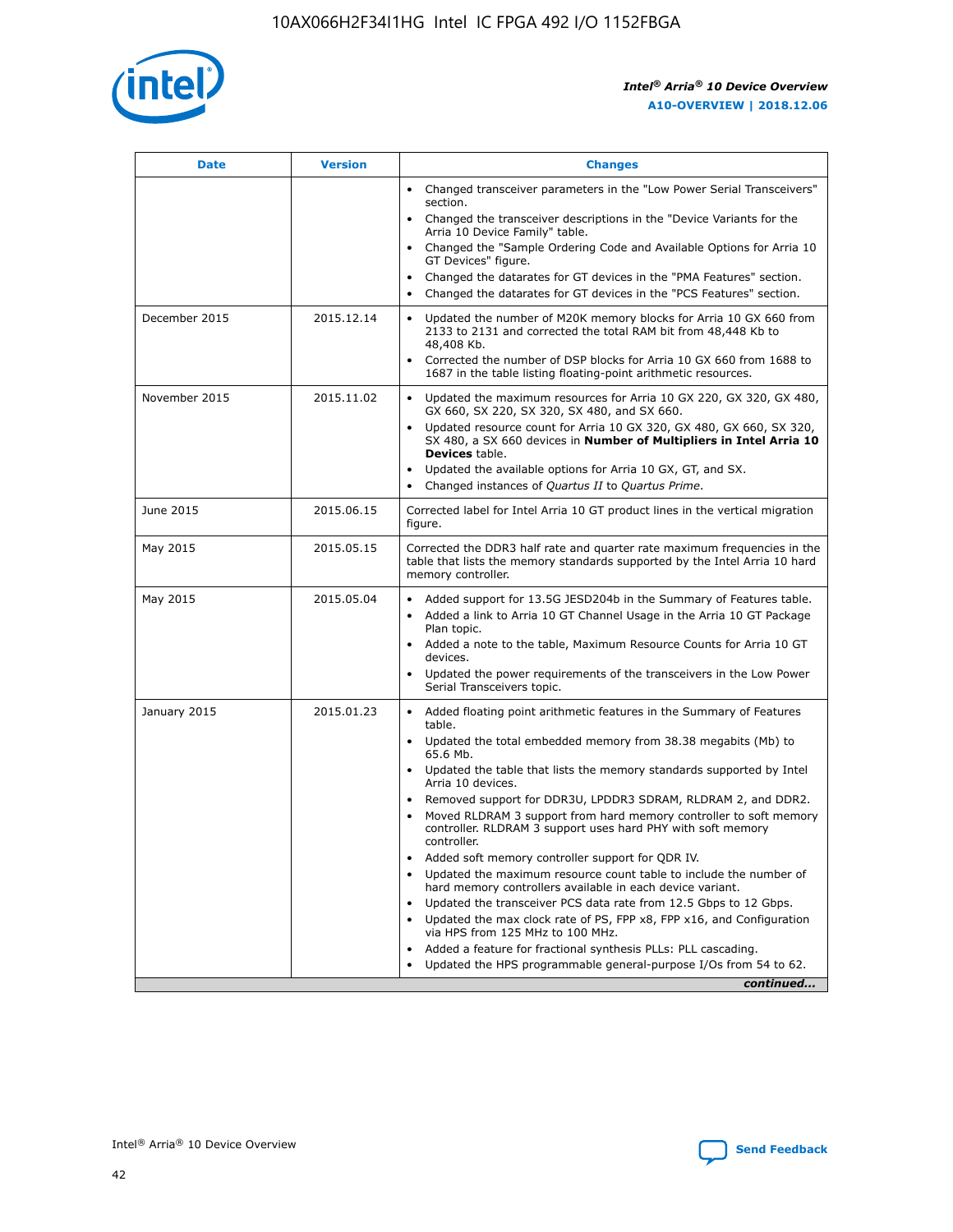r



| <b>Date</b>    | <b>Version</b> | <b>Changes</b>                                                                                                                                                                                                                                                                                                                                                                                                                                                                                                                                      |
|----------------|----------------|-----------------------------------------------------------------------------------------------------------------------------------------------------------------------------------------------------------------------------------------------------------------------------------------------------------------------------------------------------------------------------------------------------------------------------------------------------------------------------------------------------------------------------------------------------|
| September 2014 | 2014.09.30     | Corrected the 3 V I/O and LVDS I/O counts for F35 and F36 packages<br>$\bullet$<br>of Arria 10 GX.<br>Corrected the 3 V I/O, LVDS I/O, and transceiver counts for the NF40<br>$\bullet$<br>package of the Arria GX 570 and 660.<br>Removed 3 V I/O, LVDS I/O, and transceiver counts for the NF40<br>package of the Arria GX 900 and 1150. The NF40 package is not<br>available for Arria 10 GX 900 and 1150.                                                                                                                                       |
| August 2014    | 2014.08.18     | Updated Memory (Kb) M20K maximum resources for Arria 10 GX 660<br>devices from 42,660 to 42,620.<br>Added GPIO columns consisting of LVDS I/O Bank and 3V I/O Bank in<br>$\bullet$<br>the Package Plan table.<br>Added how to use memory interface clock frequency higher than 533<br>$\bullet$<br>MHz in the I/O vertical migration.<br>Added information to clarify that RLDRAM3 support uses hard PHY with<br>$\bullet$<br>soft memory controller.<br>Added variable precision DSP blocks support for floating-point<br>$\bullet$<br>arithmetic. |
| June 2014      | 2014.06.19     | Updated number of dedicated I/Os in the HPS block to 17.                                                                                                                                                                                                                                                                                                                                                                                                                                                                                            |
| February 2014  | 2014.02.21     | Updated transceiver speed grade options for GT devices in Figure 2.                                                                                                                                                                                                                                                                                                                                                                                                                                                                                 |
| February 2014  | 2014.02.06     | Updated data rate for Arria 10 GT devices from 28.1 Gbps to 28.3 Gbps.                                                                                                                                                                                                                                                                                                                                                                                                                                                                              |
| December 2013  | 2013.12.10     | Updated the HPS memory standards support from LPDDR2 to LPDDR3.<br>Updated HPS block diagram to include dedicated HPS I/O and FPGA<br>$\bullet$<br>Configuration blocks as well as repositioned SD/SDIO/MMC, DMA, SPI<br>and NAND Flash with ECC blocks.                                                                                                                                                                                                                                                                                            |
| December 2013  | 2013.12.02     | Initial release.                                                                                                                                                                                                                                                                                                                                                                                                                                                                                                                                    |